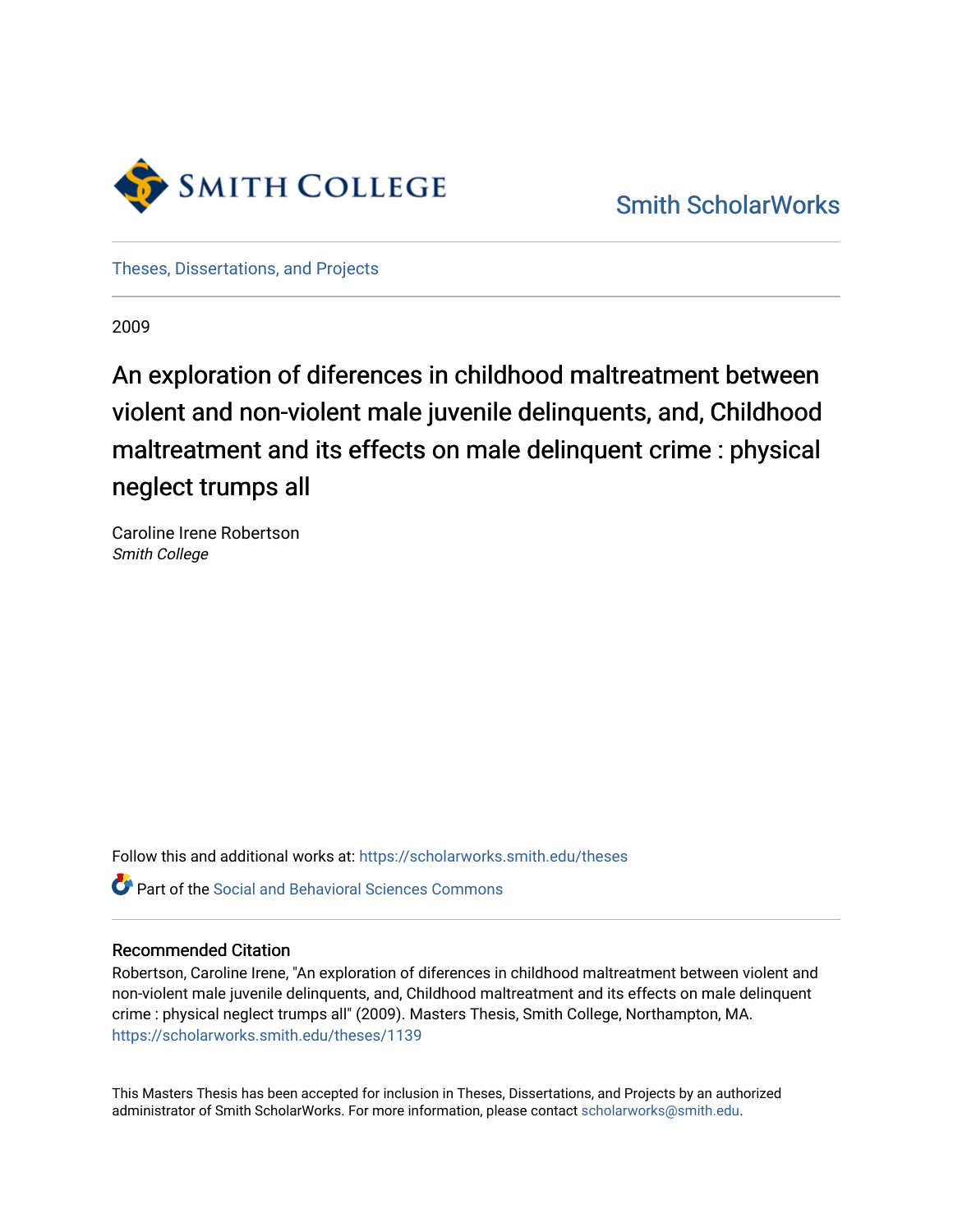# AN EXPLORATION OF DIFFERENCES IN CHILDHOOD MALTREATMENT BETWEEN VIOLENT AND NON-VIOLENT MALE JUVENILE OFFENDERS

And

# CHILDHOOD MALTREATMENT AND ITS EFFECTS

# ON MALE DELINQUENT CRIME:

# PHYSICAL NEGLECT TRUMPS ALL

A project based upon an independent investigation, submitted in partial fulfillment of the requirements for the degree of Master of Social Work.

Caroline I.B. Robertson

Smith College School for Social Work Northampton, Massachusetts 01063

2009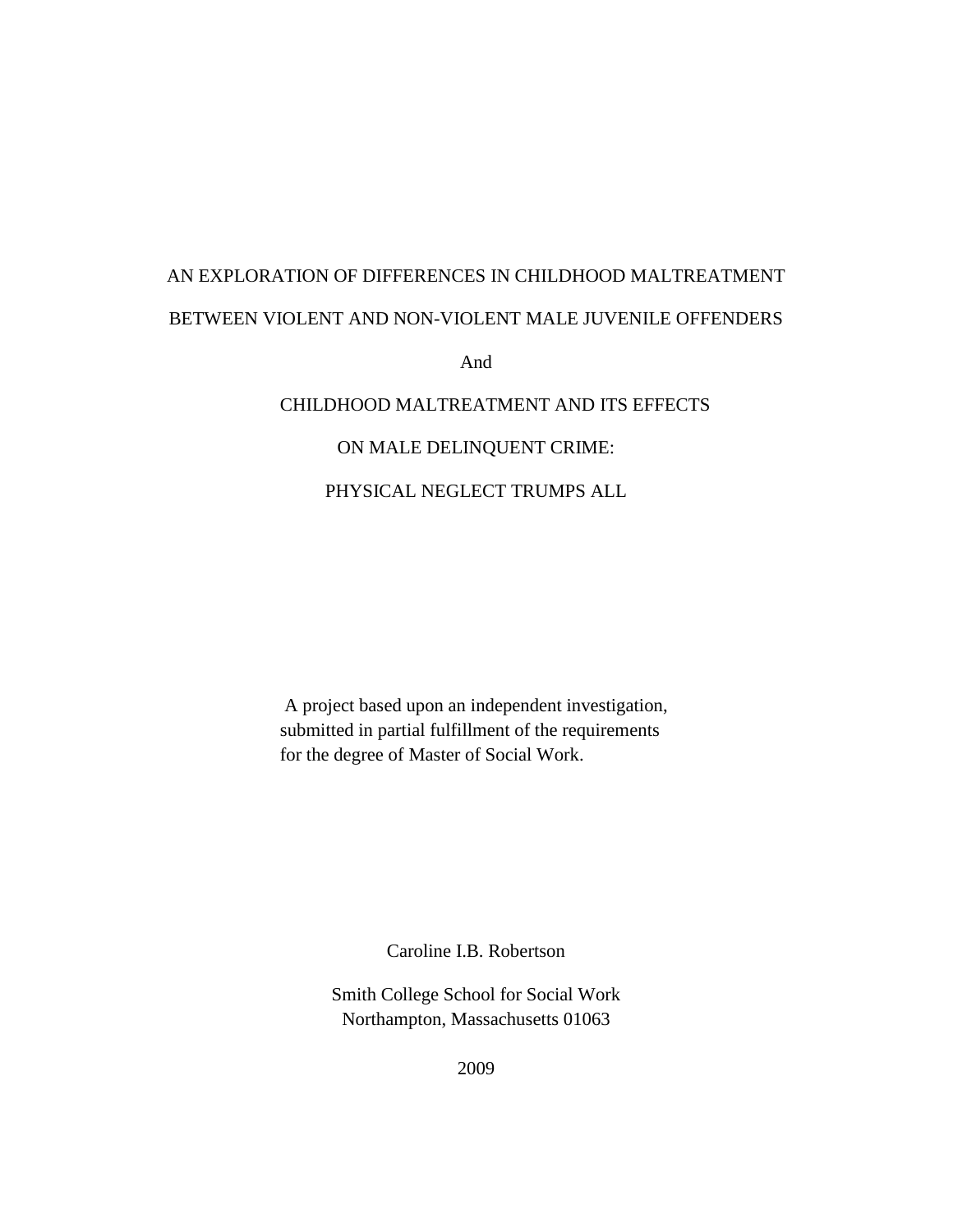#### ACKNOWLEDGMENT

This thesis would not have been possible without the support and encouragement of many important people.

First and foremost, thank you to my mom and dad, who have encouraged me and loved me for twenty six years; without them, none of this would have been possible. Thank you to my research advisor, Dr. David Burton, who tirelessly and enthusiastically helped analyze data, corrected multiple drafts, tamed my anxiety, and offered endless support and encouragement. And Ryan, for bearing the bad moods sometimes caused by this project and always making me smile. And of course my fellow Smithies who struggled along beside me and never failed to make me laugh.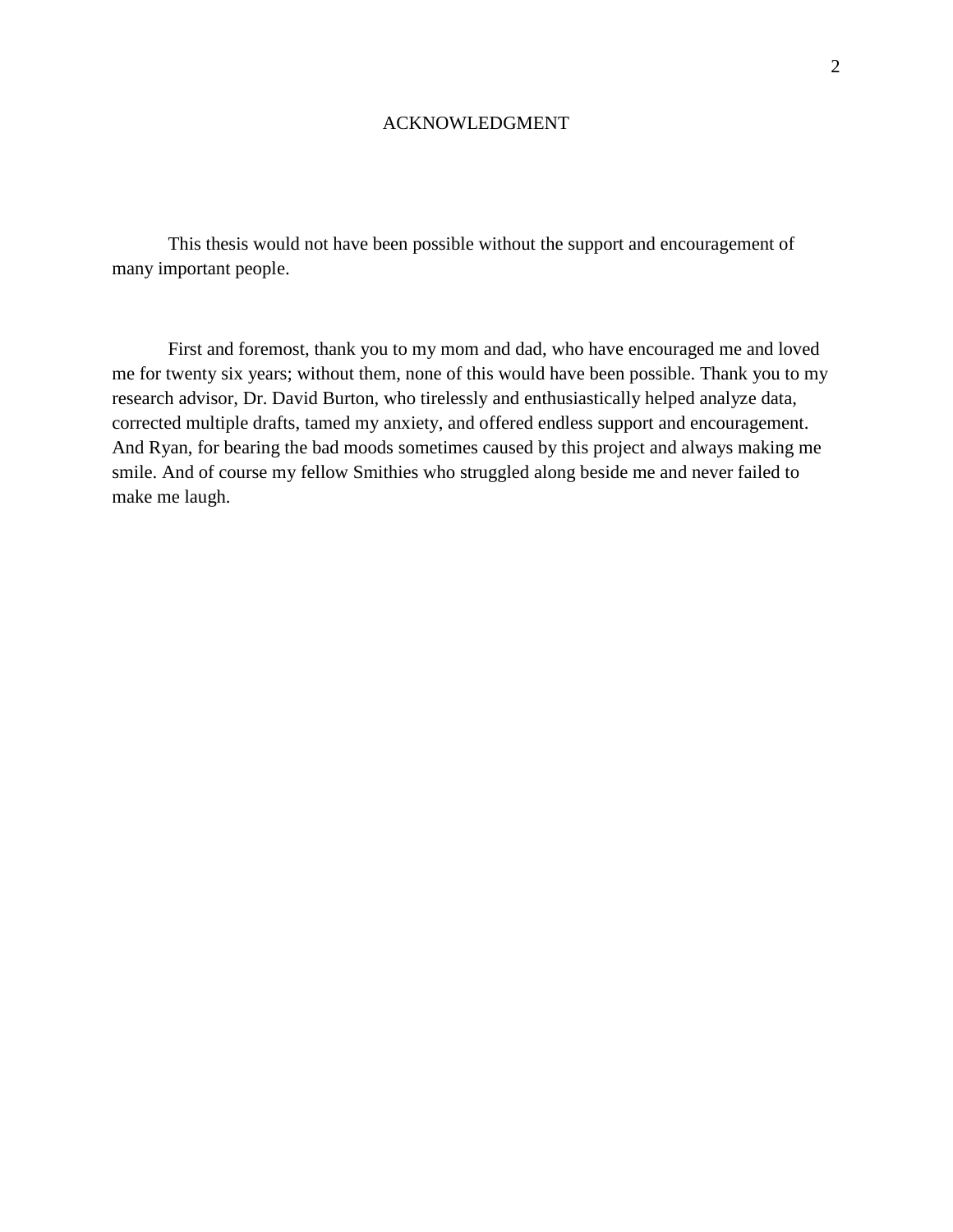# TABLE OF CONTENTS

CHAPTER ONE: *An exploration in childhood maltreatment between violent and non-violent male* 

CHAPTER TWO : *Childhood maltreatment and its effects on male delinquent crime: Physical* 

*neglect trumps all*……………………………………………………………….. 31 I. ABSTRACT………………………………………………………………. 31 II. LITERATURE REVIEW………………………………………………… 32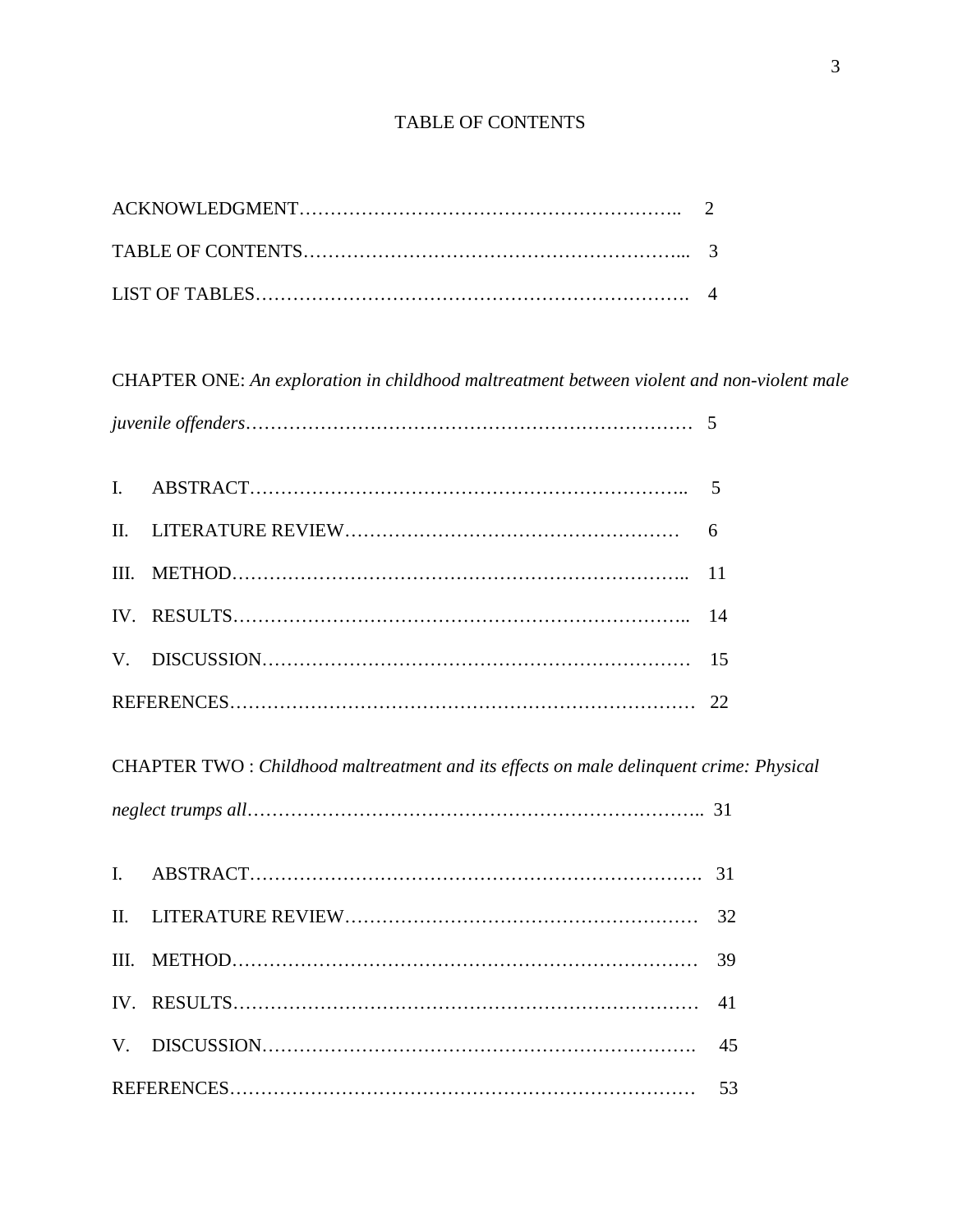# LIST OF TABLES

|    |                                                                                        | Page |
|----|----------------------------------------------------------------------------------------|------|
| 1. |                                                                                        | 13   |
| 2. | Group CTQ Means for Violent and                                                        | 14   |
| 3. |                                                                                        | 38   |
| 4. | Chronbach's Alphas for the<br>CTQ and SRD Scales                                       | 40   |
| 5. | <b>Summary of Regression Analysis</b><br>for Trauma Predicting SRD Total Delinquency   | 41   |
| 6. | <b>Summary of Multiple Regression</b><br>Analysis for Type of Maltreatment and Total   | 41   |
| 7. | Summary of Multiple Regression Analysis<br>for Type of Maltreatment and Property       | 42   |
| 8. | <b>Summary of Multiple Regression</b><br>Analysis for Type of Maltreatment and Violent | 43   |
| 9. | Summary of Multiple Regression<br>Analysis for Type of Maltreatment and Non-Violent    | 44   |
|    | 10. Summary of Multiple Regression<br>Analysis for Type of Maltreatment and Status     | 45   |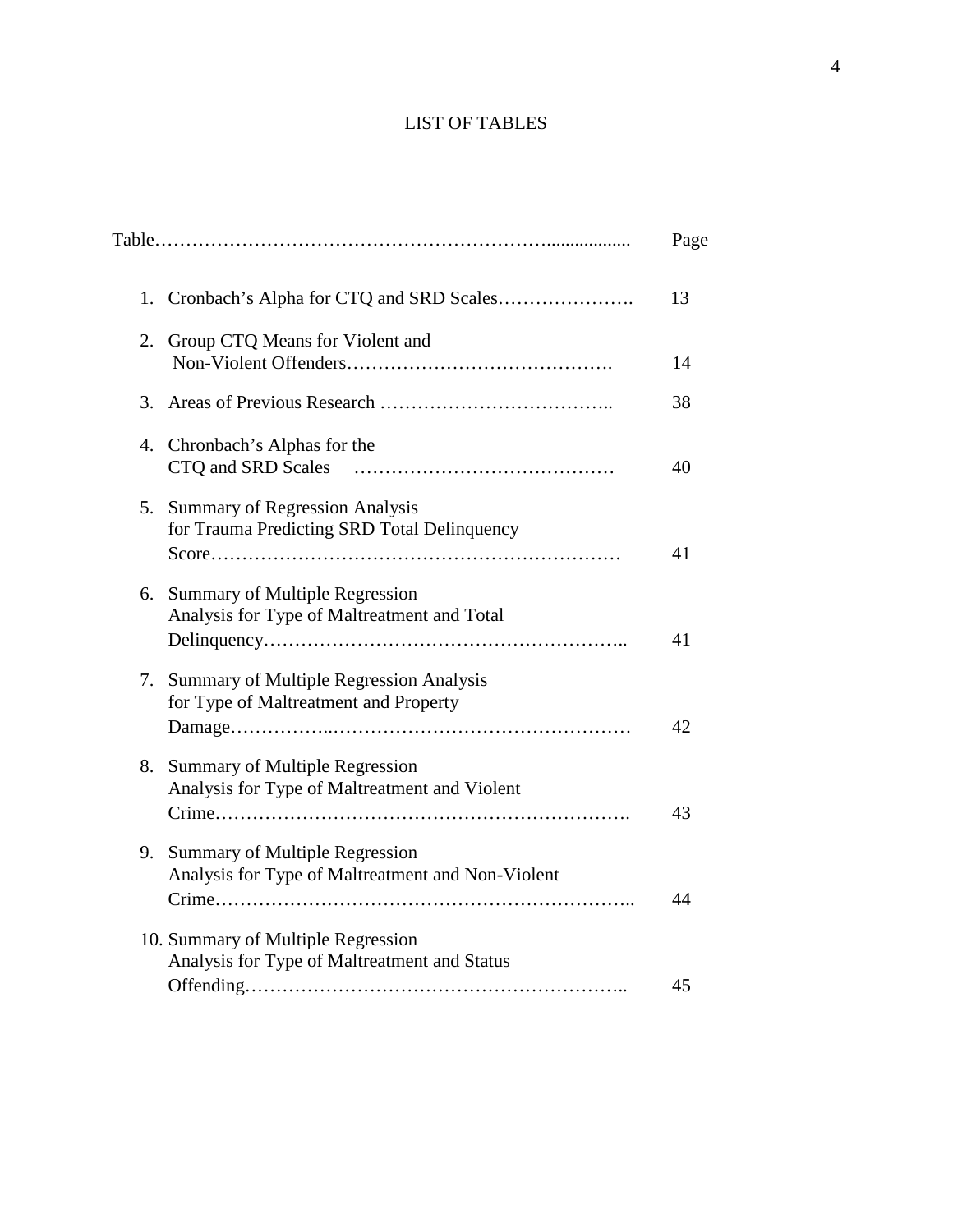Caroline I.B. Robertson An Exploration of Differences in Childhood Maltreatment Between Violent and Non-Violent Male Juvenile Offenders

#### ABSTRACT

Violent crime is a significant economic (Corso, Mercy, Simon, Finkelstein, & Miller, 2007) and public health problem (Krug, Mercy, Dahlberg, & Zwi, 2002) in the United States. Although adults commit the bulk of this nation's violent crime, juveniles contribute significantly to violent crime in the United States; juveniles committed twelve percent of all violent crimes in 2004 (Snyder, 2006). Although there are many individual and family characteristics that predispose juveniles to commit violent acts (Farrington, 1989; Howard & Jenson, 1999; Saner & Ellickson, 1996; Sherline, Skipper, & Broadhead, 1994; Stone & Dover, 2007), a potentially significant influence on later violence is childhood maltreatment (Rivera & Widom, 1990).

The aim of this study was to examine the maltreatment histories of 78 non-violent, incarcerated youth (e.g., drugs, public disorderly conduct) and 59 incarcerated youth who admitted to both violent (e.g., purposefully attacking someone, gang fight) and non-violent crimes from 6 treatment facilities in a Midwestern state. Is there a difference in the maltreatment histories of violent and non-violent offenders?

Using t tests, violent youth reported significantly greater frequency of physical neglect  $(t=4.67, p<.001)$  and sexual abuse  $(t=2.72, p=.008)$ , and a higher total score on the Childhood Trauma Questionnaire (CTQ) (*t*=2.82, *p*=.006). This contradicts past literature (Capaldi & Patterson, 1996; Farrington, 1991; Happasalo & Hamalainen, 1996) and suggests that there may be more differences in the amount of maltreatment experienced by violent and non-violent offenders than previously thought.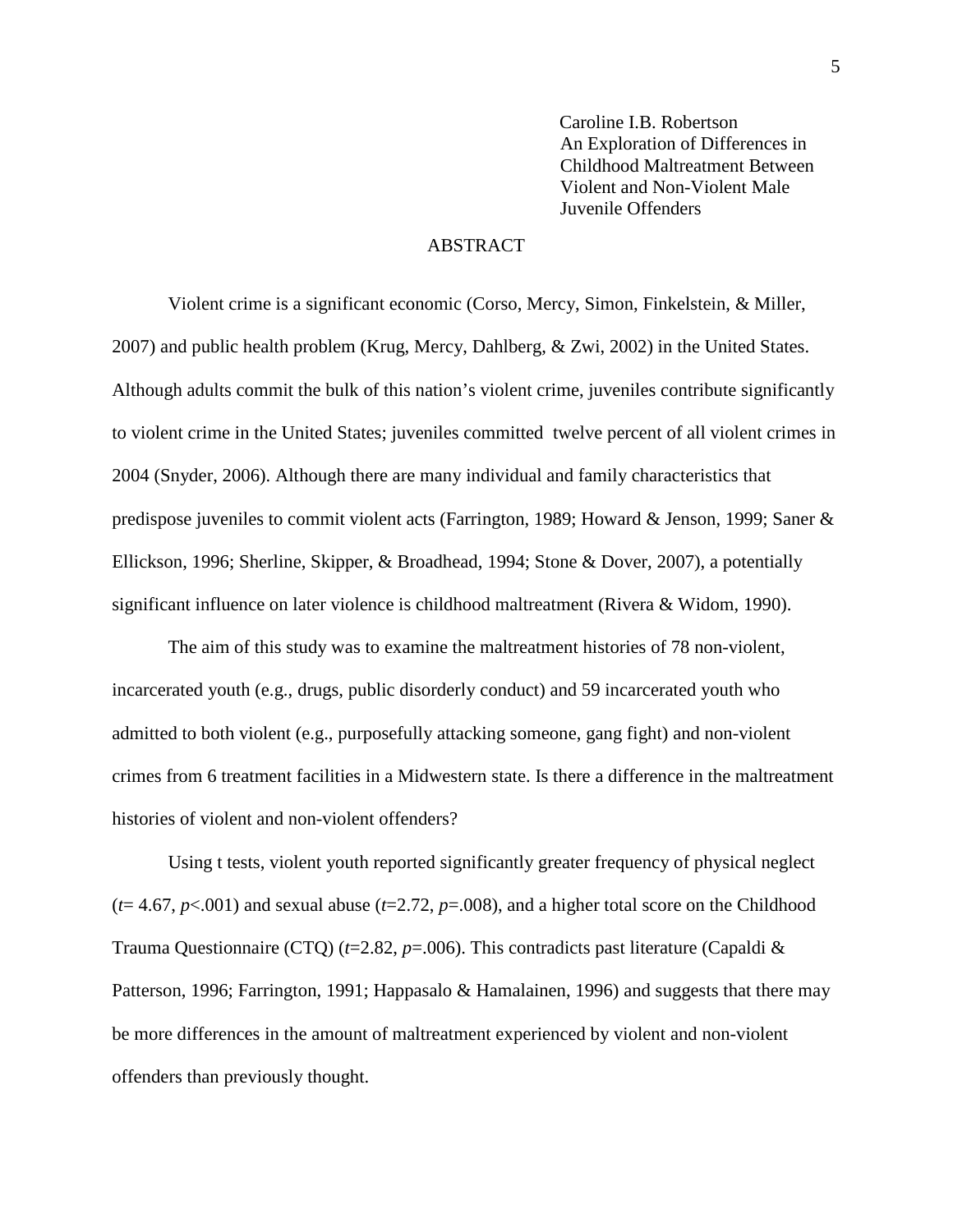## CHAPTER ONE Literature Review

Although rates of violent crime in the United States have been decreasing (despite a slight increase in 2006) since 1994, (U.S. Department of Justice: Bureau of Justice Statistics, 2006), violence remains a serious problem in the United States. "Violence is the intentional use of physical force against another person or against oneself, which either results in or has a high likelihood of resulting in injury or death" (Rosenberg, O'Carroll, & Powell, 1992). Violent crime includes homicide, aggravated assault, simple assault, and robbery (U.S. Department of Justice Bureau of Justice Statistics, 2006). In 2007, almost one and a half million violent crimes occurred, which is about 467 violent crimes per 100,000 inhabitants (U.S. Department of Justice: Federal Bureau of Investigations, 2007).

Violence takes a considerable economic toll on society. In 2000, 70 billion dollars was spent on non-fatal injuries and deaths caused by violence; 64.4 billion dollars was due to lost wages and 5.6 billion dollars was used for medical care (Corso, Mercy, Simon, Finkelstein, & Miller, 2007). Violence also has serious public health consequences (Krug, Mercy, Dahlberg, & Zwi, 2002; Rosenberg, et al., 1992; Sherline, Skipper, & Broadhead, 1994) including reproductive health problems, injury, psychological and behavioral problems such as depression, anxiety, alcohol abuse, and suicidal behavior, and most severely, death (Krug et al., 2002). Because of these considerable consequences, it is important that an attempt is made to decrease societal violence.

Although adults commit the bulk of this nation's violent crime, juveniles contribute significantly to the violent crime problem in the United States; juveniles committed twelve percent of all violent crimes in 2004 (Snyder, 2006). Most juvenile delinquents offend only during adolescence, however, there is a group that goes on to offend in adulthood as well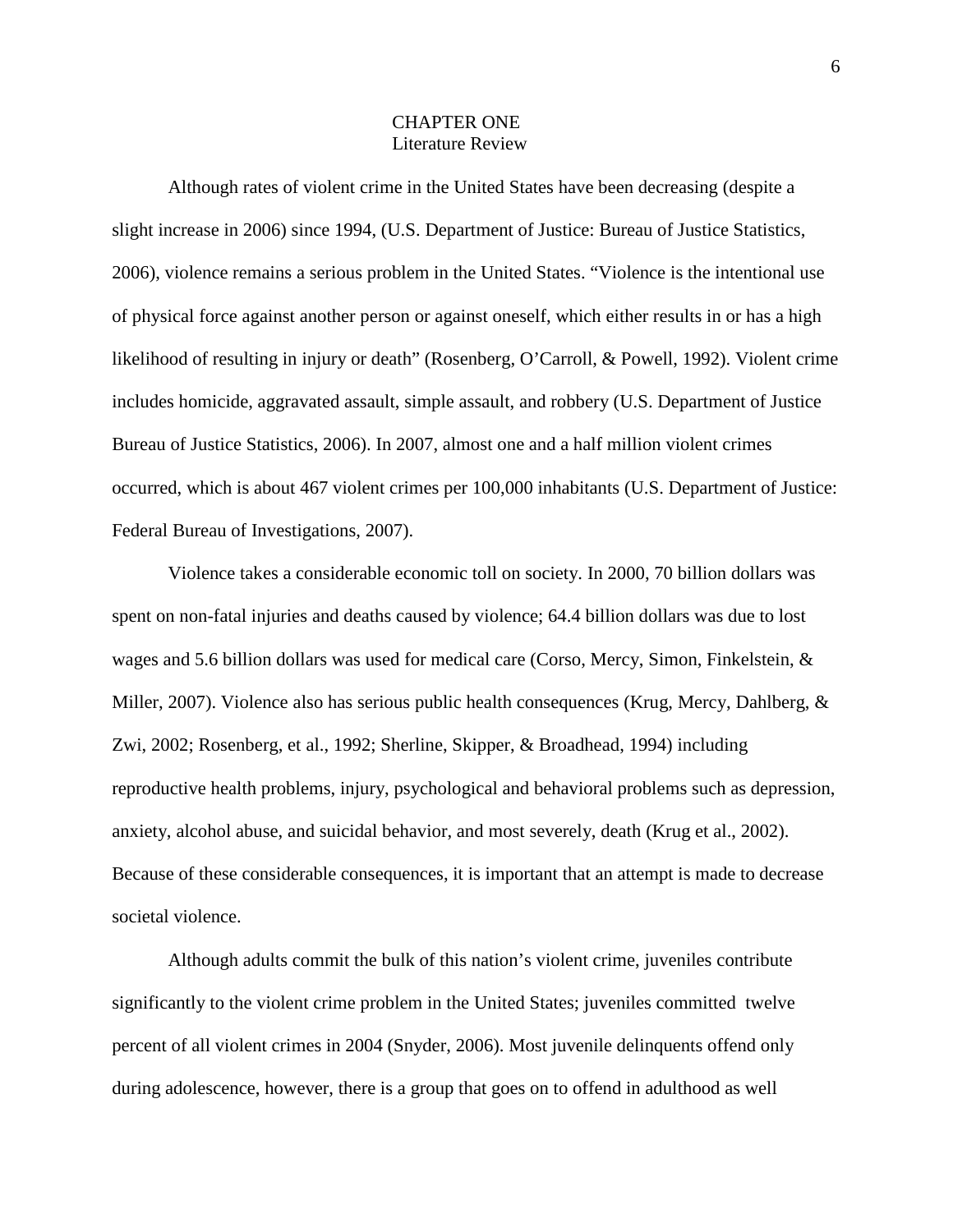(Moffitt, 1993) and researchers (Kempf-Leonard, Tracy, & Howell, 2001) have found that juvenile delinquents are at a significantly increased risk to become adult offenders. There is continuity between childhood aggression and antisocial behavior and adult violence: aggressive and antisocial boys may become deviant and antisocial adults who commit violent acts (Farrington, 1989; Farrington, 1991; Robins & Ratcliff, 1979). Establishing effective interventions to reduce rates of juvenile violent crime will not only reduce current violent crime levels, but should also impact adult crime rates by stopping future adult offenders in adolescence (Garrido & Morales, 2007).

Past researchers (Buka & Earls, 1993; Cornell, 1990; Farrington, 1989; Howard & Jenson, 1999; Saner & Ellickson, 1996; Sherline, Skipper, & Broadhead, 1994; Stattin & Magnusson, 1989; Stone & Dover, 2007) cite many individual and family characteristics that may predispose adolescents to become violent. However, a potentially significant influence on later violence is childhood maltreatment (Rivera & Widom, 1990; Widom, 1989). The myriad of negative and lasting effects that childhood and adolescent maltreatment has on its victims (Egeland, Yates, Appleyard, & van Dulmen, 2002; Eckenrode, Laird, & Doris, 1993; Davies, 2004; Johnson, Kotch, Catellier, Winsor, Durort, Hunter, et al., 2002; Reidy, 1977), including increasing the likelihood of juvenile offending (Ireland, Smith, & Thornberry, 2002; Maschi, Bradley, & Morken, 2008; Stewart, Livingston, & Dennison, 2008), partly explains why maltreatment might increase subsequent violent behavior. However, these researchers do not explore whether specific patterns of maltreatment lead to violent and non-violent offenses, rather, they look at how maltreatment as a whole effects delinquency as a whole. There are other theories that also help explicate the maltreatment and delinquency connection.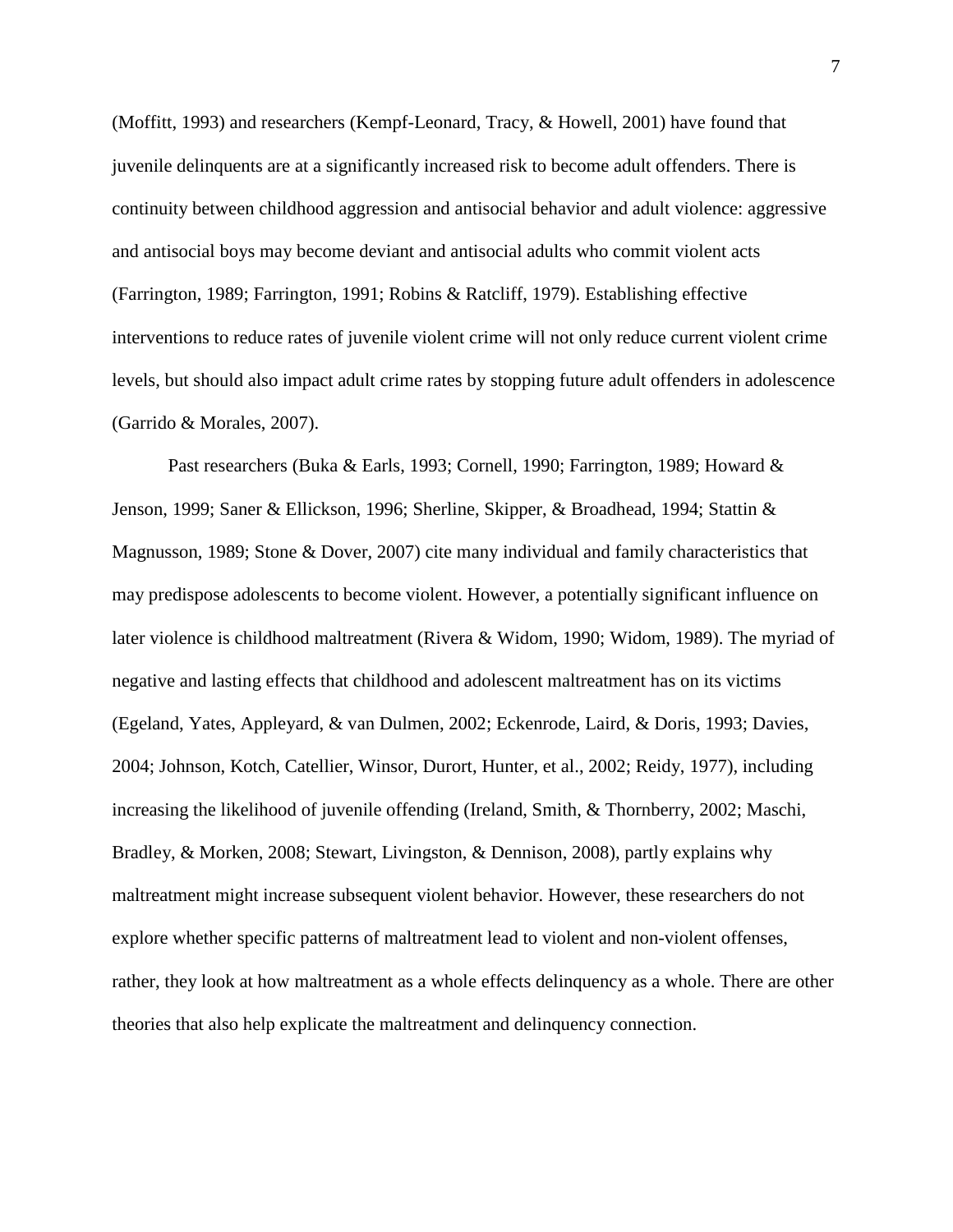For example, considering the Freudian theory of repetition compulsion (Mitchell  $\&$ Black, 1995) and Bandura's (1986) social learning theory may be helpful. Repetition compulsion is the human propensity to repeat maladaptive relationship patterns and to seek out relationships that simulate early, significant attachments with caregivers (Mitchell & Black, 1995). While according to social learning theory, children learn through observation and then replicate what they have seen (Burton & Meezan, 2004). These theories suggest that maltreated children who become juvenile offenders would likely commit offenses that mimic the maltreatment they suffered either to recreate the attachments they had or because that is how they have learned to interact with people. Children who suffered violent abuse would be more likely than nonviolently abused children to become violent offenders, because by committing violent offenses, they are recreating and mimicking the traumatic environment in which they grew up. It seems plausible that these theorists would posit that violent juvenile delinquents may have more severe maltreatment histories than non-violent juvenile delinquents.

Researchers have compared violent and non-violent offenders on measures other than maltreatment history such as neuropsychological assessments (Spellacy, 1977; Tarter, Hegedus, Alterman, & Katz-Garris, 1983) the Minnesota Multiphasic Personality Inventory (Spellacy, 1977), intellectual abilities such as IQ (Auffrey, Fritz, Lin, & Bistak, 1999; Tarter et al., 1983; Walsh, 1987), educational tests (Tarter et al., 1983), child and parental substance abuse, juvenile court history, assaultive behavior, and sexual deviance (Auffrey et al., 1999). However, fewer researchers (Capaldi & Patterson, 1996; Happasalo & Hamalainen, 1996; Loeber & Schmaling, 1985; Rivera & Widom, 1990; Widom, 1989) have examined violent and non-violent offenders and their maltreatment histories (Happasalo & Hamalainen, 1996) and their findings are inconsistent.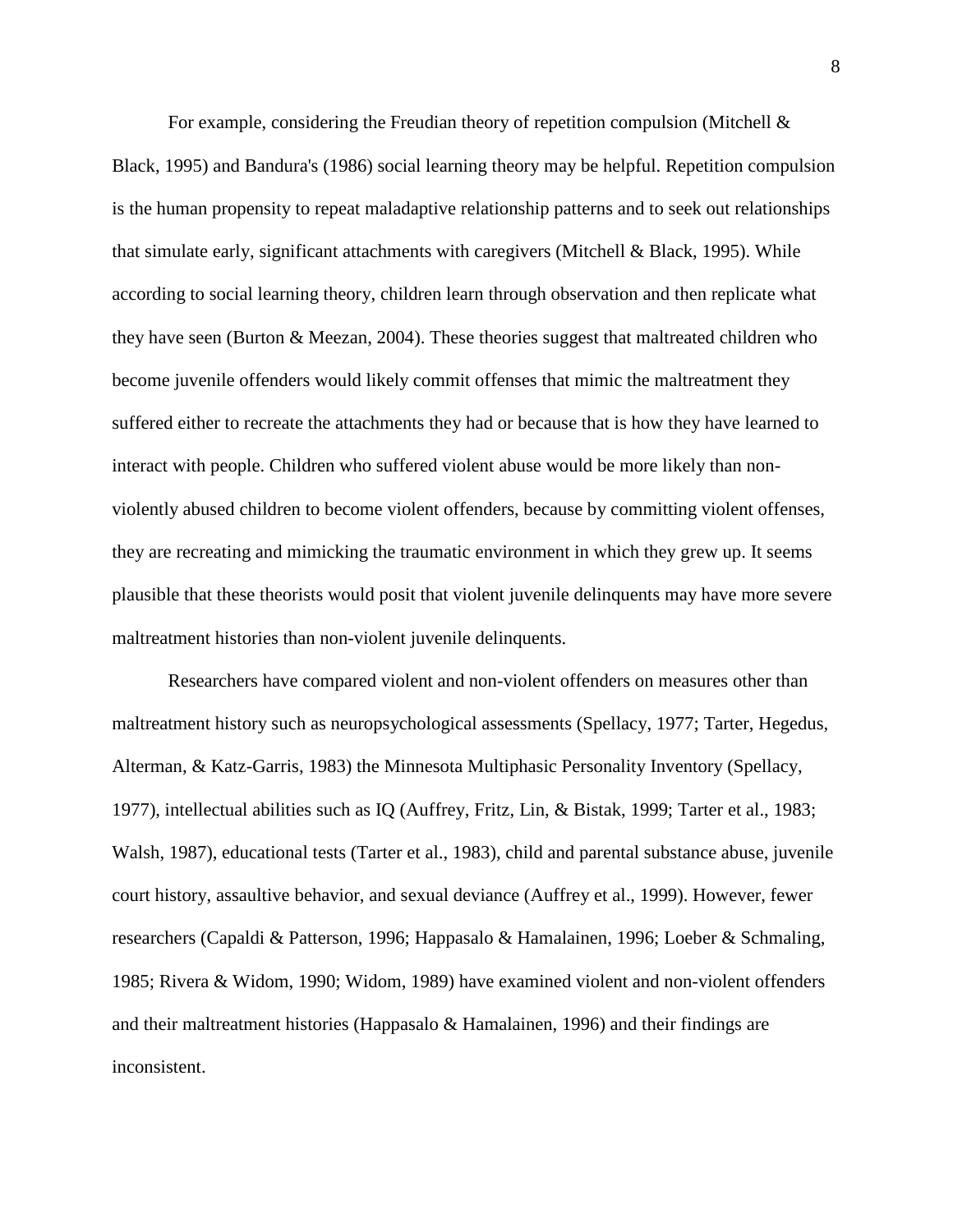In two different longitudinal studies, researchers found no significant differences in the amount or severity of the negative verbal interactions (Capaldi & Patterson, 1996), cruel parental attitude, or authoritarian parenting (Farrington, 1991) experienced by violent and non-violent offenders. There were also no differences in the amount or severity of domestic violence (Auffrye, et al., 1999), psychological abuse (Happasalo & Hamalainen, 1996), physical abuse (Auffrye, et al., 1999; Capaldi & Patterson, 1996; Happasalo & Hamalainen, 1996; Lewis, Moy, Jackson, Aaronson, Restifo, Serra et al., 1985), or neglect (Happasalo & Hamalainen, 1996), endured by violent and non-violent offenders. In fact, one group of researchers (Guiterres & Reich, 1981) found that physically abused children were less likely than their siblings and nonabused control group to partake in aggressive and violent behavior. Examining these studies, it seems that it may be the co-existence of multiple stressors that causes violence and not just the presence and severity of maltreatment (Lewis, et al., 1985).

However, other researchers have found a connection between maltreatment and later violence ranging from near significance (Lewis, Shanok, Pincus, & Glaser, 1979), to a small but significant relationship (Rivera & Widom, 1990), to large and significant (English, Widom & Brandford, 2002). In general, delinquent families (Loeber & Dishion, 1983; Patterson, DeBaryshe, & Ramsey, 1989) and families of aggressive boys (McCord, McCord, & Howard, 1961) are characterized by harsh and inconsistent discipline, minimal parental involvement, and poor monitoring and supervision. One study found that one in three families of violent juveniles used physical discipline (Fagan & Wexler, 1987).

Few researchers have directly compared violent and non-violent juveniles and their histories of childhood maltreatment (Happasalo & Hamalainen, 1996). Therefore it is necessary to look at related studies. For example, Lewis, Pincus, Lovely, Sptizer, & Moy (1987) compared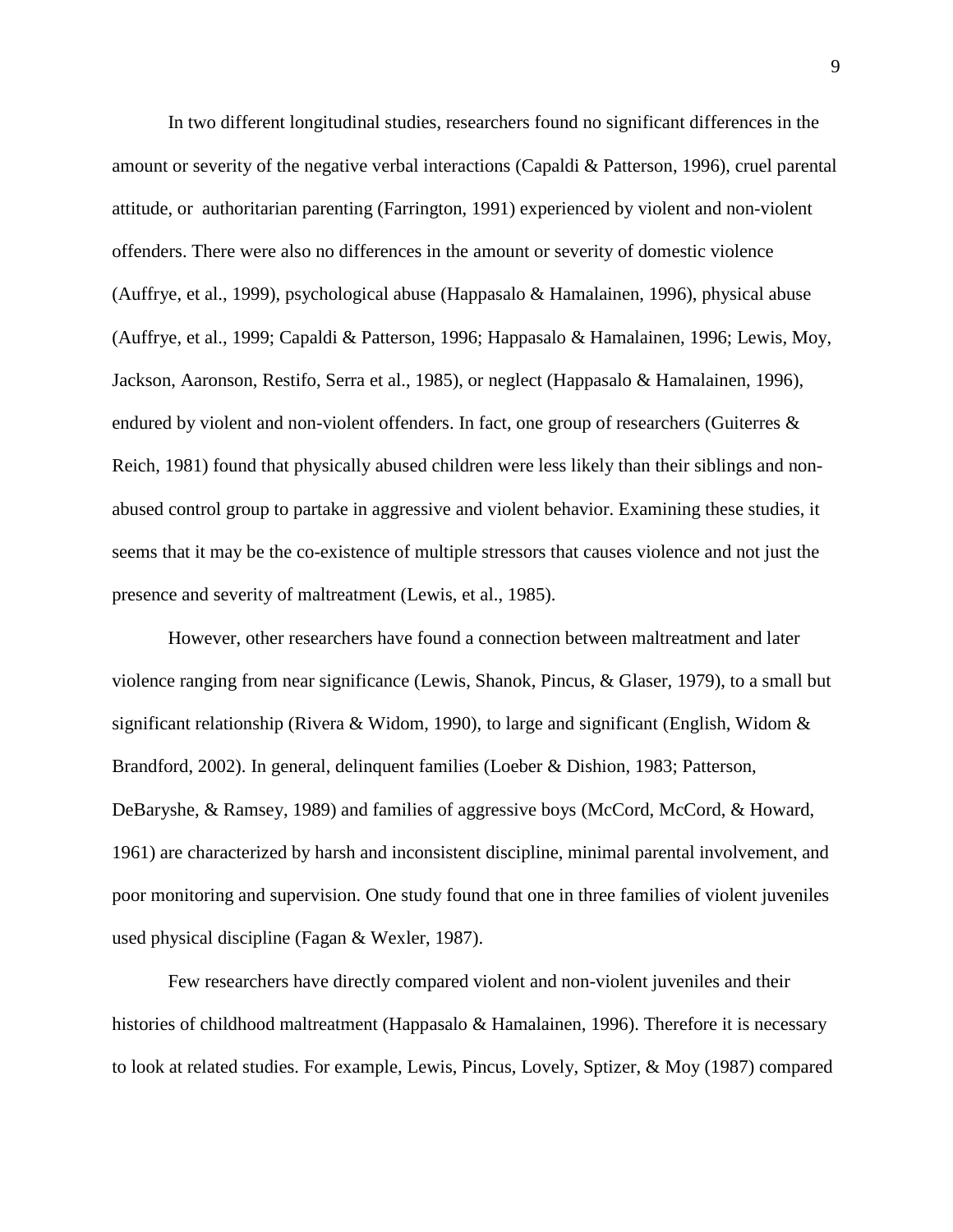delinquents to non-delinquents and found that the delinquent group experienced significantly more physical abuse and came from more violent homes than the non-delinquent group. Within each group, physical abuse distinguished the more aggressive individuals from the less aggressive ones, suggesting that maltreatment may be one component of aggressive behavior, which is a known precursor to violence. In a longitudinal study, another group of researchers (Cohen, Smailes, & Brown, 2004) looked at the effects of physical abuse, sexual abuse, and neglect separately and found that physical abuse had the most significant effect on later adult violence. Adults physically abused as children were more likely than adults who were not maltreated as children to commit later violence. It is therefore possible that physical abuse also increases violence for juveniles. Loeber & Schmaling (1985) examined children and adolescents, who fought only (violent offending), stole only (non-violent offending), fought and stole (both violent and non-violent offending), or had no delinquent behavior. Their findings yielded that the group that fought and stole and only fought had the most disturbed child-rearing practices. That is, they were the least well monitored and had the highest level of maternal rejection, suggesting that neglect may contribute to later violence.

The researchers who have directly compared the maltreatment histories of violent and non-violent juveniles also have conflicting results. Some confirm that childhood maltreatment does in fact increase later violence, however, according to others this connection may not be as significant as one might assume (Rivera & Widom, 1990). Rivera and Widom (1990) found that overall, abused and neglected children had higher frequencies of violent offending, but interestingly, the frequencies did not always reach significance. However, in similar study, English, Widom, and Brandford (2002) found that abuse and neglect had a more significant effect on later violence than previously thought: abused and neglected children were 11 times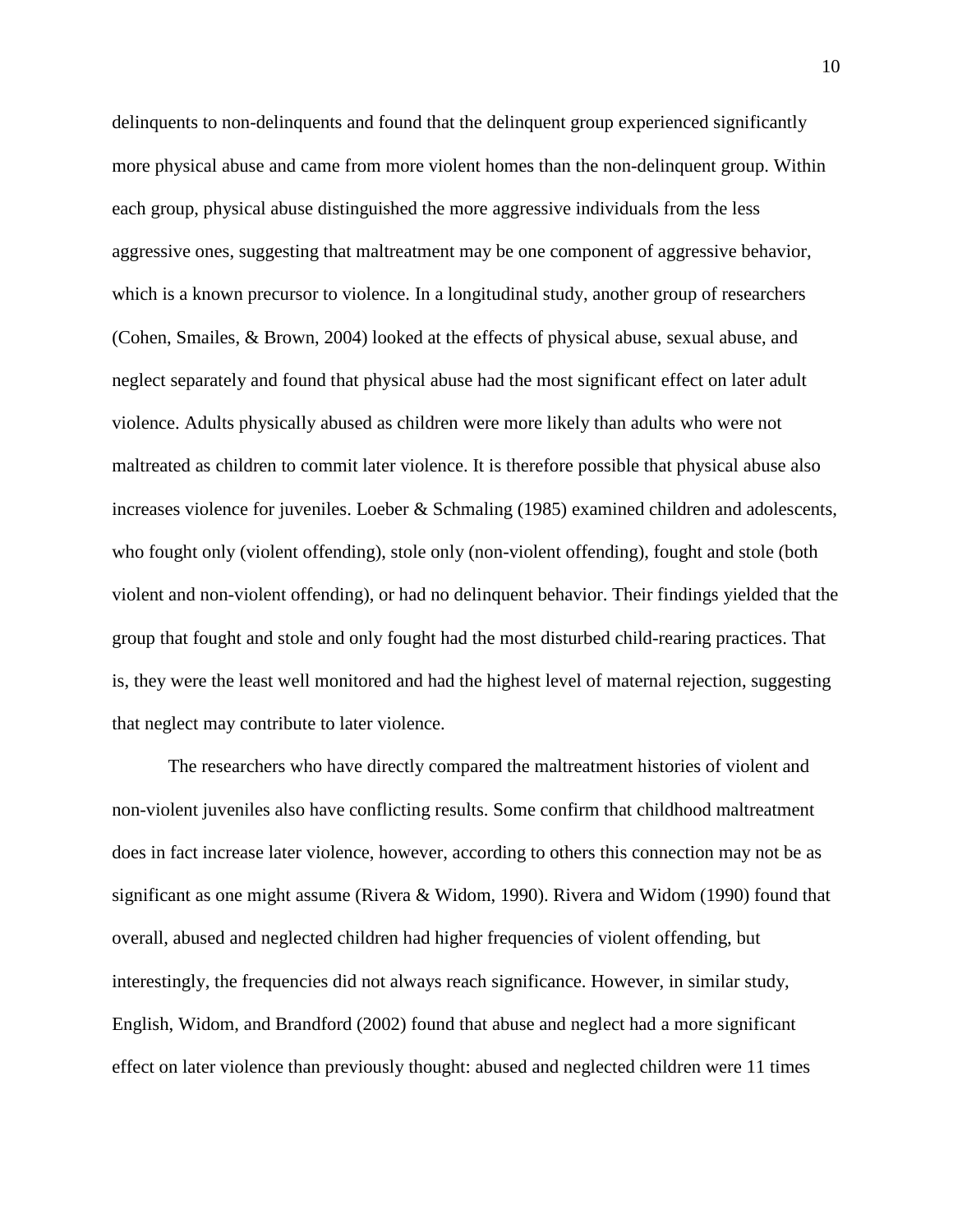more likely than the control group to be arrested for juvenile violence. In a comparison of mildly violent juveniles (no violence, isolated fire setting, or threatening violence) with severely violent juveniles (having committed murder, rape, assault, armed robbery, or multiple episodes of arson), researchers found that the more severely violent juveniles had experienced significantly more abuse and witnessed significantly more violence than less violent juveniles (Lewis et al., 1979). Another group of researchers, who compared juvenile murders to non-violent juveniles, found that the murders were more likely to have been raised in violent households and were almost twice as likely to have been physically abused as the non-violent delinquents (Lewis, Lovely, Yeager, Ferguson, Friedman, Sloane et al., 1988).

In summary, there is a group of researchers who have found that maltreatment does not affect later violence and one group even found that it decreased later violence. However, some researchers have found that maltreatment has a limited effect on later violent behavior and other researchers have found that childhood maltreatment has a significant effect on later violence. Part of the reason for this discrepancy is due to the fact that many different types of methods have been used including longitudinal and retrospective. However, researchers using both types of methodology have confirmed and disputed that childhood maltreatment results in later violence. The question that emerges from this past literature is: is childhood maltreatment related to violent offending? One way to answer this question is to look at violent and non-violent offenders and to compare their childhood maltreatment histories. Therefore, in this study I ask the following research question: do violent and non-violent offenders differ in their histories of childhood maltreatment?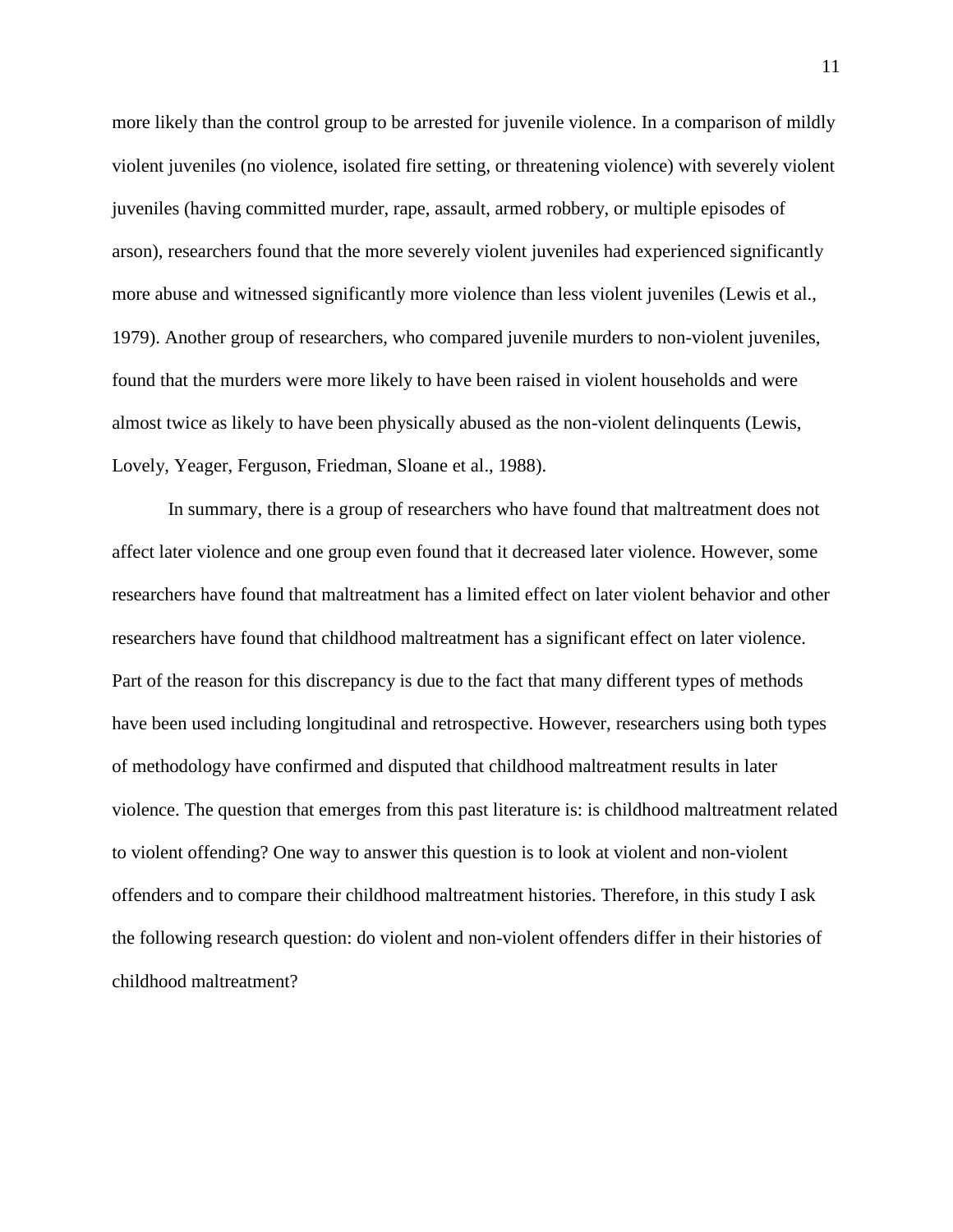#### **Methods**

#### *Participants*

After consents were obtained, confidential data were collected from male youth with nonsexual offenses in 6 residential facilities in a Midwestern state. Multi-paged pencil and paper surveys were collected from 161 adjudicated delinquent youth.

In this sample,  $47.3\%$  (n=78) of the youth admitted to only non-violent crimes (e.g., drugs, public disorderly conduct, alcohol use) and 35.8% (n=59) of the youth admitted to both violent (e.g., purposefully attacking someone, gang fight) and non-violent crimes. These groups were used for further analyses.

The average age of the sample ( $N = 161$ ) was 16.51 years (*SD* = 1.23 years). On average they were in the 9<sup>th</sup> grade (*SD* = 1.32 grades) with no differences between the groups. In terms of race, 53.9 % of participants selected African American, 33.9% of participants selected Caucasian, 6.0 % of participants selected Other, and 6.2% of participants did not select any option for race. There were no significant differences by race between the groups.

# *Materials*

The Childhood Trauma Questionnaire (CTQ) (Bernstein & Fink, 1998) is a 37-item scale that provides a brief and relatively noninvasive screening of traumatic experiences in childhood using a 5-point frequency scale ranging from 1 (never true) to 5 (very often true). There are five subscales: physical abuse, emotional abuse, sexual abuse, physical neglect, and emotional neglect. All of the subscales have acceptable to good internal consistency in this study, Cronbach's alphas on the five CTQ subscales range from .73 (Physical Neglect) to .91 (Emotional Neglect; see Table 1).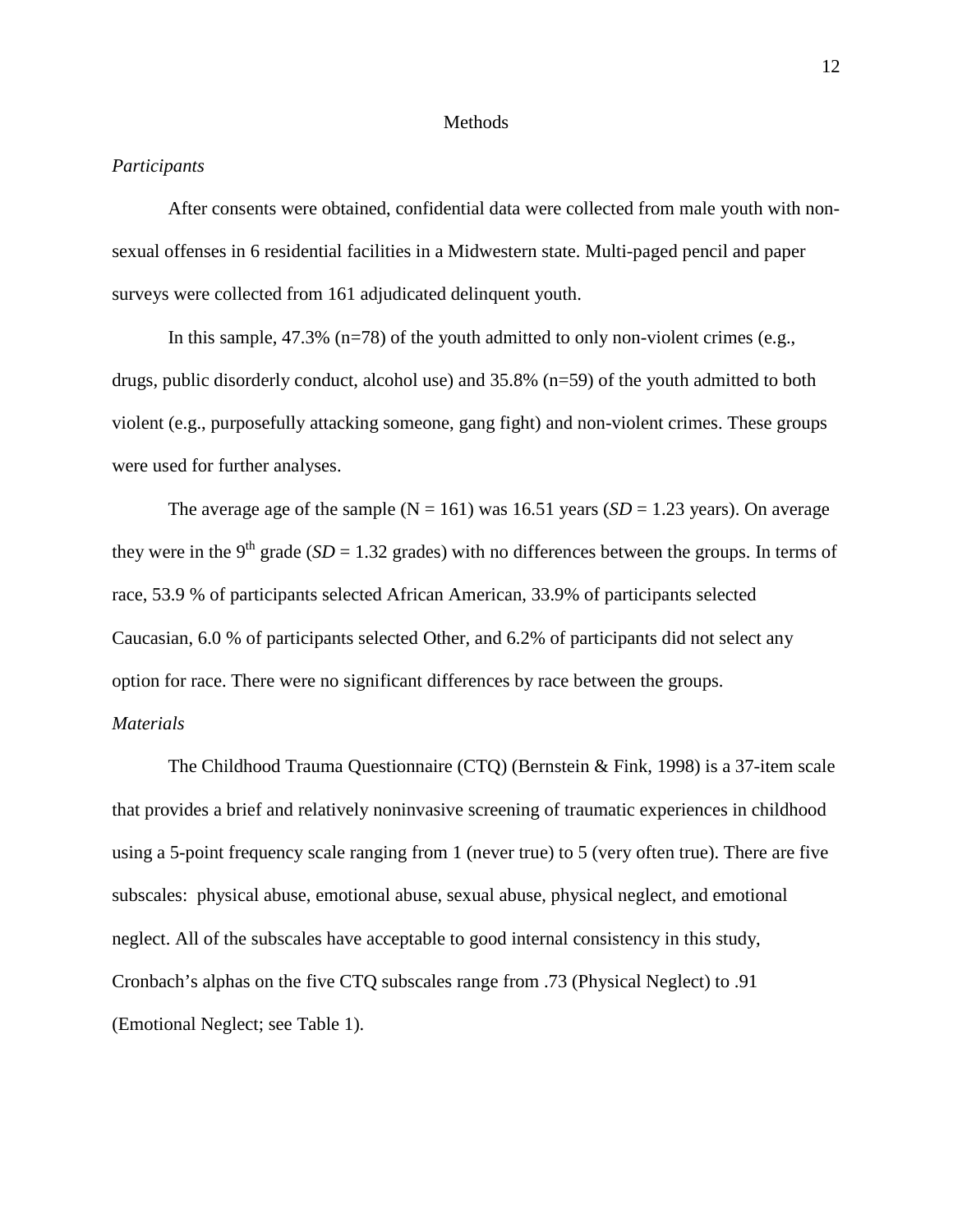Elliot, Huizinga and Ageton's (1985) Self Reported Delinquency Measure (SRD) was used to assess delinquency. The scale has 32 questions using a 7-point frequency scale from 1 (never) to 7 (2-3 times per day) on questions ranging from drug use to aggression. The instrument has several subscales including General Delinquency, Property Damage, Public Disorderly, Felony Assault, Felony Theft, Robbery, Alcohol Use, Drug Use, and Selling Drugs. However, for the purposes of this study, the scales were collapsed to create a Violent Crime subscale and a Non-Violent Crime subscale. All of the subscales have acceptable to good internal consistency in this study, Cronbach's alphas on the SRD subscales range from .63 (Violent Crime) to .91 (Total Delinquency; see Table 1).

| Table 1: Cronbach's Alpha for CTQ and SRD Scales |
|--------------------------------------------------|
|--------------------------------------------------|

| Scale                                | Cronbach's Alpha | Number of items |
|--------------------------------------|------------------|-----------------|
| CTQ sexual abuse                     | .778             | 6               |
| CTQ physical abuse                   | .899             | 5               |
| CTQ emotional abuse                  | .852             | 5               |
| CTQ emotional neglect                | .913             | 9               |
| CTQ physical neglect                 | .730             | 8               |
| CTQ total                            | .890             | 34              |
|                                      |                  |                 |
| SRD total                            | .910             | 32              |
| SRD nonviolence                      | .906             | 24              |
| SRD violence (note:<br>without rape) | .628             | 5               |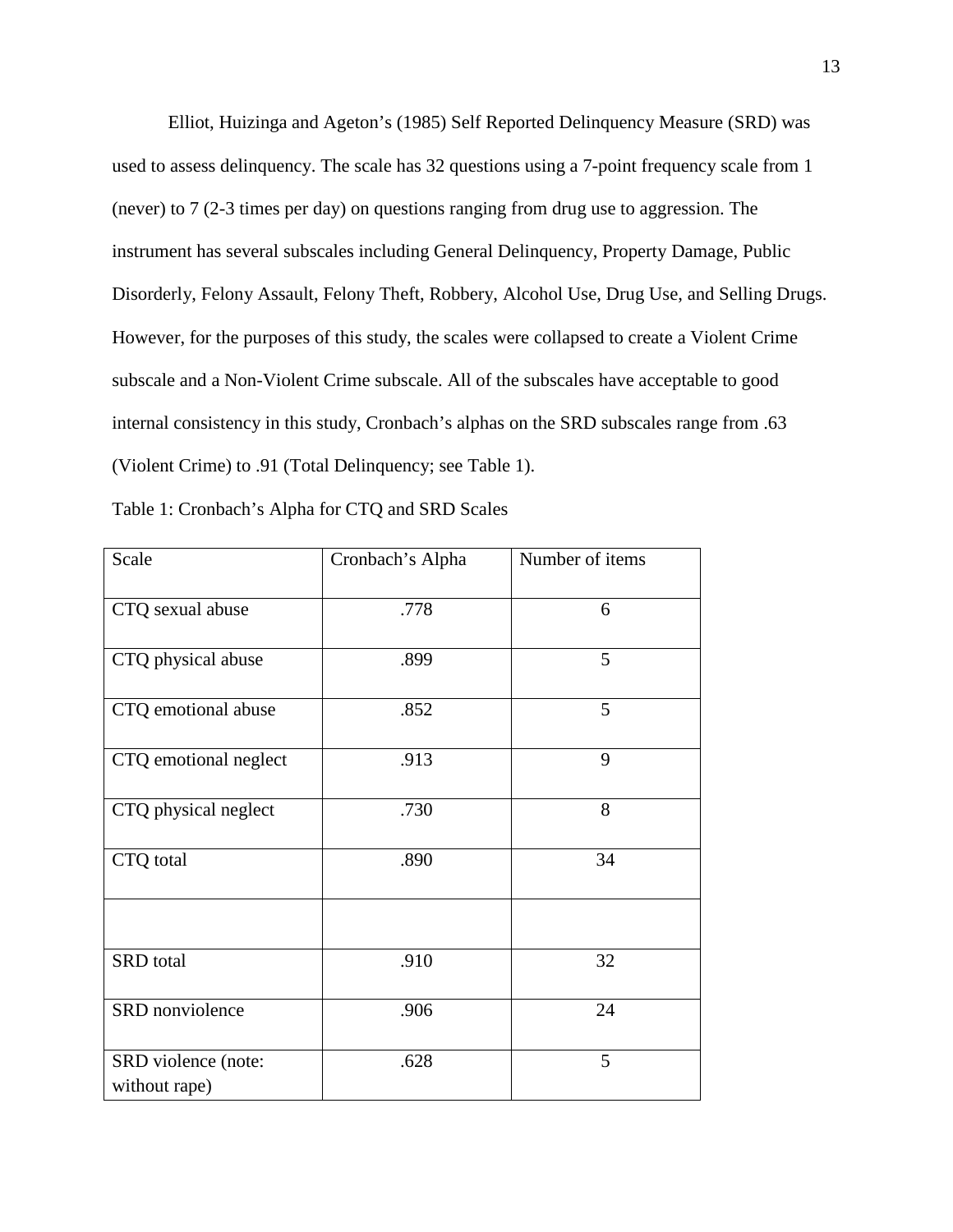#### Results

Using t tests, violent youth reported a significantly greater frequency of physical neglect  $(t= 4.67, p<.001)$  and sexual abuse  $(t=2.72, p=.008)$ , and a higher total CTQ score  $(t=2.82, p=.008)$  $p=0.006$ ). The two groups did not differ significantly on physical abuse ( $t=1.61$ ,  $p=0.11$ ), emotional abuse ( $t=1.82$ ,  $p=.07$ ), or emotional neglect ( $t=.47$ ,  $p=.64$ ). See table 2 for group means. Table 2: Group CTQ Means for Violent and Non-Violent Offenders

**Abuse Type Violent/Non-violent N Mean S.D.** CTQ Total\* Non-violent Violent 75 57 48.00\* 55.89\* 16.01 15.92 Physical Neglect\*\* Non-violent Violent 75 57 11.09\*\* 15.18\*\* 3.72 5.74 Sexual Abuse\* Non-violent Violent 75 56 7.36\* 8.66\* 2.13 3.08 Physical Abuse Non-violent Violent 75 57 6.57 7.65 3.63 3.94 Emotional Abuse Non-violent Violent 75 56 6.12 7.13 3.45 2.85 Emotional Neglect Non-violent Violent 75 57 15.41 16.04 8.05 7.00

\*\* *p*=.001

\**p*<.01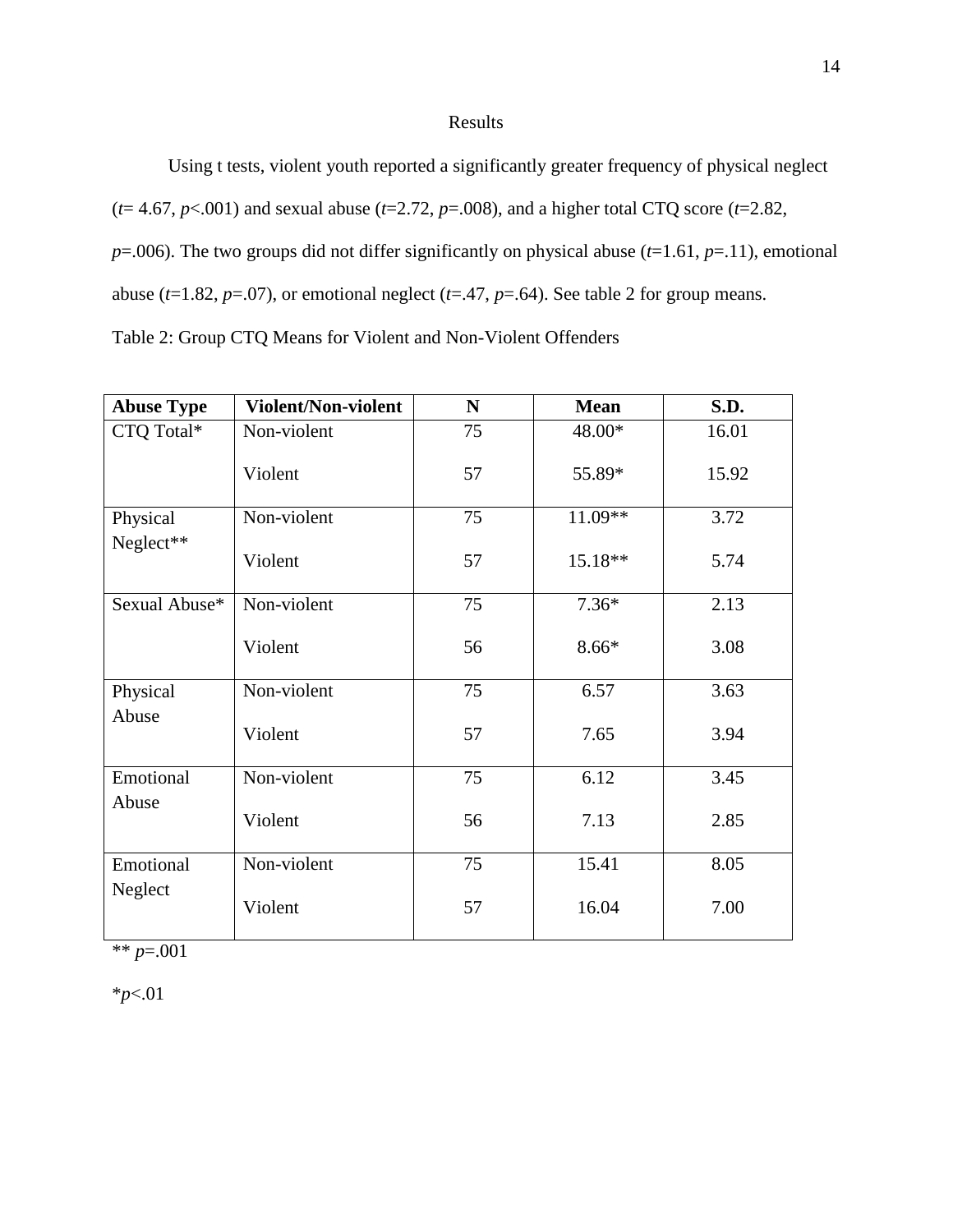#### **Discussion**

Results from this study support researchers who found that violent youth have experienced more childhood maltreatment than non-violent youth (English, Widom & Brandford, 2002; Lewis, Shanok, Pincus, & Glaser, 1979; Rivera & Widom, 1990). In this study, violent offenders reported more physical neglect, sexual abuse, and total maltreatment than did non-violent offenders. These findings make sense in light of unpublished research conducted by Robertson (2009) showing that physical neglect and sexual abuse are significant predictors of the frequency of delinquency and that only physical neglect is a significant predictor of property damage, violent crime, and status offending. In light of this past and present research, it seems that physical neglect and sexual abuse have serious and lasting consequences on victims, especially in terms of later violence.

Physical neglect is the refusal or delay of health care, inadequate supervision, expelling a child from the home, disregarding a child's safety, and ignoring a child's physical needs such as nutrition, clothing, or hygiene (Goldman, Salus, Wolcott, & Kennedy, 2003). Physical neglect affects a wide range of developmental needs which means it impacts many aspects of a child's life and development. Negative effects of neglect can be observed in babies, with neglected infants showing more disturbed attachments with caregivers than non-neglected infants (Carlson, Cicchetti, Barnett, & Braunwald, 1989). In older children, neglect leads to increases in aggressive, disruptive, and oppositional behavior in comparison to non-maltreated children (Manly, Kim, Rogosch, & Cicchetti, 2001). And school aged neglected children have significantly more academic problems than even physically abused children (Wodarski, Kurtz, Gaudin, & Howing, 1990). These social and academic limitations of neglected children may impair their decision-making, rendering them more likely to engage in violent activity.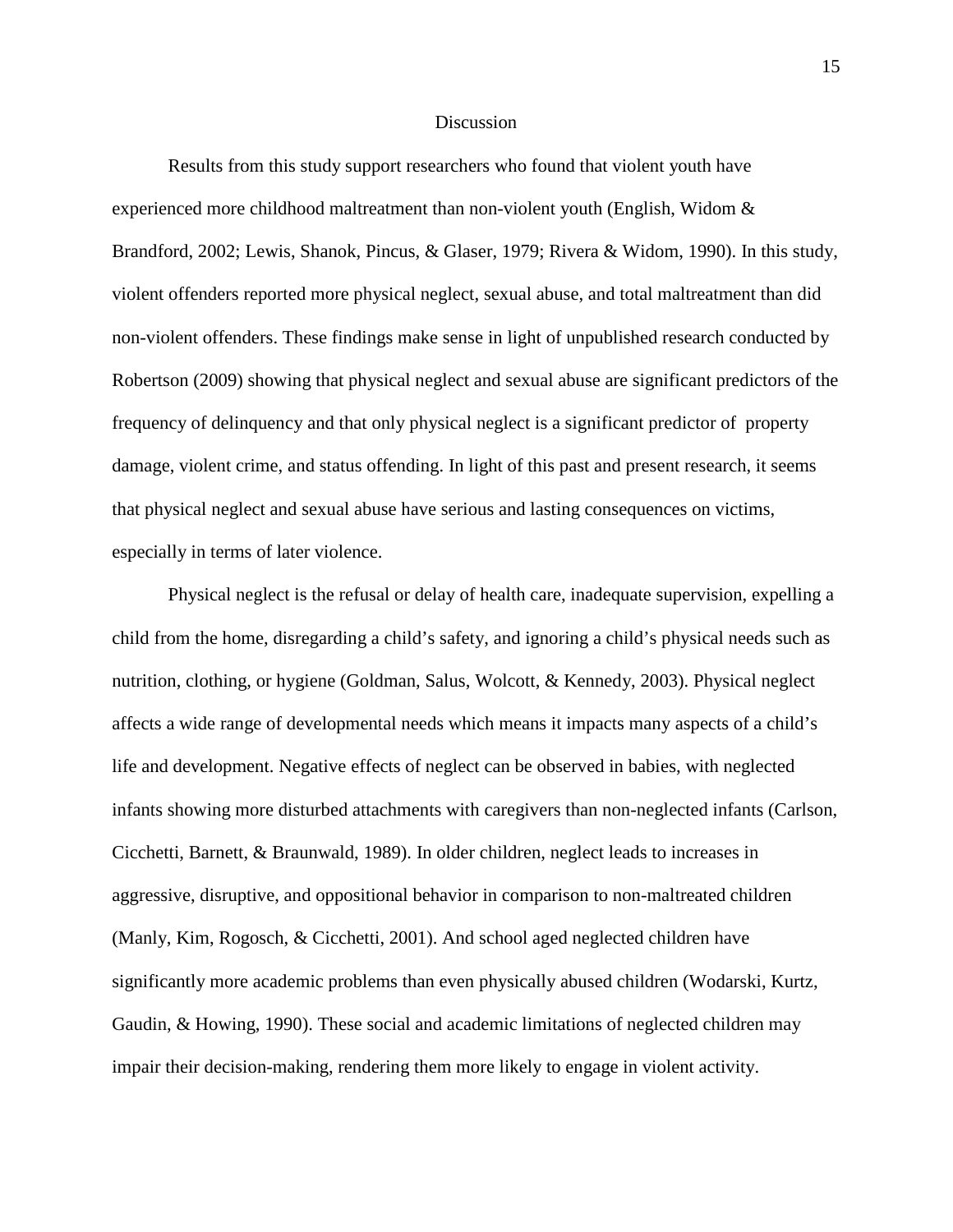Examining Maslow's hierarchy of needs (Maslow, 1943), albeit quite old, may be a useful heuristic to help understand the harmful effects of physical neglect.

According to Maslow (1943) the most fundamental human need is physiological; above all else, humans are driven to satisfy their hunger and thirst and need for adequate air and temperature. After these basic physiological needs are met, comes a hierarchy of needs including safety, love, self-esteem, and self actualization, which Maslow (1943) posited needed to be met for a successful and fulfilling life (Harper, Harper, & Stills, 2003). When physical neglect is present, none of these needs are met, which has severe effects on a child. For example, unmet safety needs lead to anxiety and the "terror reaction" in children (Maslow, 1943). Perhaps adolescents who are physically neglected become violent because they were forced to survive on their own as children and learned to use unconventional means, such as violence, to survive. It is possible that growing up without basic physical necessities causes children and adolescents to behave in an un-socialized manner to get their needs met.

Childhood sexual abuse also has severe and lasting effects on its victims. In an extensive review of the literature examining the effects of childhood sexual abuse on children and adolescents, Browne and Finkelhor (1986) present a plethora of effects including: emotional disturbance ranging from mild to severe, increased anger, hostility, depression, fear, guilt, shame, and phobias, disturbances in sleeping and eating, school problems, running away, low self esteem, and inappropriate sexualized behavior. These effects may endure into adulthood as evidenced by researchers who have found that adults who were sexually abused as children have many problems including higher rates of depression and interpersonal problems (Whiffen, Thompson, & Aube, 2000), increased suicide attempts (Breire & Runtz, 1986; Dube, Anda, Whitfield, Brown, Feletti, Dong et al., 2005), poorer health (Sachs-Ericson, Blazer, Plant, &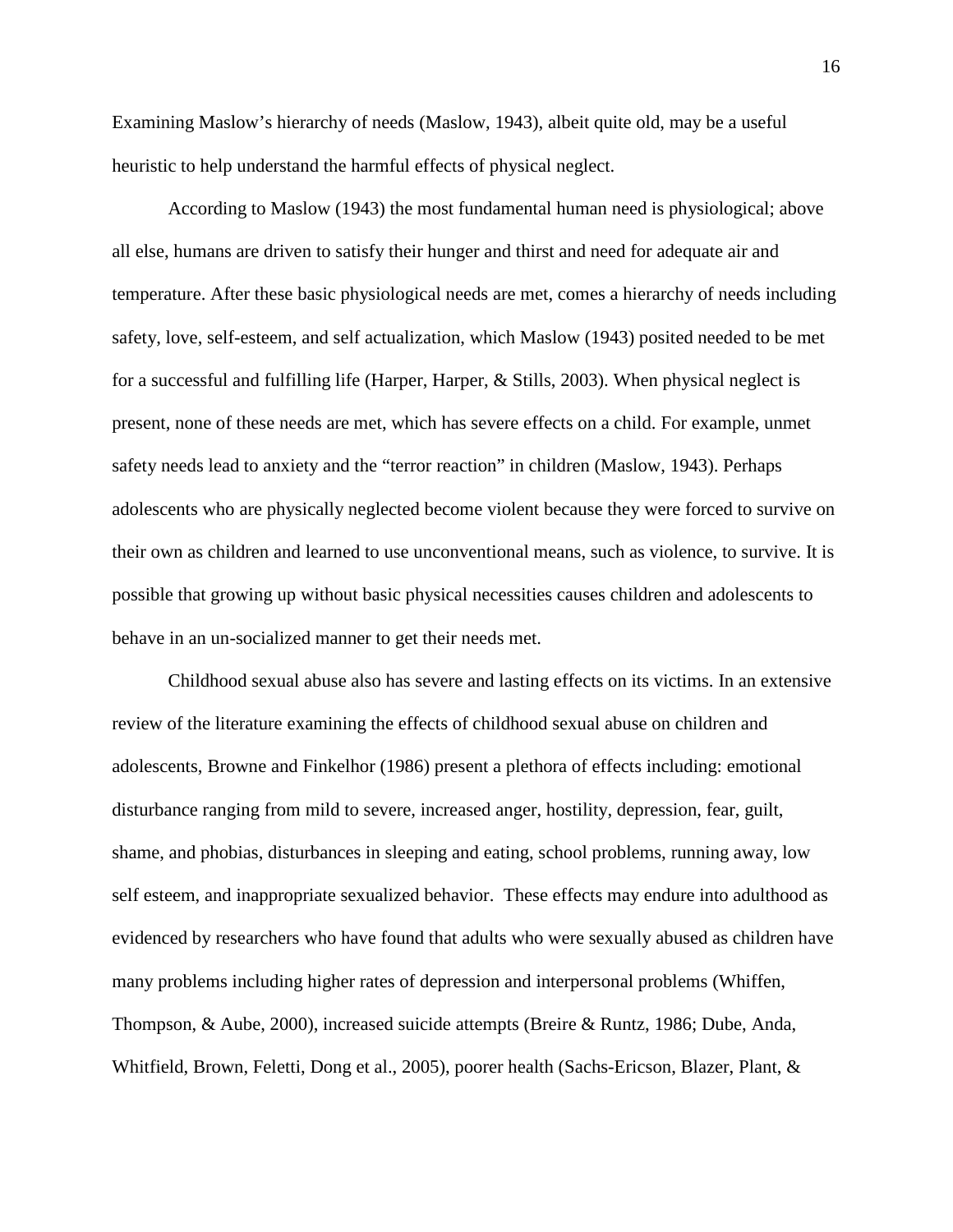Arrow, 2005), family and marital problems, and illicit drug use (Dube et al., 2005). In general, trauma, which is often experienced via neglect and sexual abuse, results in a violation of trust, causes disturbed attachments, and interferes with empathy (Greenwald, 2002), which can help explain why neglect and sexual abuse effect later violence. The increase in negative emotions such as anger and hostility, also helps explain why they contribute to later violence. However, there are other explanations for this connection, such as genetics.

For example, in one study conducted by Caspi, McClay, Moffitt, Mill, Martin, Craig et al. (2002), researchers found that genetics played a significant part in whether maltreated children behaved in an antisocial manner. Children with a genotype that led to high levels of Monoamine Oxidase A (MAOA), an enzyme that breaks down serotonin and norepinephrin (Cases, Seif, Grimsby, Gasper, Chen, Pourin et al., 1995) were less likely to behave in an antisocial manner than children with low levels. This indicates that certain genotypes may predispose individuals to behave in an antisocial manner if they are maltreated. In essence, specific genotypes are activated if childhood maltreatment is present and this activation then results in a higher or lower probability of behaving in an antisocial way. Genetic research was beyond the scope of the current study, however, it is important to consider the effects that genetics may have had on the results. It is possible that the presence or absence of MAOA in participants may have influenced the results.

It is also important to focus on the non-significant results in this study. Why did physical abuse not have an impact on later violence? According to the Freudian theory of repetition compulsion and Bandura's social learning theory, it seems that physical abuse would increase later violent offending, but in this study it did not. This is an interesting finding as past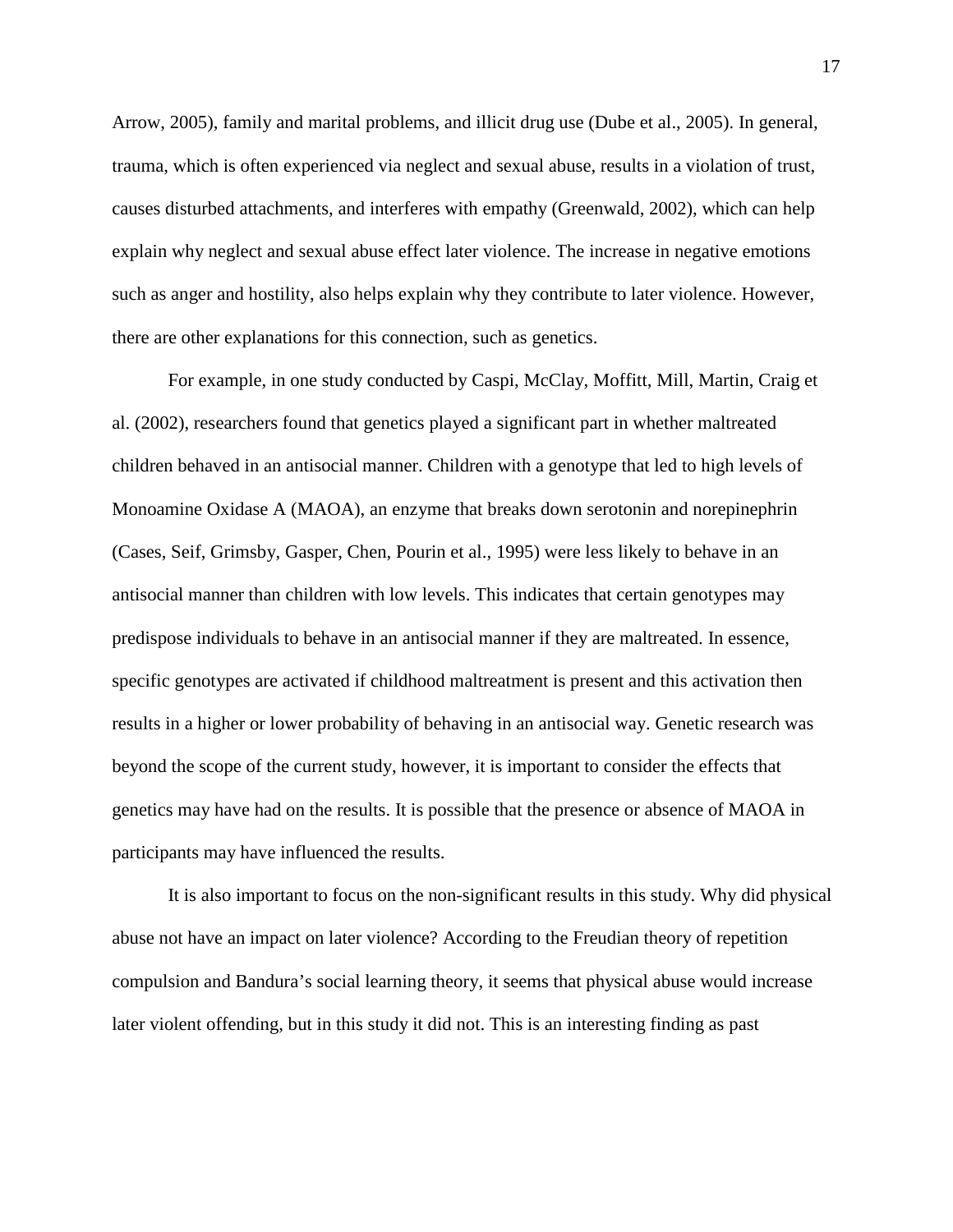researchers have found that abused children are more aggressive than neglected or nonmaltreated children (Howes & Eldrege, 1985;Reidy, 1977).

Seligman's theory of learned helplessness (Maier & Seligman, 1976; Peterson, Maier, & Seligman, 1995; Seligman & Maier, 1967) may help explain these results. When Seligman's dogs became unable to escape a painful shock, they initially struggled and then ceased to fight and passively accepted the pain. Perhaps this is what happens to abused children. They initially fight back with aggression, but then gradually learn that no amount of fighting will change their caregiver's abusive behavior and they give up. Initial childhood aggression is extinguished because it ceases to stop the physical abuse and therefore physically abused children do not end up being violent. Children may feel that their abuse is uncontrollable and eventually stop trying to change their situation.

Another possible explanation is that physical abuse may often be utilized as a type of punishment and child victims may feel responsible for the abuse and may reason that they deserved it because they behaved badly. Perhaps children are less likely to feel responsible for physical neglect and sexual abuse and are more likely to feel responsible for physical abuse. This self blame may create a false sense of control: perhaps physically abused children feel more in control of their abuse than physically neglected or sexually abused children. Maier  $\&$  Seligman (1976) cite past researchers who have found that uncontrollable unpleasant events cause more emotional disruption than unpleasant events that are perceived as controllable. Maybe a perceived sense of control renders abused children less likely to become violent.

Finally, it is possible that physically abused children are less likely to be violent because they were so scarred by the violence from which they suffered, that they are motivated not to harm others as they themselves were harmed. Perhaps being exposed to physical abuse also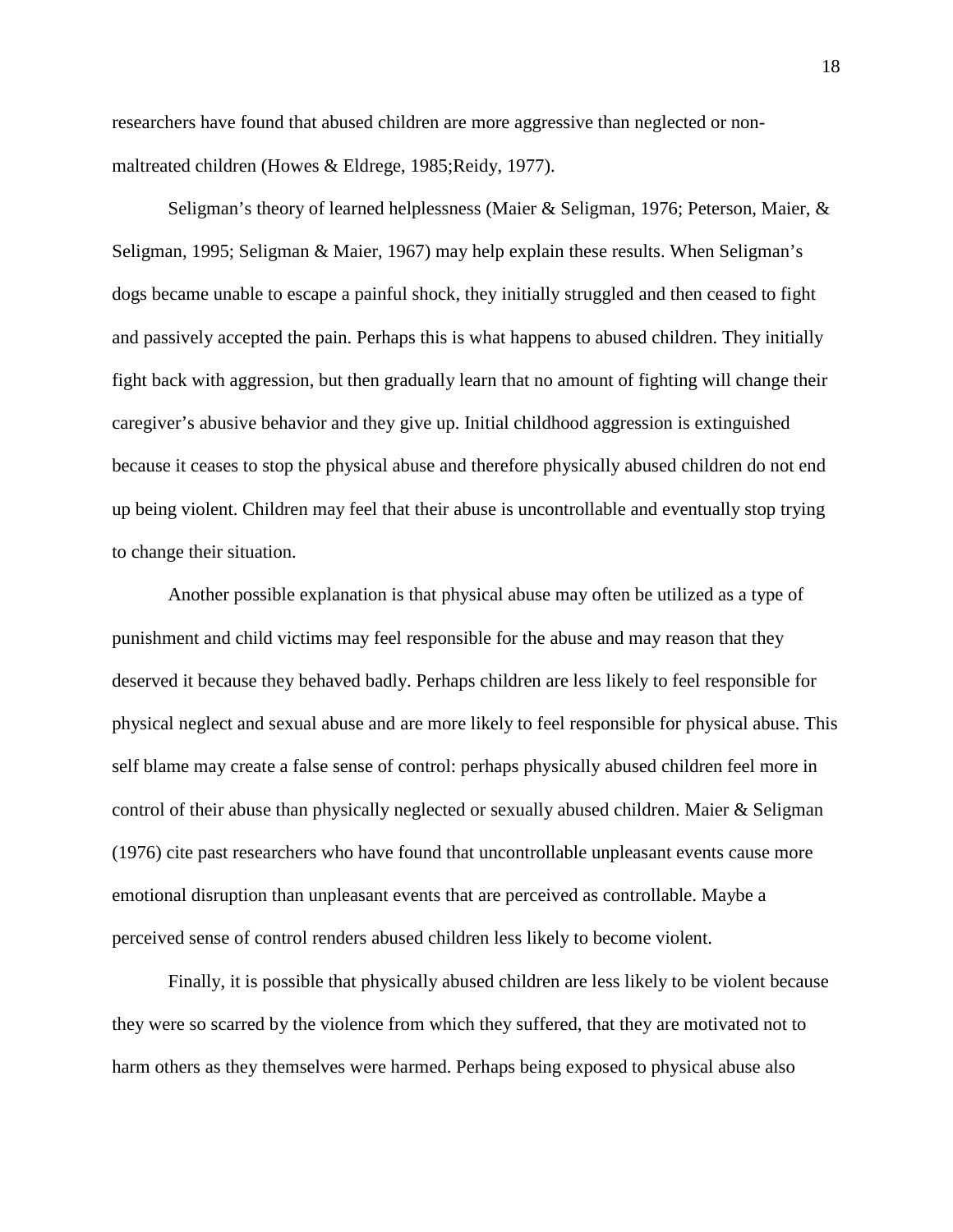means that children witnessed domestic violence. It is possible that this extreme exposure to violence taught them how harmful violence can be and made them want to avoid being violent. *Clinical and Research Implications* 

In this study, violent and non-violent youth had significantly different histories of maltreatment, which indicates that types of maltreatment effect children differently and can result in distinct patterns of anti-social behavior. Therefore, interventions used to treat young victims of maltreatment, should be carefully tailored to target specific types of maltreatment. Future research should begin to examine what specific interventions work most effectively to combat the effects of each type of maltreatment. In light of the present and past research (Robertson, 2009), it is clear that intervening and treating the effects of physical neglect is particularly important. Because physical neglect is not as violent or physically damaging as physical abuse, it may often be overlooked, which can have dire consequences. Early detection and treatment of physical neglect is vital and researchers and clinicians should continue examining effective ways of identifying and combating the effects of physical neglect.

It is also important to consider what other variables contribute to violent behavior and how these variables are affected by childhood maltreatment. Researchers have documented a myriad of individual and family factors that influence later violence (Buka & Earls, 1993; Cornell, 1990; Farrington, 1989; Howard & Jenson, 1999; Saner & Ellickson, 1996; Sherline, Skipper, & Broadhead, 1994; Stattin & Magnusson, 1989; Stone & Dover, 2007) and it will be important to continue parsing out how the different factors interact and influence each other to result in violent behavior. Not every child who was physically neglected or sexually abused becomes violent; indeed, most do not. Therefore, researchers should continue to examine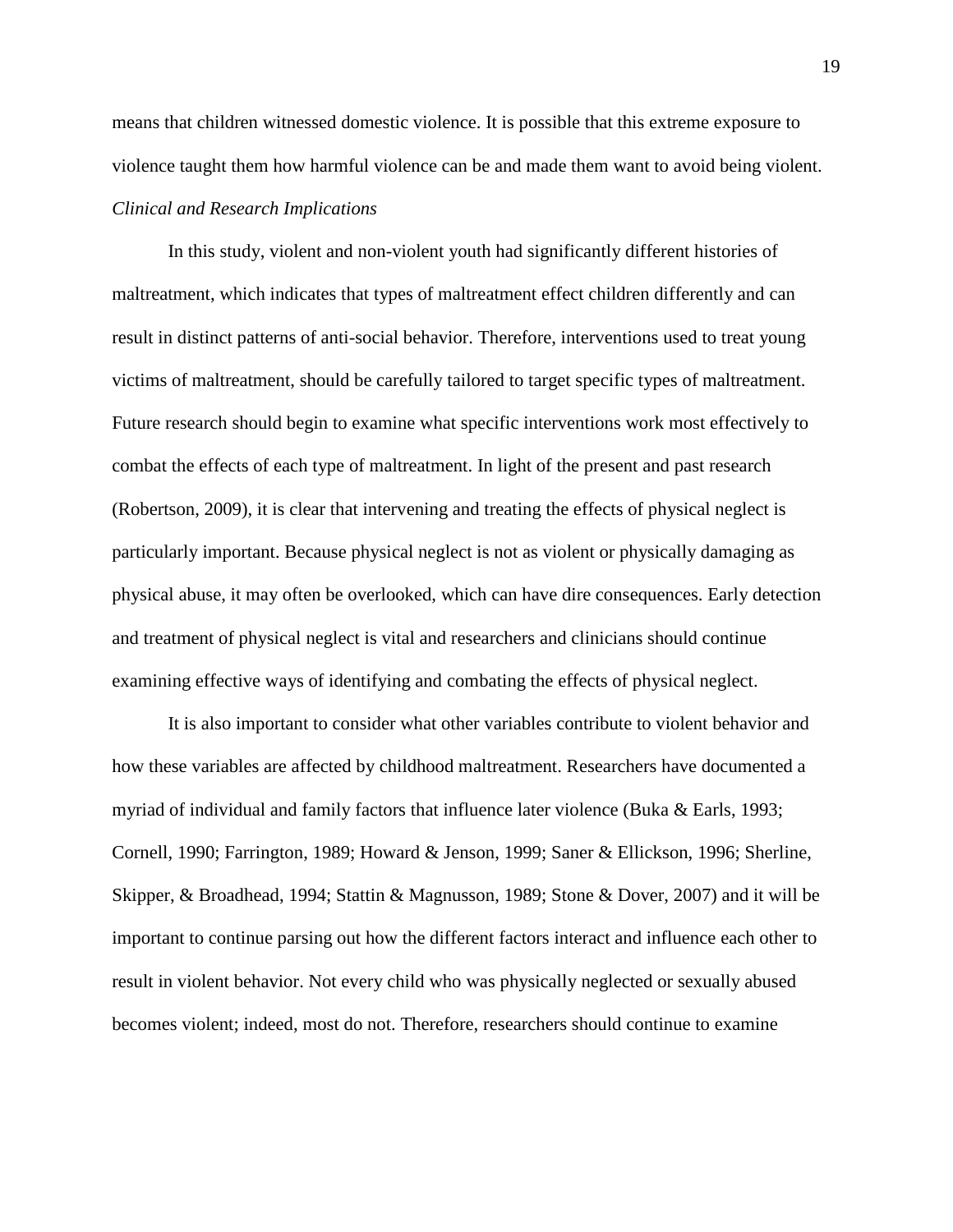protective factors and look at ways in which clinicians can boost the resiliency of maltreatment survivors.

Finally, it is important that researchers investigate whether or not these findings apply to other samples such as females, non-institutionalized youth, or individuals of different ages and races.

#### *Limitations*

The sample was limited as participants were adjudicated, incarcerated, adolescent, males held in six treatment facilities in the Midwest. Therefore, the results of this study cannot be extended to other geographic regions, females, sexually offending males, or non-institutionalized males. It is important to consider how the results may have been influenced by the fact that participants were held in residential treatment facilities. It is likely that the youth in this study had more severe criminal records than non-institutionalized youth, which may have affected the results. If the sample had included delinquent adolescents who suffered from maltreatment, but were not in residential treatment facilities, perhaps the results would have been different.

Second, although the Cronbach Alpha's for the subscales of delinquent crime were adequate, the violent crime scale were .628, which means it did not measure violent crime as well as it could have, which may have impacted the results. Third, it is likely that some participants were not totally truthful when filling out their surveys or simply could not accurately remember their pasts, which could have impacted the results. Fourth, it is possible that factors other maltreatment influenced violent behavior and influenced the results. For example, genetics plays a role in violence and it was certainly beyond the scope of this study to examine genetics. Therefore, when interpreting the results, it is important to keep extraneous and unmeasured variables in mind.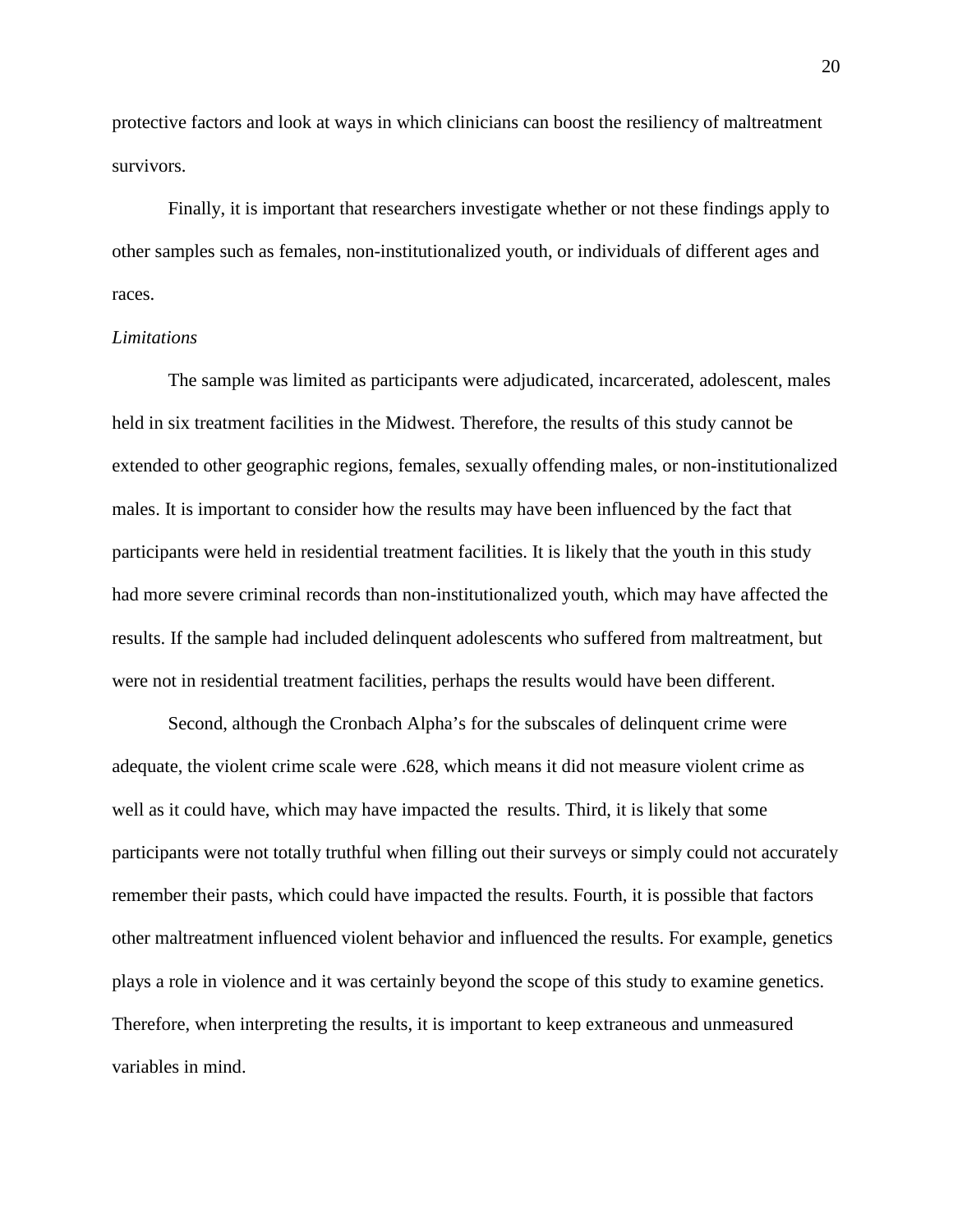### *Conclusion*

The results of this study indicate that there are in fact differences in the childhood maltreatment experiences of violent and non-violent youth for this particular sample. However, maltreatment is not the only determinant of later violence. Violent behavior can best be conceptualized as an equation with a myriad of individual, family, and environmental characteristics constituting the different parts of the equation. Every individual's development is different and many different equations result in violent behavior. Therefore, it is impossible to figure out an exact and fixed equation for violent behavior. However, researchers should continue to strive to figure out the different elements of the equation in order to better understand the causes of violent behavior. This current research should be used to help researchers as they continue on the quest of better understanding the causes of violent behavior, so that successful interventions may be created with the ultimate goal of decreasing juvenile violence.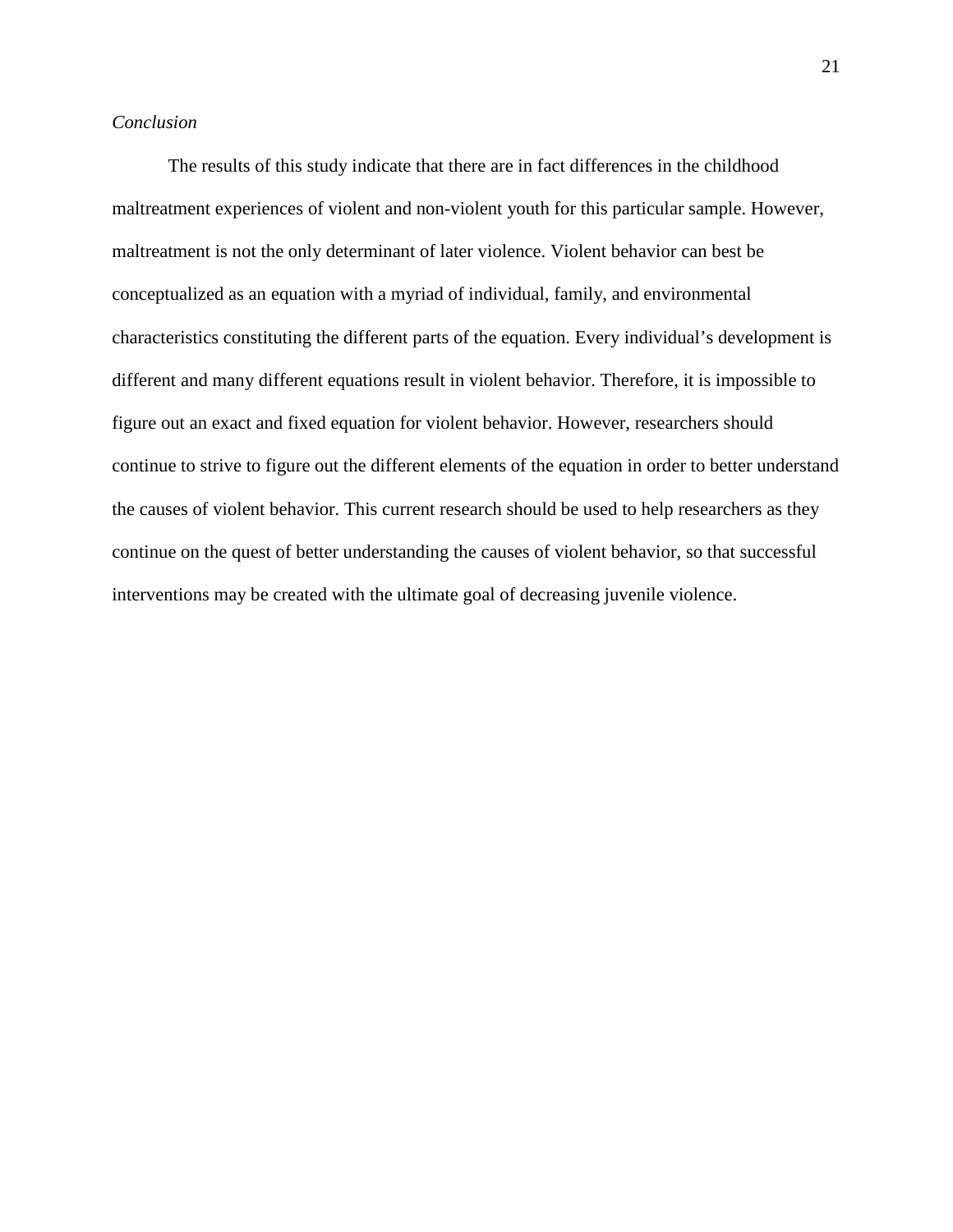- Auffrey, C., Fritz, J.M., Lin, B., & Bistak, P. (1999). Exploring differences between Violent and non-violent juvenile offenders using juvenile corrections facility Client records. *Journal of Educational and Psychological Consultation, 10(2),* 129-143.
- Bandura, A. (1986). *Social foundation of thought and action: A social cognitive theory*. Prentice-Hall, New Jersey.
- Bernstein, D., & Fink, L. (1998). *Childhood trauma questionnaire: A retrospective self-report, manual.* San Antonio, TX: The Psychological Corporation.
- Briere, J. & Runtz, M. (1986). Suicidal thoughts and behaviors in former sexual abuse Victims. *Canadian Journal of Behavioral Science, 18*, 413-423.
- Browne, A. & Finkelhor, D. (1986). Impact of child sexual abuse: A review of the research. *Psychological Bulletin, 99(1),* 66-77
- Buka, S. & Earls, F. (1993). Early determinants of delinquency and violence. *Health Affairs, 12(4)*, 46-64.
- Burton, D.L. & Meezan, W. (2004). Revisiting recent research on social learning theory as an etiological proposition for sexually abusive male adolescents. *Journal of Evidence-Based Social Work, 1(1),* 41-80.
- Capaldi, D. & Patterson, G.R. (1996). Can violent offenders be distinguished from? frequent offenders: Prediction from childhood to adolescence. Journal of Research in Crime and Delinquency, 33(2), 206-231.
- Carlson, V., Cicchetti, D., Barnett, D., & Braunwald, K. (1989). Disorganized/disoriented attachment relationships in maltreated infants. *Developmental Psychology, 25(4)*, 525- 531.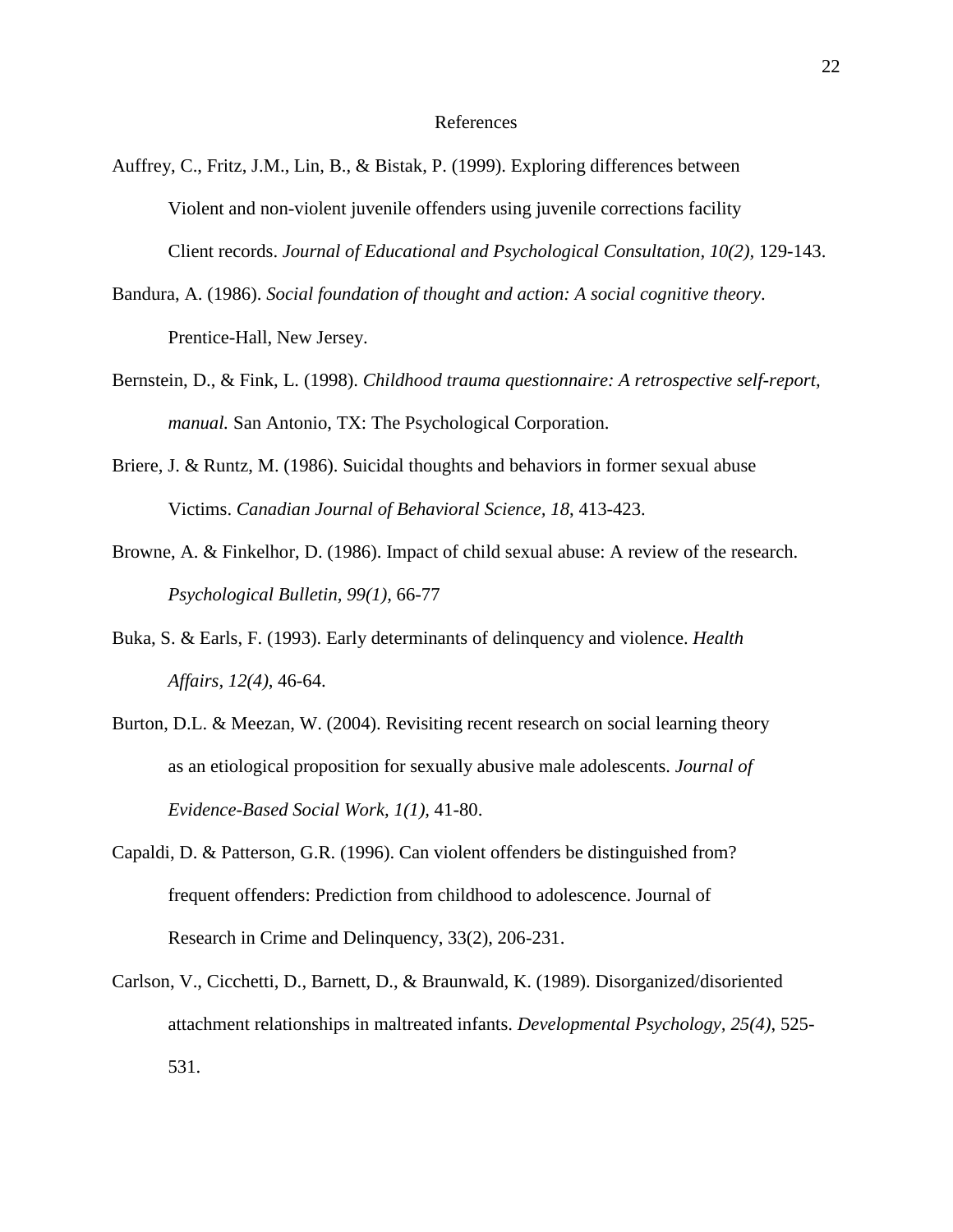- Cases, O., Seif, I., Grimsby, J., Gasper,P., Chen, K., Pourin, S., Muller, U., Aguet, M., Babinet, C., Shih, J.C.,  $\&$  et al. (1995). Aggressive behavior and altered amounts Of brain serotonin and norepinephrine in mice lacking MAOA. *Science, 268(5218),* 1763-1766.
- Caspi, V., McClay, J., Moffitt, T., Mill, J., Martin, J., Craig, I.W., Taylor, A., & Poulton, R. (2002). Role of genotype in the cycle of violence of maltreated children. *Science, 297(2),* 851-854.
- Cohen, P., Smailes, E., & Brown J. (2004). Effects of childhood maltreatment on adult arrests in a general population sample. National Institute of Justice, Office of Justice Programs, U.S. Department of Justice. Accessed March 22, 2009 from: http://www.ncjrs.gov/pdffiles1/nij/199707.pdf
- Cornell, D.G. (1990). Prior adjustment of violent juvenile offenders. *Law and Human Behavior, 14(6),* 569-577.
- Corso, P.S., Mercy, J.A., Simon, T.R., Finkelstein, E.A., & Miller, T.R. (2007). Medical costs and prductivity lossess due to interperosnal violence and self-directed violence. *American Journal of Preventive Medicine, 32(6),* 474-482.
- Davies, D. (2004). Child Development: A Practitioners Guide. New York: Guilford Press.
- Dube, S., Anda. R.F., Whitfield, C., Brown, D., Feletti, V., Dong, M., & Giles, W. (2005). Long-term consequences of childhood sexual abuse by gender of victim. *American Journal of Preventive Medicine, 28(5)*, 430-438.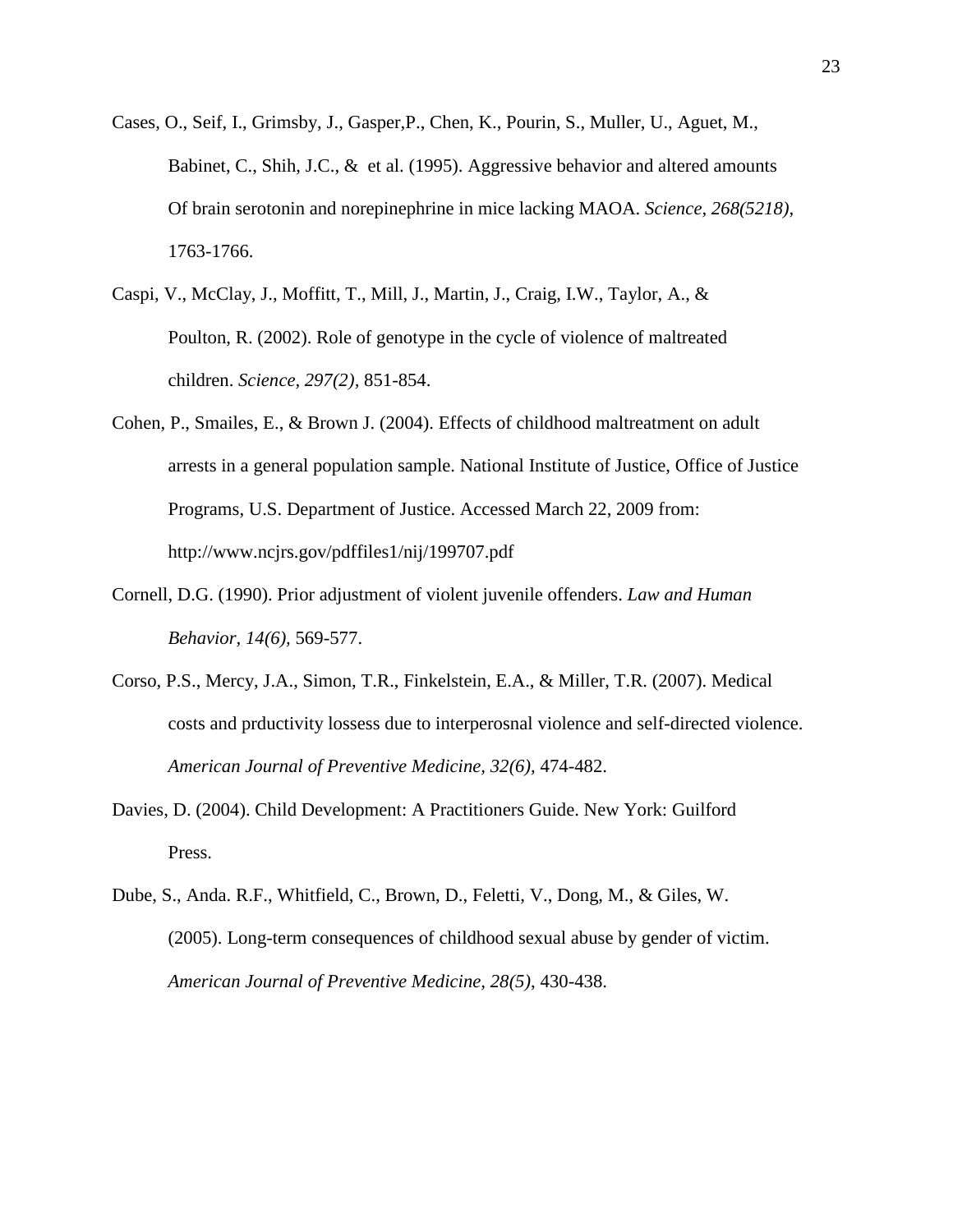- Eckenrode, J., Laird, M., & Doris, J. (1993). School performance and disciplinary Problems among abused and neglected children. *Developmental Psychology, 29(1),* 53- 62.
- Egeland, B., Yates, T., Appleyard, K., and van Dulmen, M. (2002). The long-term consequences of maltreatment in the early years: A developmental pathway Model to antisocial behavior*. Children's Services, 5(4),* 249-260.
- Elliott, D. S., Huizinga, D., & Ageton, S. S. (1985)*. Explaining delinquency and drug use.*  Beverly Hills, CA: Sage.
- English, D.J., Widom, C.S., & Brandford, C. (2002). Childhood Victimization and delinquency, adult criminality, and violent criminal behavior: A replication and extension, final report. National Institute of Justice, Office of Justice Programs, U.S. Department of Justice. Accessed April 17, 2009 from: http://www.ncjrs.gov/pdffiles1/nij/grants/192291.pdf
- Fagan, J. & Wexler, S. (1987). Family origins of violent delinquents. *Criminolgoy, 25(3),* 634-669.
- Farrington, D.P. (1989). Early predictors of adolescent aggression and adult violence. *Violence and Victims, 4(2),* 79-100.
- Farrington, D.P. (1991). Childhood aggression and adult violence: Early precursors and later life outcomes. In D.J. Pepler & K.H. Rubin (Eds.), *The development and treatment of childhood aggression* (pp5-29). Hillsdale, NJ: Lawrence Erlbaum.
- Garrido, V. & Morales, L.A. Serious (violent or chronic) juvenile offenders: A systematic Review of treatment effectiveness in secure corrections. Campbell Systematic Reviews 2007: 7.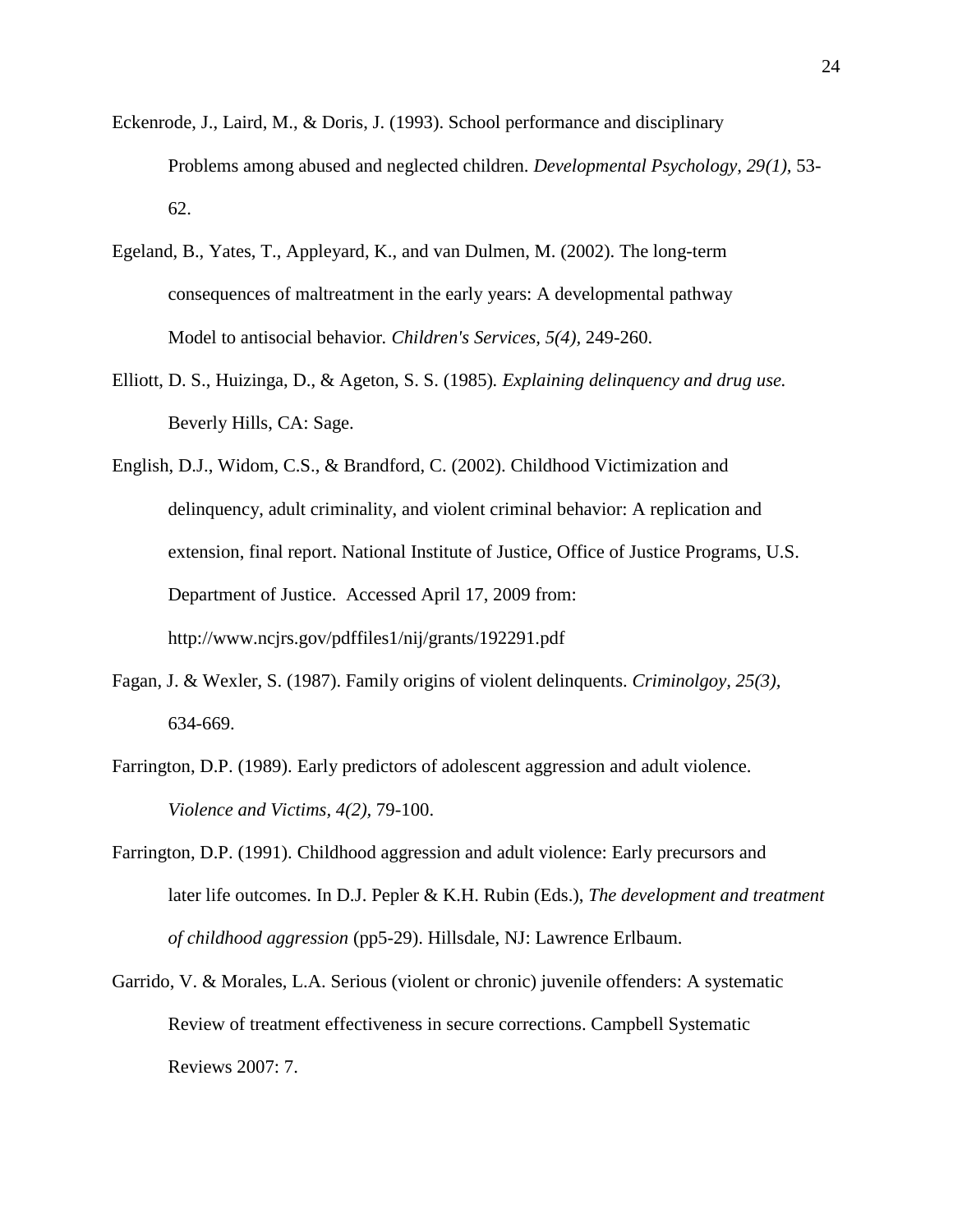- Goldman, J., Salus, M.K, Wolcott, D., & Kennedy, K.Y. (2003). A coordinated response to child abuse and neglect: The foundation for practice. Washington, DC: U.S. Department of Health and Human Services. Retrieved March 28, 2009 from http://www.childwelfare.gov/can/types/childneglect/physical.cfm
- Greenwald, R. (2002). Trauma and juvenile delinquency: Theory, research, and interventions. New York, NY: The Haworth Press, Inc.
- Gutierres, S. & Reich, J.A. (1981). A developmental perspective on runaway behavior: Its relationship to child abuse. Child Welfare, 60(2), 89-94.
- Haapasalo, J. & Hamalainen, T. (1996). Childhood family problems and current Psychiatric problems among young violent and property offenders. *Journal Of American Academy of Child and Adolescent Psychiatry, 34(10)*, 1394-1401.
- Harper, F.D., Harper, J.A. & Stills, A.B. (2003). Counseling children in crisis based on Maslow's hierarchy of basic needs. *International Journal for the Advancement of Counselling, 25(1)*, 11-25.
- Howard, M.O. & Jenson, J.M. (1999). Causes of youth violence. In J.M. Jenson & M.O. Howard (Eds.), *Youth violence: Current research and recent practice innovations* (pp19-42). Washington, DC: NASW Press.
- Howes, C. & Eldredge, R. (1985). Responses of abused, neglected, and non-maltreated Children to the behaviors of their peers. Journal of Applied Developmental *Psychology, 6*, 261-270.
- Ireland, T.O., Smith, C.A., & Thornberry, T.P. (2002). Developmental issues in the impact of child maltreatment on later delinquency and drug use. Criminology, 40(2), 359-400.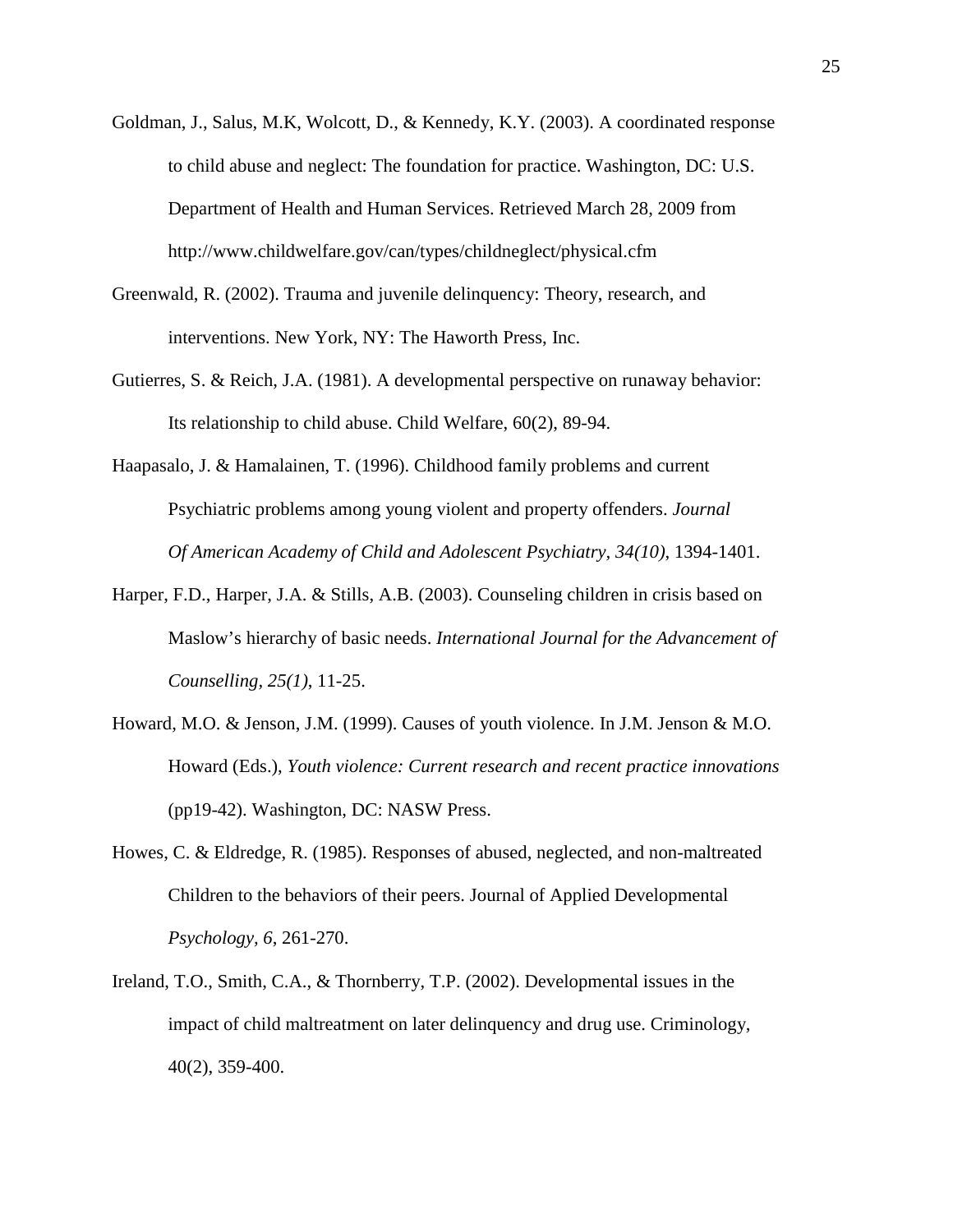- Johnson, R.M., Kotch, J.B., Catellier, D.J., Winsor, J.R., Durort, V., Hunter, W. & Amaya-Jackson, L. (2002). Adverse behavioral and emotional outcomes from child abuse and witnessed violence. *Child Maltreatment, 7(3),* 179-186.
- Kempf-Leonard, K., Tracy, P.E., & Howell, J.C. (2001). Serious, violent, and chronic juvenile offenders: The relationship of delinquency career types to adult criminality. *Justice Quarterly*, 18(3), 449-478.
- Krug, E.G, Mercy, J.A, Dahlberg, L.D, & Zwi, A.B. (2002). The world report on violence and health. *The Lancet*, *360 (9339),* 1083-1088.
- Kratoski, P.C. (1982). Child abuse and violence against the family. *Child Welfare, 61*(7), 435-444.
- Lewis, D.O., Shanok, S.S., Pincus, J.H., Glaser, G.H. (1979). Violent juvenile Delinquents: Psychiatric, neurological, psychological and abuse factors. *Journal of the American Academy of Child Psychiatry, 18*, 307-319.
- Lewis, D.O., Moy, E., Jackson, L.D., Aaronson, R., Restifo, N., Serra, S., et al., (1985). Biopsychosocial characteristic of children who later murder: A prospective Study. *American Journal of Psychiatry*, 142(10), 1161-1167.
- Lewis, D.O., Pincus, J.H., Lovel, R., Spitzer, E., & Moy, E. (1987). Biopsychosocial Characteristics of matched samples of delinquents and non delinquents. The Journal of the American Academy of Child and Adolescent Psychiatry, 26(5), 744-752.
- Lewis, D.O., Lovely, R., Yeager, C., Ferguson, G., Friedman, M., Sloane, G., Friedman, H., & Pincus, J. (1988). Intrinsic and environmental characteristics of juvenile Murderers. *Journal of the American Academy of Child and Adolescent Psychiatry, 27(5)*, 582-587.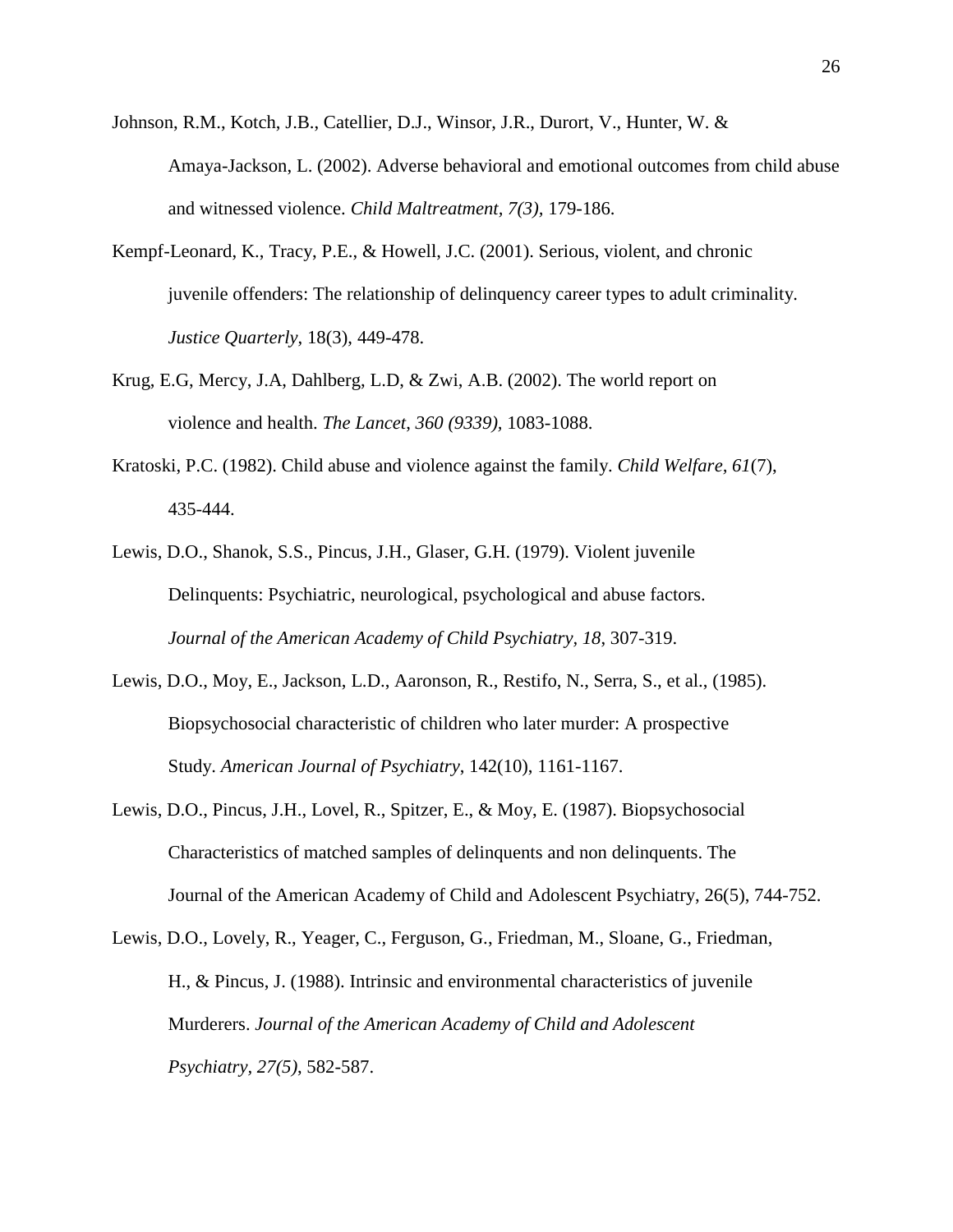- Loeber, R. & Dishion, T. (1983). Early predictors of male delinquency: A review. *Psychological Bulletin, 94(1),* 68-99.
- Loeber, R. & Schmaling, K.B. (1985). The utility of differentiating between mixed and pure forms of antisocial child behavior. *Journal of Abnormal Child Psychology, 13(2),* 315-336.
- Maier, S.F. & Seligman, E.P. (1976). Learned helplessness: Theory and evidence. *Journal of Experimental Psychology: General, 105(1),* 3-46.
- Manly, J.T., Kim, J.E., Rogosch, F.A. & Cicchetti, D. (2001). Dimensions of child maltreatment and children's adjustment: contributions of developmental timing and subtype. *Development and Psychopathology, 13*, 759-782.
- Maschi, T., Bradley, C.A., & Morken, K. (2008). Unraveling the link between trauma and delinquency. *Youth Violence and Juvenile Justice, 6 (2),* 136-157.
- Maslow, A. H. (1943). A theory of motivation. *Psychological Review, 50(4),* 370-396.
- McCord, W., McCord, J., & Howard, A. (1961). Familial correlates of aggression in nondelinquent male children. *Journal of Abnormal and Social Psychology, 62(1)*, 79-93.
- Mitchell, S. A. & Black, M.J. (1995). *Freud and Beyond: A History of Modern Psychoanalytic Thought*. New York, NY: Basic Books.
- Moffitt, T.E. (1993). Adolescent-limited and life-course-persistent antisocial behavior: A Developmental taxonomy. *Psychological Review, 100(4),* 674-701.
- Patterson, G.R., DeBaryshe, B.D., & Ramsey, E. (1989). A developmental perspective on antisocial behavior. *American Psychologist, 44(2),* 329-335.
- Peterson, C., Maier, S.F., & Seligman, M.E.P. (1995). Learned Helplessness: A Theory for the Age of Personal Control. New York: Oxford University Press,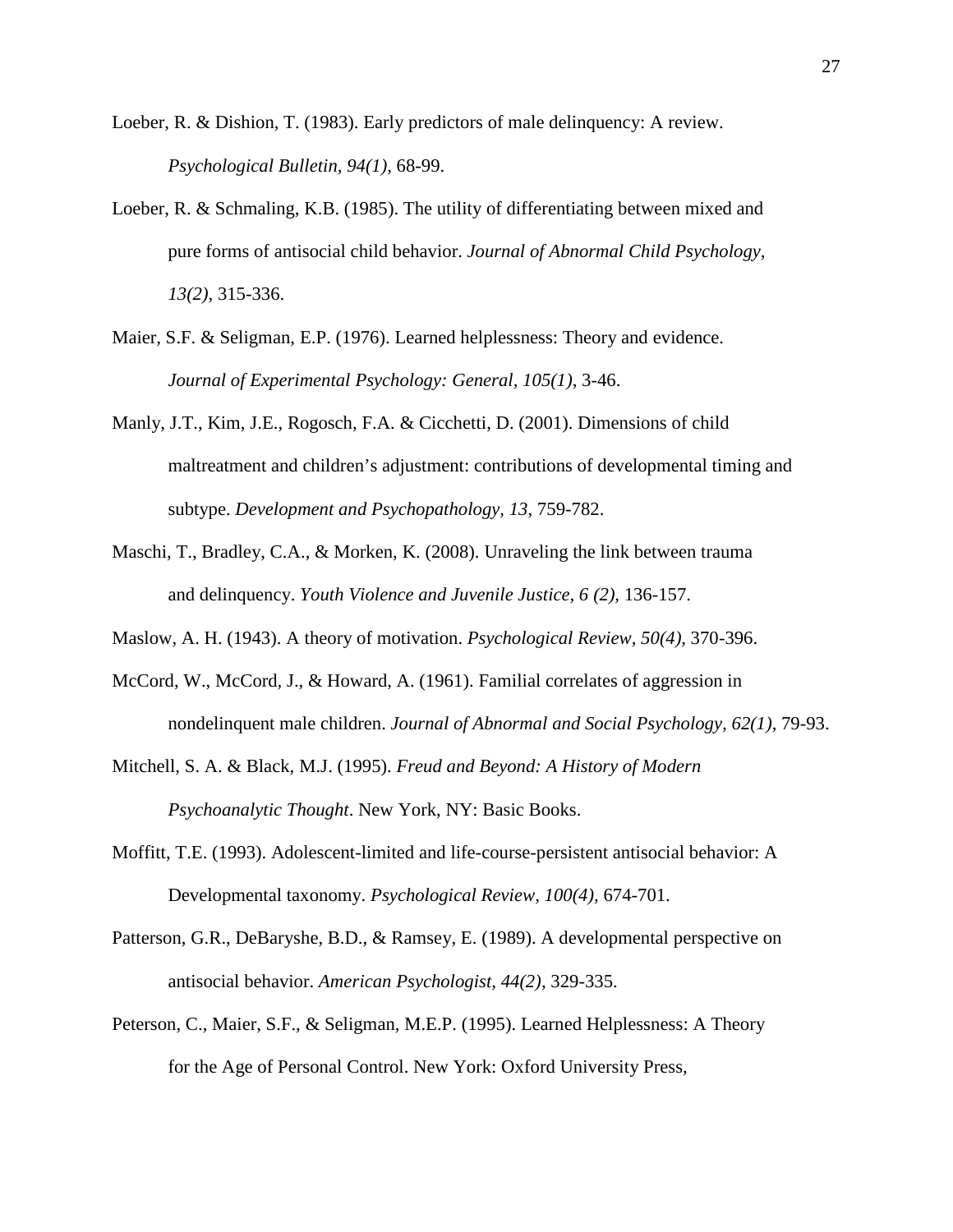- Reidy, T.J. (1977). The aggressive characteristics of abused and neglected children. Journal of Clinical Psychology, 33(4), 1140-1145.
- Rivera, B. & Widom, C.S. (1990). Childhood victimization and violent offending. *Violence and Victims, 5(1),* 19-35.
- Robertson, C.I.B. (2009). Childhood Maltreatment and its Effects on Delinquent Crime: Physical Neglect Trumps all. Unpublished Thesis. Northampton, MA: Smith School for Social Work.
- Robins, L.N. & Ratcliff, K.S. (1979). Risk factors in the continuation of childhood antisocial behaviors into adulthood. In *International Journal of Mental Health*, Vol. 9, 1979. Reprinted in D. Farrington (ed.), *Psychological Explanations of Crime*, International Library of Criminology, Criminal Justice and Penology. Aldershot, England: Dartmouth Publishing, 1994.
- Rosenberg, M.L., O'Carroll, P.W., & Powell, K.E. (1992). Let's be clear: Violence is a public health problem. *Journal of American Medical Association, 267(22)*, 3071- 3072.
- Sachs-Ericsson, N., Blazer, D., Plant, E., & Arrow, B. (2005). Childhood sexual and Physical abuse and the 1-year prevalence of medical problems in the national comorbidity survey. *Health Psychology, 24(1)*, 32-40,
- Saner, H. & Ellickson, P. (1996). Concurrent risk factors for adolescent violence. Journal of adolescent Health, 19, 94-103.
- Seligman, M.E.P. & Maier, S.F. (1967). Failure to escape traumatic shock. Journal of *Experimental Psychology, 74(1),* 1-9.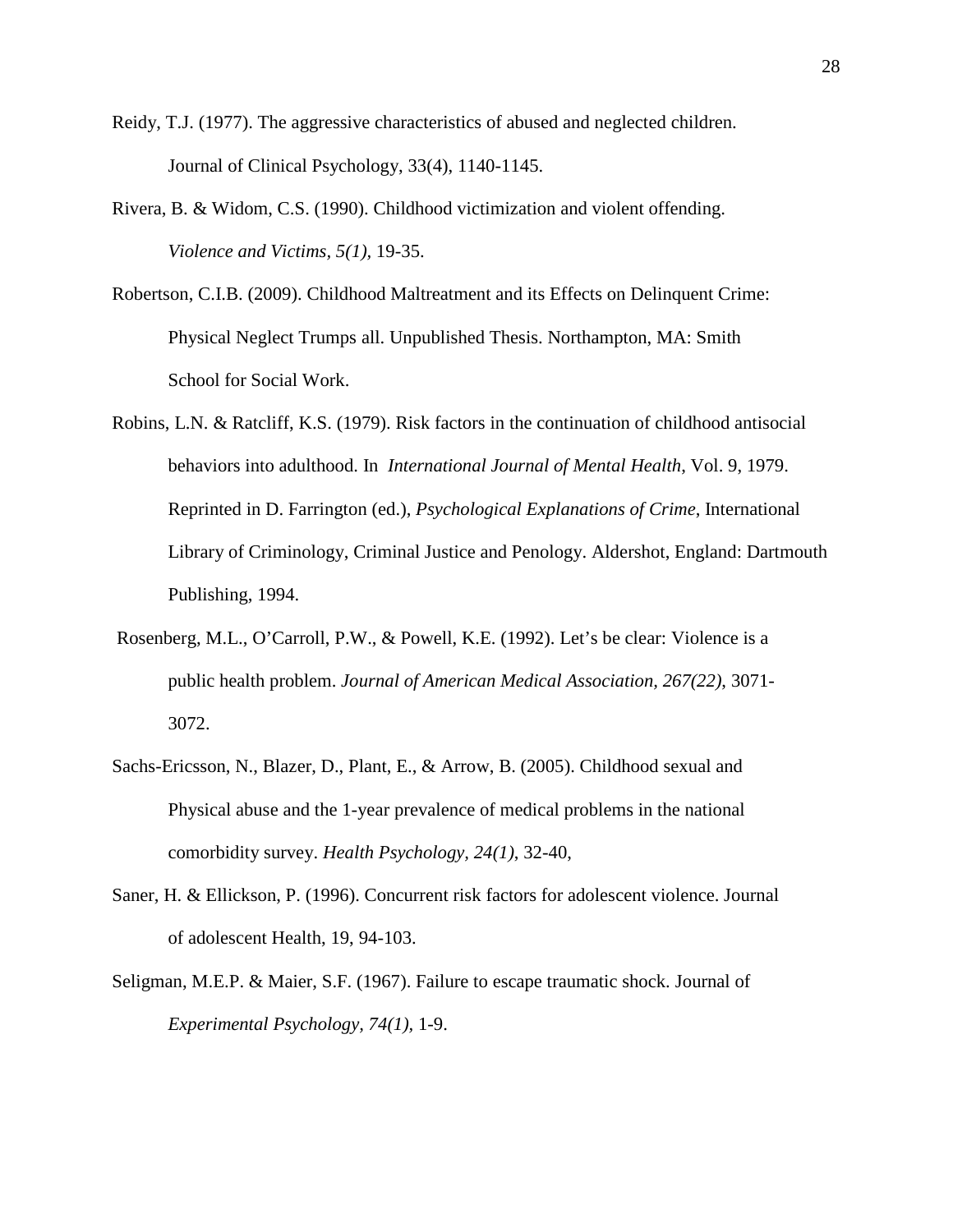- Sherline, J.L., Skipper, B.J., & Broadhead, W.E. (1994). Risk factors for violent behavior in elementary school boys: Have you hugged your child today? American Journal of Public Health, 84(4), 661-663.
- Snyder, H.N. (2006). *Juvenile Arrests 2004*. Washington, DC: U.S. Department of Justice, Office of Justice Programs, Office of Juvenile Justice and Delinquency Prevention. Accessed on November 1, 2008 from: http://www.ncjrs.gov/html/ojjdp/214563/intro.html.
- Spellacy, F. (1977). Neuropsychological differences between violent and non-violent adolescents. *Journal of Clinical Psychology, 33(4)*, 966-968.
- Stattin, H. & Magnusson, D. (1989). The role of early aggressive behavior in the frequency, seriousness, and types of later crime. *Journal of Consulting and Clinical Psychology, 57(6)*, 710-718.
- Stewart, A., Livingston, M., & Dennison, S. (2008). Transition and turning points: Examining the links between child maltreatment and juvenile offending. *Child Abuse and Neglect, 32,* 51-66.
- Stone, G. & Dover, A. (2007). An exploration of violent attitudes in adolescent males: Personal, family, and environmental factors. *Journal of Aggression, Maltreatment, and Trauma, 15(2),* 59-77.
- Tarter, R.E., Hegedus, A.M., Alterman, A.I., & Katz-Garris, L. (1983). Cognitive Capacities of juvenile violent, non-violent, and sexual offenders. The Journal of Nervous and Mental Disease, 171(9), 564-567.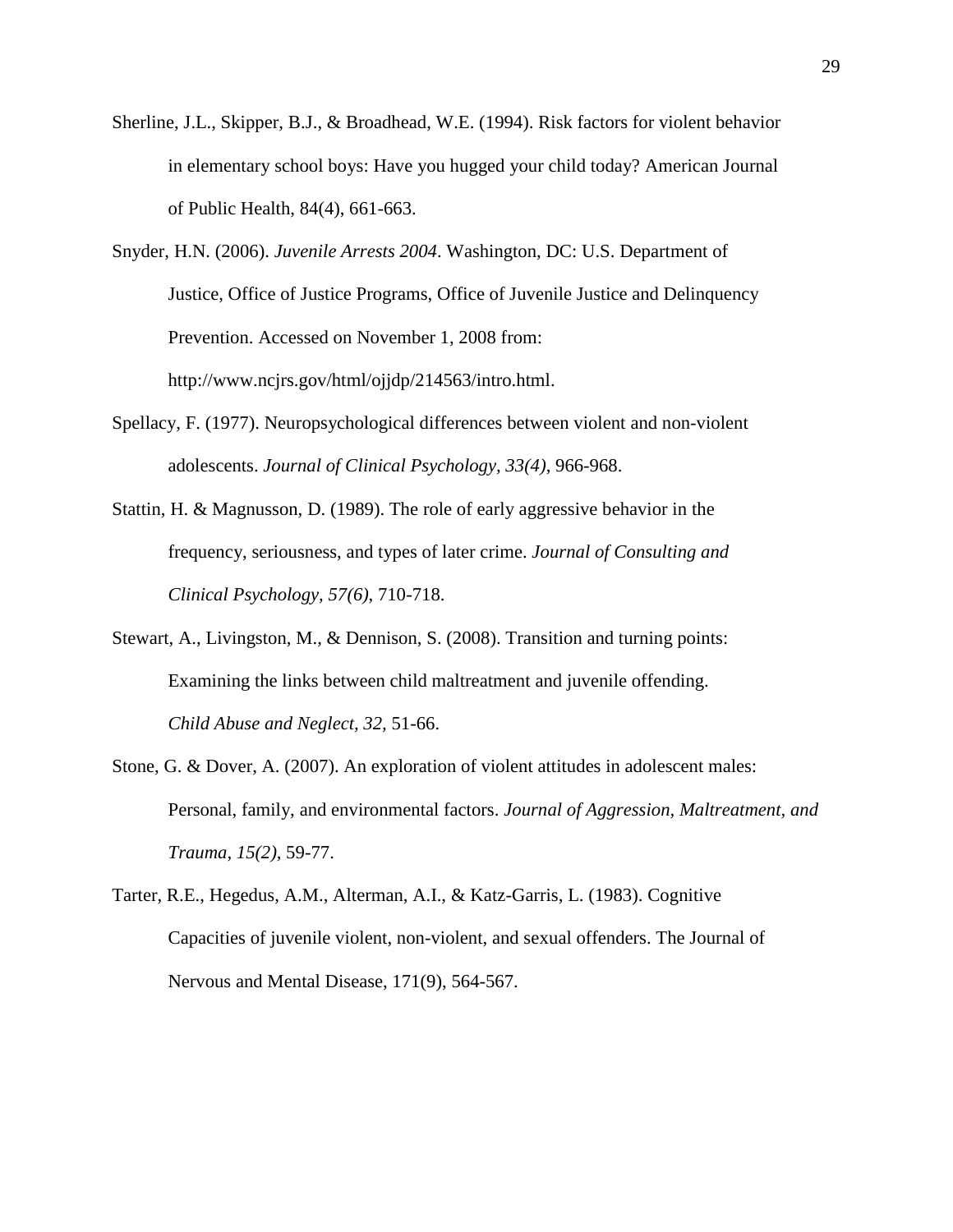- U.S. Department of Justice: Bureau of Justice Statistics. (2006). Crime and Victimization. . Accessed on January 24, 2009 from: http://www.ojp.gov/bjs/cvict.htm#summary.
- U.S. Department of Justice: Federal Bureau of Investigation. (2007). Crime in the United States. Accessed on January 24, 2009 from: http://www.fbi.gov/ucr/cius2007/offenses/violent\_crime/index.html.
- Walsh, A. (1987). Cognitive function and delinquency: Property versus violent offenses. International Journal of Offender Therapy and Comparative Criminology, 31, 285-289.
- Whiffen, V., Thompson, J., & Aube, J. (2000). Mediators of the link between childhood sexual abuse and adult depressive symptom. *Journal of Interpersonal Violence, 15*, 1100- 1120.
- Widom, C.S. (1989). Child abuse, neglect, and violent criminal behavior. Criminology, 27(2), 251-271.
- Wordarski, J.S., Kurtz, P.D., Gaudin, J.M., & Howing, P.T. (1990). Maltreatment And the school-age child: Major academic, socioemotional, and adaptive Outcomes. *Social Work, 35*, 506-513.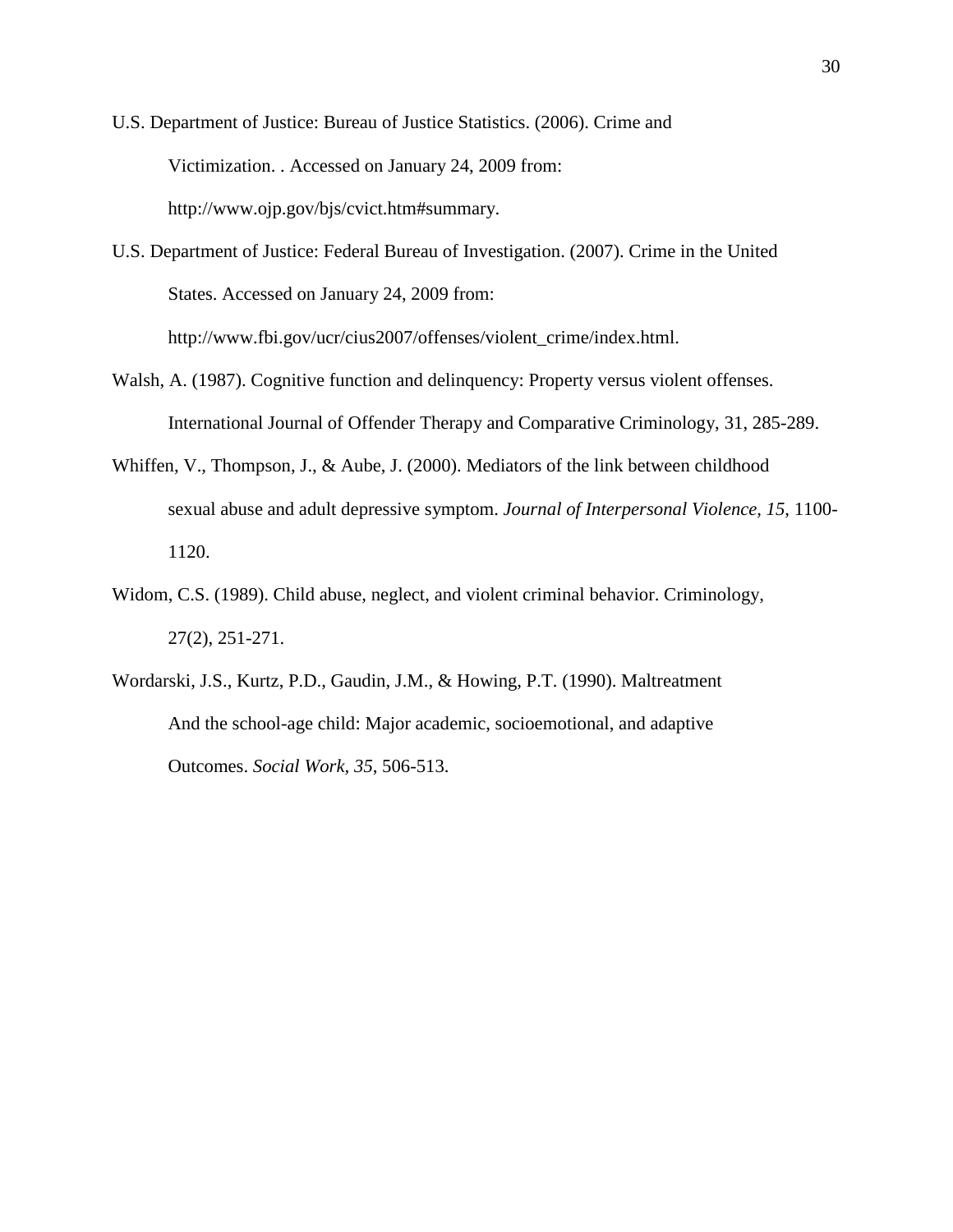#### CHAPTER TWO

 Caroline I.B. Robertson Childhood Maltreatment and its Effects on Male Delinquent Crime: Physical Neglect Trumps All

## ABSTRACT

Past research confirms that childhood and adolescent maltreatment increases the likelihood of juvenile offending (Ireland, Smith, & Thornberry, 2002; Maschi, Bradley, & Morken, 2008; Stewart, Livingston, & Dennison, 2008). However, research examining how specific types of maltreatment (physical abuse, emotional abuse, sexual abuse, physical neglect, emotional neglect) impact later delinquent offense (violent crime, non-violent crime, status offending, property offending) is minimal. The aim of this study is to augment and expand upon this scant literature. One hundred and sixty-one non-sexual offending, male, juvenile delinquents held in six residential treatment facilities in a Midwestern state, were the subjects of this study. Each participant filled out the Childhood Trauma Questionnaire (CTQ) (Bernstein & Fink, 1998) and the Self Reported Delinquency measure (SRD) (Elliot, Huizinga and Ageton, 1985) in addition to demographic information. Results show that maltreatment accounts for 12.1% of delinquency and that physical neglect is the most significant predictor of violent crime, nonviolent crime, property offending, and status offending.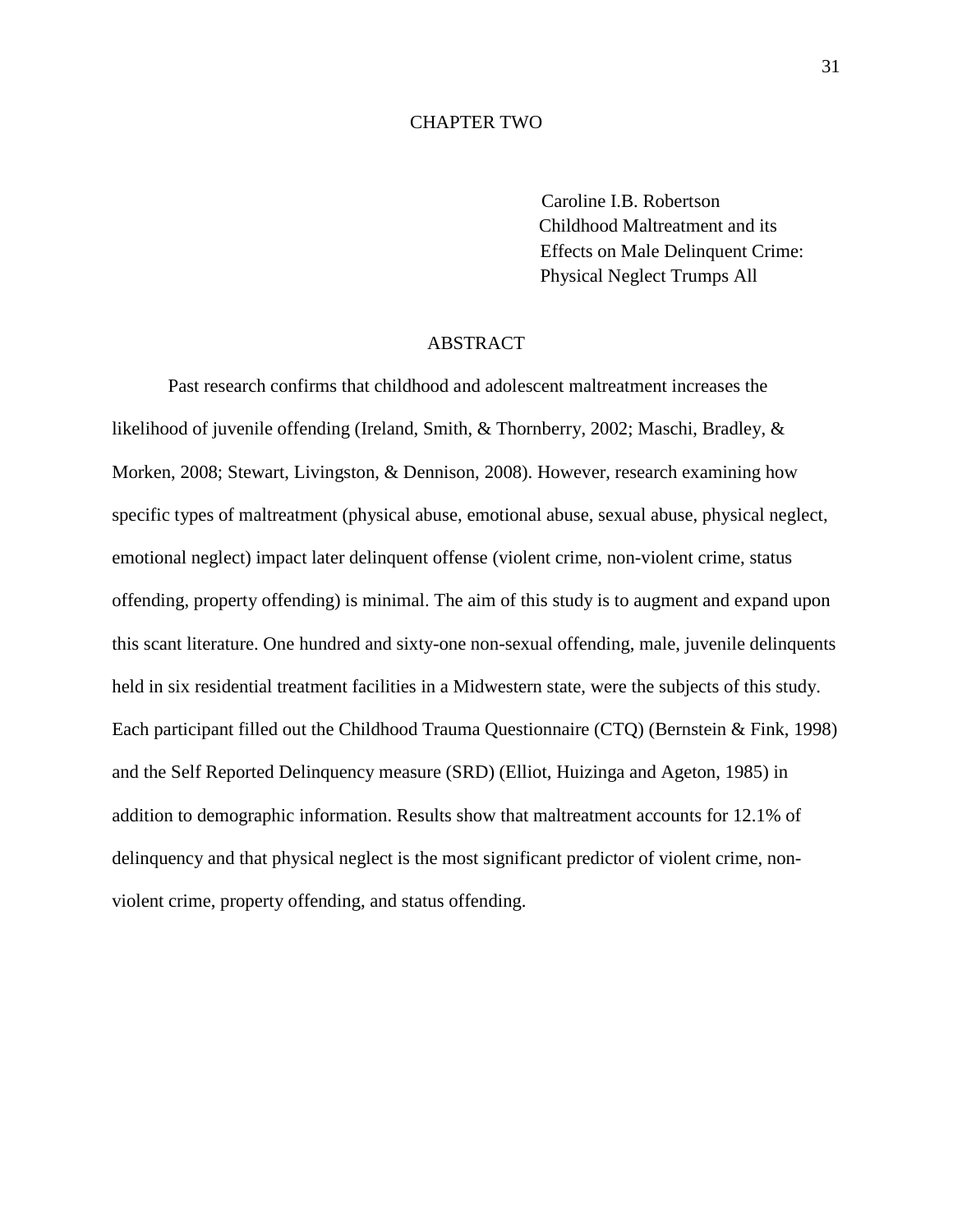#### Literature Review

Crime is a worldwide problem and rates are on the rise in industrialized nations (Lahey, Moffitt, & Caspi, 2003). Crime takes a significant economic toll on society, costing the United States more than one trillion dollars per year (Anderson, 1999). Juvenile crimes contribute significantly to the crime problem in the United States: every year about 2.4 million youths are arrested, accounting for seventeen percent of annual arrests (Abram, Teplin, Charles, Longworth, McClelland, & Dulcan, 2004); juveniles committed twelve percent of all violent crimes in 2004 (Snyder, 2006). Although crimes worldwide are increasing (Lahey et al., 2003) juvenile crimes in the United States have been decreasing since 1994, however, between 1991 and 2003, there was a 28% increase in the number of youths committed and held in private and public facilities (Snyder & Sickmund, 2006) indicating that juvenile crime remains a significant social problem. Juveniles comprised twenty-five percent of the U.S. resident population in 2002, and the U.S. Census expects this to stay consistent through at least 2050 (Snyder & Sickmund, 2006).

There are many risk factors that predispose children to become juvenile offenders including poverty (Comer, 2004; Lahey, Moffitt, & Caspi, 2003; Quinsey, Skilling, Lalumiere, & Craige, 2004; Thornbery & Krohn, 2003), genetic vulnerability to risk factors (Comer, 2004; Lahey et al., 2003), peer rejection (Lahey et al., 2003), personal characteristics such as inattention, aggression, risk taking, low empathy, negative emotional reactivity, and difficulty adapting to change (Lahey et al., 2003), aversive, inconsistent, and unsupportive relationships with peers and family (Comer, 2004; Lahey et al., 2003; Maschi, Bradley, & Morken, 2008; Quinsey et al., 2004; Stewart, Livingston, & Dennison, 2008; Thornbery & Krohn, 2003), a low IQ (Lahey et al., 2003; Quinsey et al., 2004), being a member of a delinquent peer group (Maschi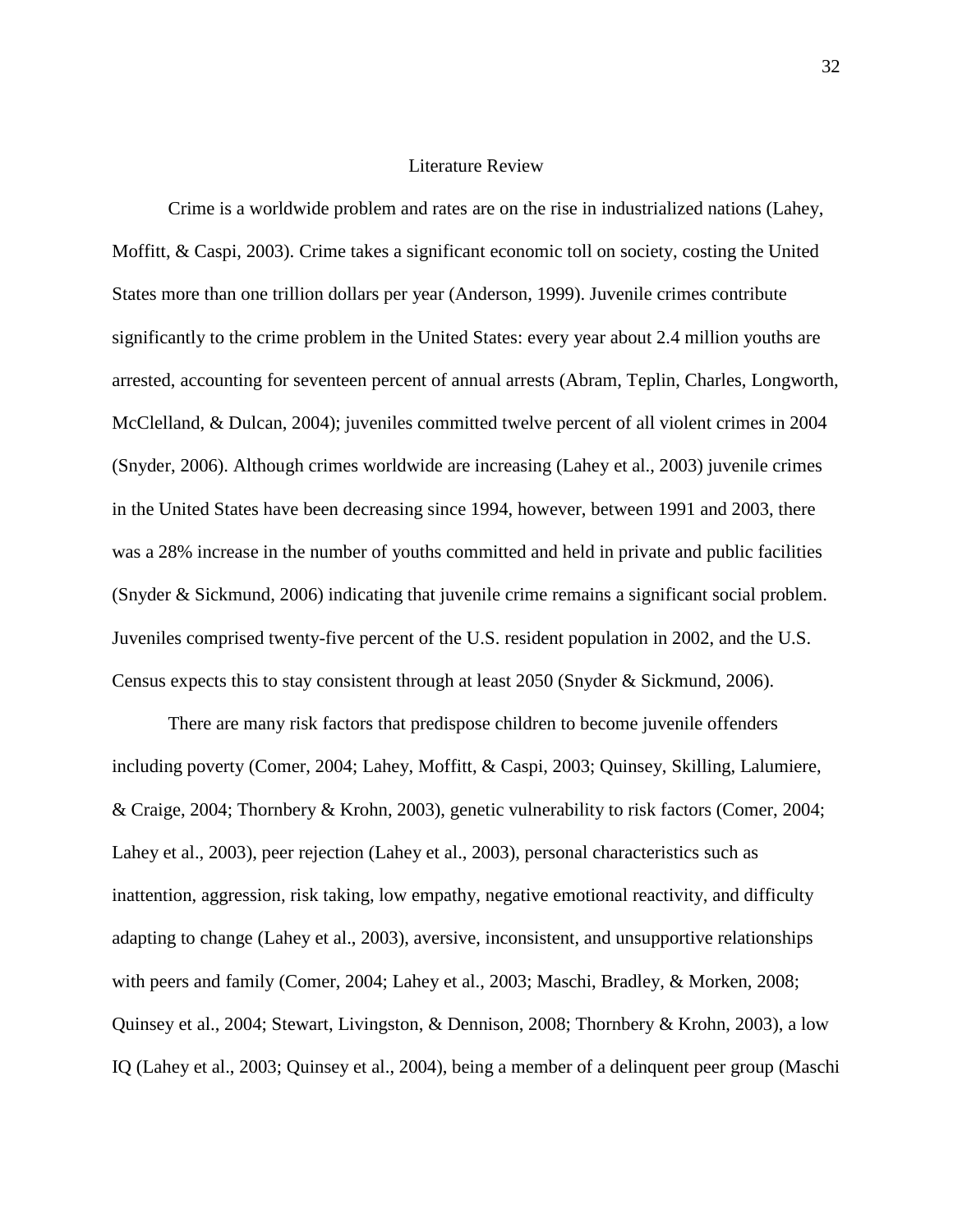et al., 2008; Thornbery & Krohn, 2003), and exposure to violence (Maschi, 2006; Kruttschnitt & Dornfeld, 1993; Kumpfer & Alvarado, 1998). Many studies also cite the impact of child/adolescent maltreatment (Ireland, Smith, & Thornberry, 2002; Maschi et al., 2008; Stewart et al., 2008), physical abuse (Dembo, Williams, Wothke, Schmeidler, & Brown, 1992; Dembo, Schmeidler & Childs, 2007; Egeland, Yates, Appleyard, & Van Dulmen, 2002; Haapsalo & Pokela, 1999; Kaufman & Widom, 1999; Kumpfer & Alvarado, 1998; Lansford, Miller-Johnson, Berlin, Dodge, Bates, & Pettit, 2007; Mersky & Reynolds, 2007; Paperny & Deisher, 1983; Salzinger, Feldman, & Mg-Mak, 2008; Widom & Maxfield, 1996), sexual abuse (Dembo, et al., 1992; Dembo el al., 2007) and neglect (Haapsalo & Pokela, 1999; Kaufman & Widom, 1999; Kumpfer & Alvarado, 1998; Mersky & Reynolds, 2007; Paperny & Deisher, 1983; Widom & Maxfield, 1996) on later juvenile delinquency.

Child and adolescent maltreatment has significant lasting effects on victims. For example, witnessing violence and/or being a victim of maltreatment leads to an increase in anger, depression, and anxiety (Johnson, Kotch, Catellier, Winsor, Durort, Hunter, et al., 2002). Maltreated school aged children have higher rates of peer rejection (Egeland et al., 2002; Davies, 2004), higher rates of aggression (Eckenrode, Laird, & Doris, 1993; Reidy, 1977), more difficultly appraising social situations, delayed language development, low academic performance, cognitive disorganization, poor problem-solving abilities, and insecure attachment (Davies, 2004). Physical abuse has been found to have a particularly strong effect on males, causing more psychological problems than in females (Wareham & Dembo, 2007).

Examining the myriad of negative outcomes of childhood and adolescent maltreatment, it makes sense that many researchers have found a link between childhood maltreatment and subsequent delinquency. Researchers have also found a link between childhood and adolescent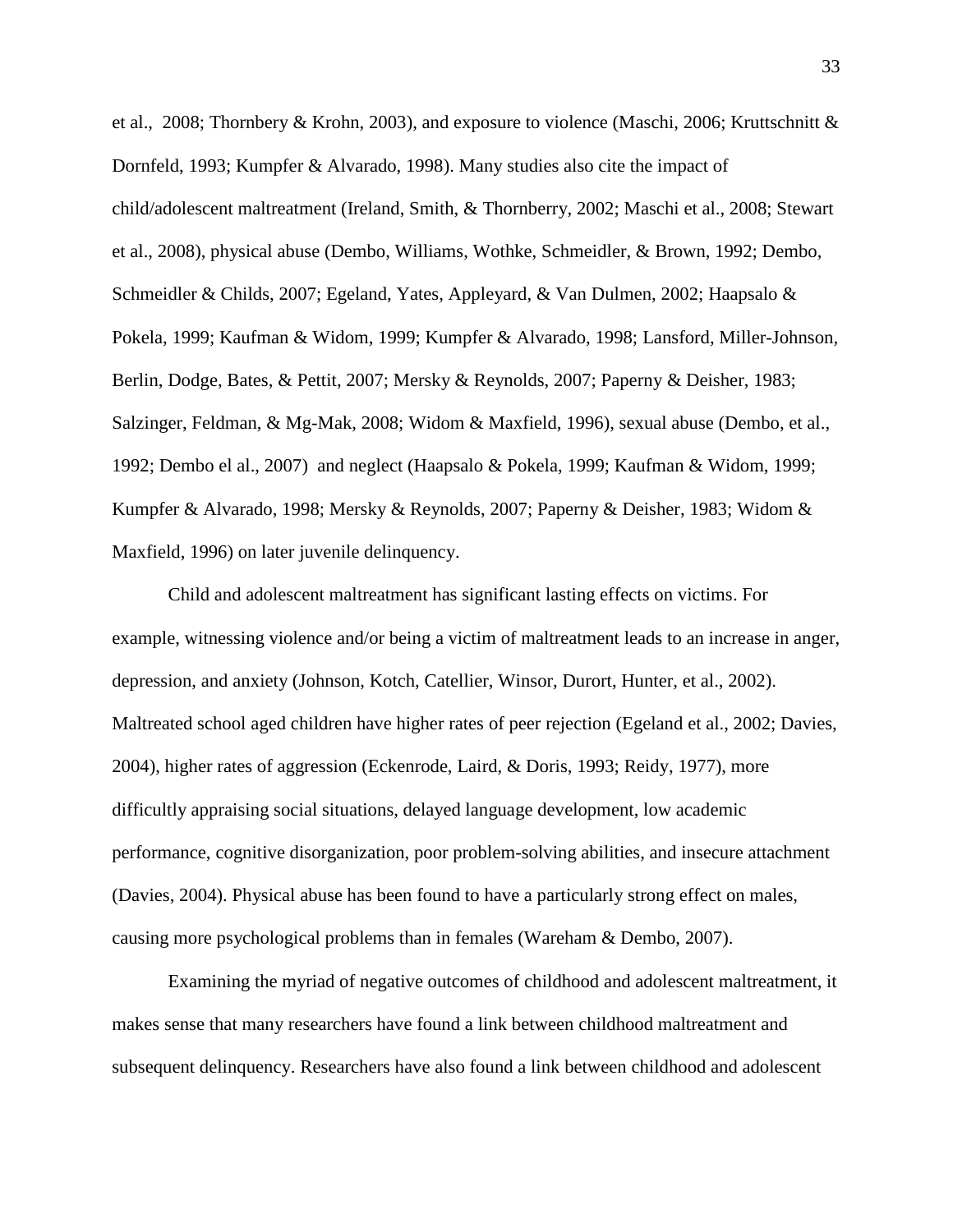maltreatment and later adult criminality (Widom, 1989; Widom, Schuck, & White, 2006). However, few studies specify how specific types of maltreatment (physical abuse, emotional abuse, sexual abuse, physical neglect, emotional neglect) affect the type of subsequent delinquent crime (violent crime, non-violent crime, property offense, status offense).

The Freudian theory of repetition compulsion (Mitchell & Black, 1995) and Bandura's (1986) social learning theory, suggest that maltreated children who become juvenile offenders would most likely commit offenses that mimic the maltreatment they suffered. Repetition compulsion is the human propensity to repeat maladaptive relationship patterns and to seek out relationships that simulate early, significant attachments with caregivers (Mitchell & Black, 1995). In light of this theory, it makes sense that maltreated children would be more likely than non-maltreated children to become offenders. By offending, they are in a sense recreating the traumatic environment in which they grew up. While according to social learning theory, children learn through observation and then replicate what they have seen (Burton & Meezan, 2004). Therefore, a child who has been physically abused might be more likely to get into physical fights or be violent and a child who was sexually abused might be more likely to become a sexual offender. Some of the past research in this area supports this hypothesis and other research does not.

There are a few researchers (Maschi, 2006; Mersky & Reynolds, 2007; Widom & Maxfield, 1996; Zingraff, Leiter, Myers, & Johnsen, 1993) who have begun to examine the relationship between type of maltreatment and type of delinquent crime. Because types of maltreatment often co-occur (Falshaw, Browne, & Hollin, 1996; Haapasalo & Pokela, 1999; Trickett & McBride-Chang, 1995), it is difficult, if not impossible, to isolate types of maltreatment in order to understand how they individually relate to type of delinquent crime.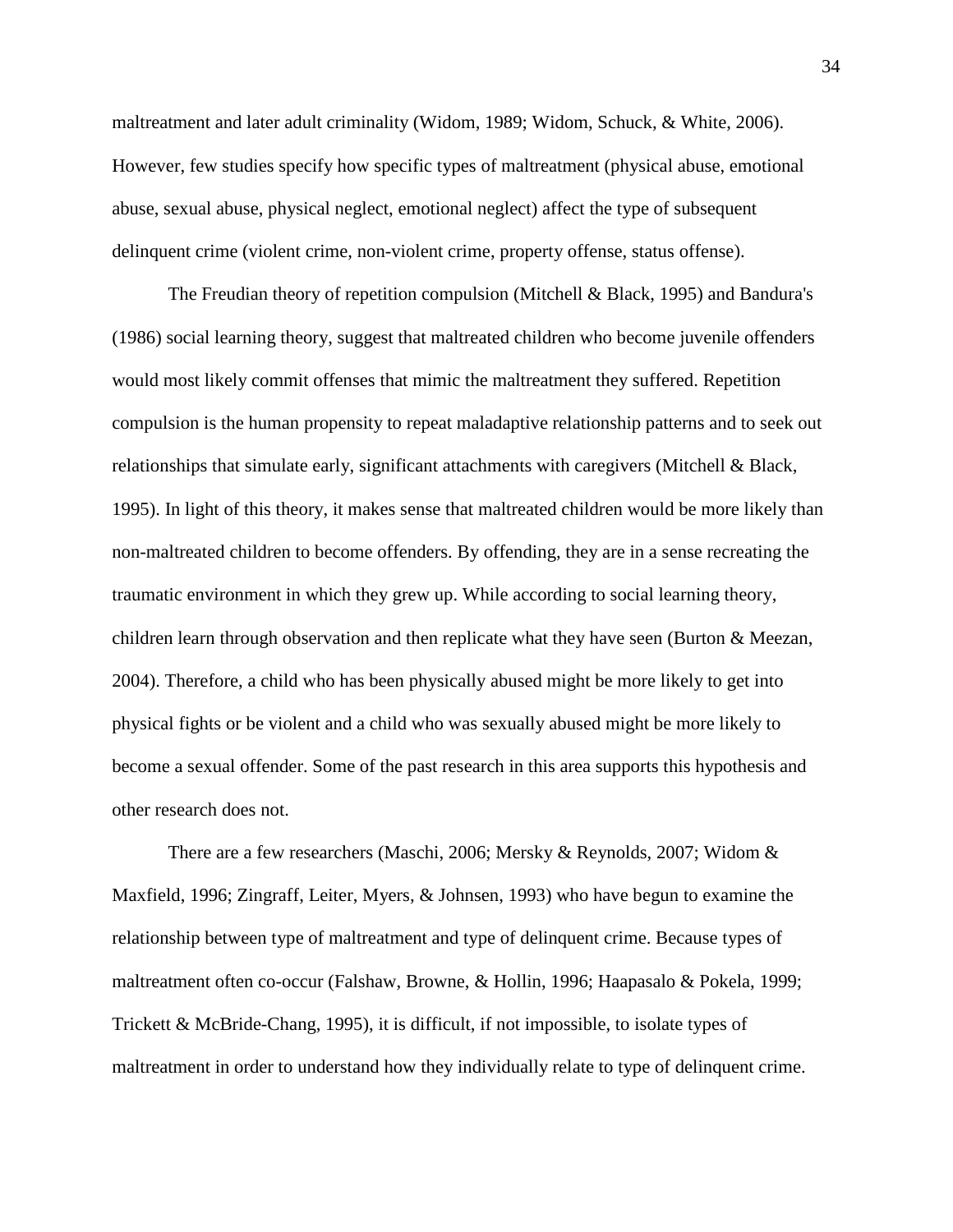Therefore, the results of past research in this area vary from a minimal connection between abuse type and delinquency type (Zingraff et al., 1993) to a more substantial connection (Mashi, 2006; Widom & Maxfield, 1996). The current study expands upon this past research by filling in missing information

Maltreatment in general has been found to lead to increased levels of status offenses (Zingraff et al., 1993), violent crime (Mersky & Reynolds, 2007), and non-violent crime (Mersky & Reynolds, 2007). But how do specific types of maltreatment relate to the different types of crime?

In terms of physical abuse, past researcher yielded slightly conflicting results. Some researchers found that children who suffer from physical abuse are significantly more likely than control subjects to commit violent crimes (Mersky & Reynolds, 2007; Widom & Maxfield, 1996) and non-violent crimes (Mersky & Reynolds, 2007). However, one group of researchers found that abused children were less likely than their non-abused siblings and peers to commit later aggressive crimes (Gutierres & Reich, 1981). Another group of researchers found that the significant correlation between physical abuse and later violent crime was rendered insignificant when the frequency of maltreatment was added to the statistical analysis (Zingraff et al., 1993). In Widom's well known longitudinal studies, abused children were not found to be more likely to commit delinquent property crimes, however, children who suffered from both abuse and neglect were significantly more likely than controls to be arrested for delinquent property crimes (Widom & Ames, 1994). Surprisingly, physically abused children were found to be more likely than sexually abused and neglected children to commit delinquent sex crimes, particularly violent sex crimes (Widom & Ames, 1994).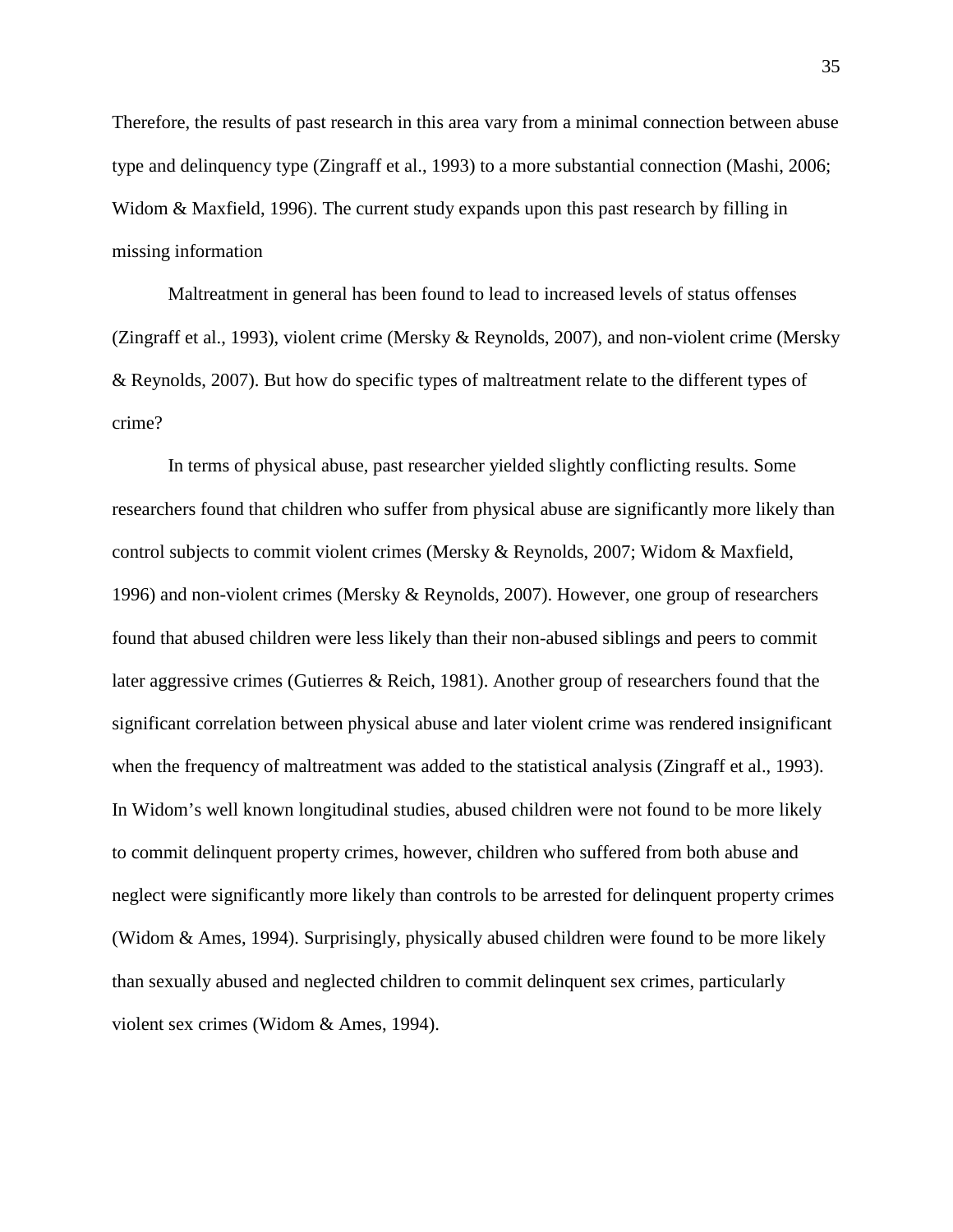Sexual abuse has been found to decrease a child's chances for being arrested for a property offense (Mashi, 2006) and to have no relationship with later violent crime (Maschi, 2006; Widom & Maxfield, 2006). Sexually abused children go on to commit the lowest number of violent crimes (Widom, 1989; Widom & Maxfield, 1996). However, in another study, sexual abuse caused a significant increase in status offenses as compared to abused children (Zingraff et al., 1993). A statistically significant number of sexually offending youth report being victims of sexual abuse (Burton, 2008; Burton, Miller, & Shill, 2002) indicating that sexual abuse is more likely than other types of maltreatment to relate to later sexual offending. However, Widom & Ames (1994) found that sexually abused and neglected children were equally likely to become sexually offending delinquents.

Neglect has a surprisingly significant impact upon its victims (Widom & Maxfield, 1996), but researches still disagree about its effects. Researchers found that there was no significant difference between abused and neglected children and rates of later violent and nonviolent crime (Mersky & Reynolds, 2007; Widom & Maxfield). That is, abused and neglected children are equally likely to commit violent and non-violent crimes. However, Zingraff et al. (1993) found that the significant increase in the likelihood of arrest for violent crime, property crime, and status offense due to neglect, was rendered insignificant when the frequency of maltreatment was introduced to the statistical analysis. Similarly, Mersky & Reynolds (2007) found that the significant increase in arrests for non-violent crimes due to neglect was rendered insignificant in a second robustness analysis.

The aforementioned researchers have begun to examine the link between maltreatment type and type of delinquent crime with some conflicting results. Overall, childhood and adolescent maltreatment increases the likelihood that an individual will become a juvenile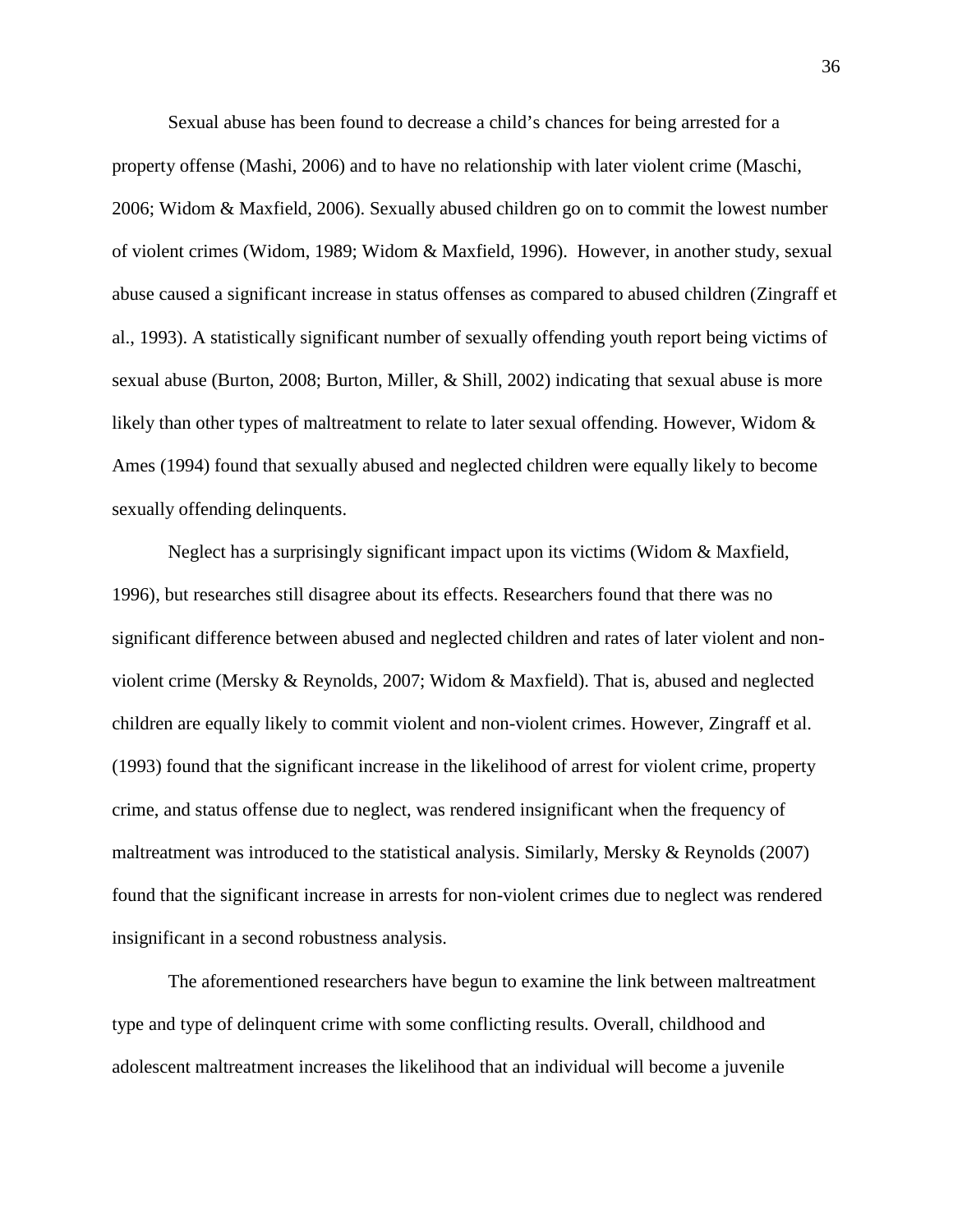delinquent (Ireland, Smith, & Thornberry, 2002; Maschi et al., 2008; Mersky & Reynolds, 2007; Stewart et al., 2008; Zingraff et al., 1993), but according to Zingraff et al. this connection is much weaker than previously supposed. According to some researchers (Mersky & Reynolds, 2007; Widom & Maxfield, 2006), abuse and neglect are equally powerful in predicting delinquent violent and non-violent offending. And the combination of abuse and neglect together increases the likelihood of property offending (Widom & Ames, 1994). In contrast, after repeated analysis, other researchers (Zingraff et al., 1993) have rendered the connection between abuse and neglect and violent and non-violent crimes insignificant. Sexual abuse seems to be related to delinquent and adult sexual offenses only (Burton, 2008; Burton et al., 2002; Widom & Ames, 1994), but sexual abuse may have just as much influence on later sexual offending as neglect (Widom & Ames, 1994). Although this past research begins to explain the complex links between abuse type and type of delinquent crime, it fails to explain the entire picture. Table 3 visually displays this past research.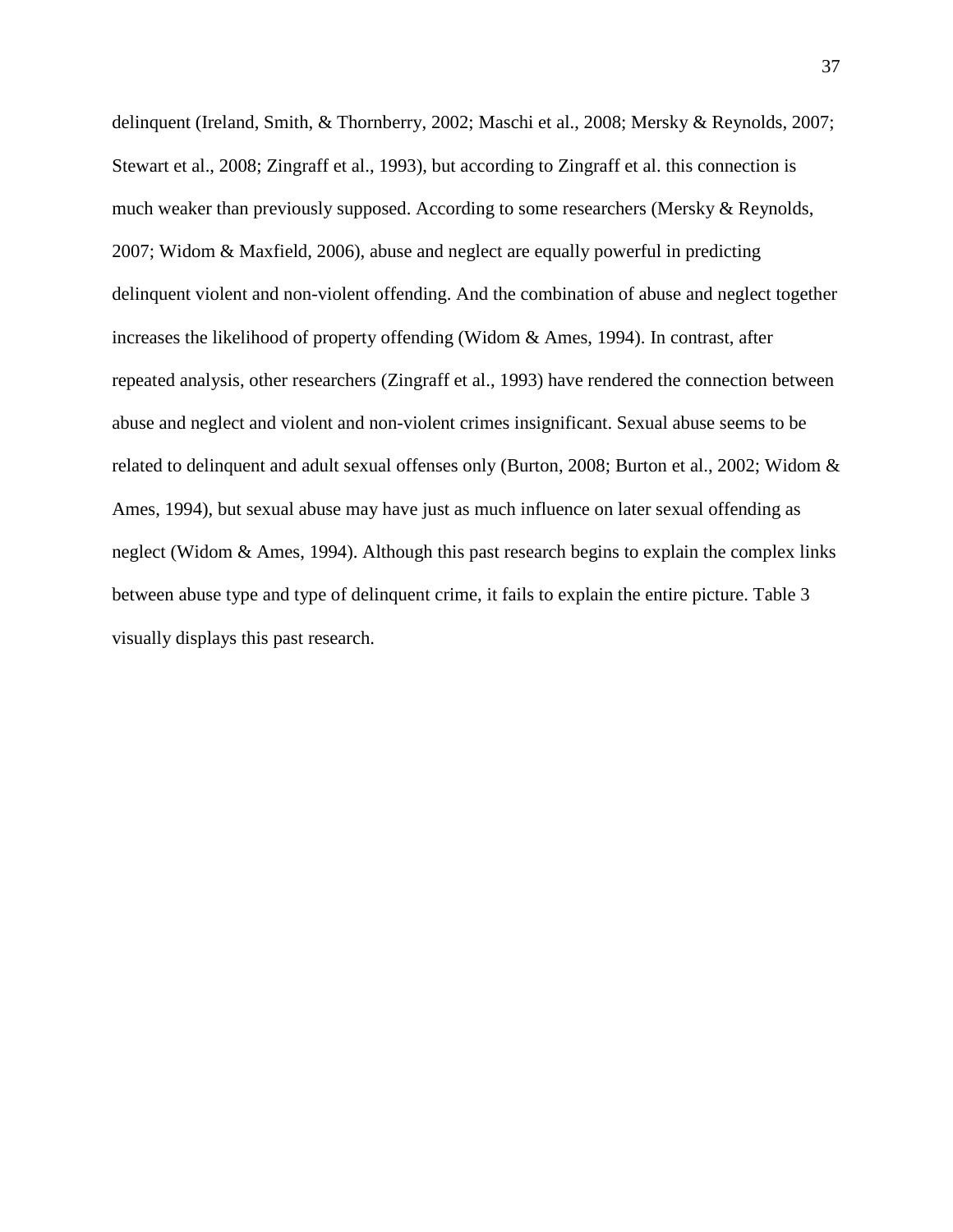Table 3: Areas of previous research

|                     | Property           | Violent               | Non-Violent        | <b>Status</b>      |
|---------------------|--------------------|-----------------------|--------------------|--------------------|
|                     | Crime              | Crime                 | Crime              | Offence            |
| Maltreatment        | $\bullet$ Zingraff | ●Zingraff et          | $\bullet$ Mersky & | $\bullet$ Zingraff |
|                     | et al., 1993       | al., 1993             | Reynolds,          | et al., 1993       |
|                     |                    | $\bullet$ Mersky &    | 2007               |                    |
|                     |                    | Reynolds,             |                    |                    |
|                     |                    | 2007                  |                    |                    |
| Physical            | $\bullet$ Widom &  | $\bullet$ Widom &     | $\bullet$ Mersky & |                    |
| Abuse               | Ames, 1994         | Maxfield,             | Reynolds,          |                    |
|                     |                    | 2006                  | 2007               |                    |
|                     |                    | $\bullet$ Mersky &    |                    |                    |
|                     |                    | Reynolds,             |                    |                    |
|                     |                    | 2007                  |                    |                    |
|                     |                    | ●Zingraff et          |                    |                    |
|                     |                    | al., 1993             |                    |                    |
| Neglect             | $\bullet$ Zingraff | $\bullet$ Widom &     | $\bullet$ Mersky & | $\bullet$ Zingraff |
|                     | et al., 1993       | Maxfield,             | Reynolds,          | et al., 1993       |
|                     | $\bullet$ Widom &  | 2006                  | 2007               |                    |
|                     | Ames, 1994         | $\bullet$ Mersky $\&$ |                    |                    |
|                     |                    | Reynolds,             |                    |                    |
|                     |                    | 2007                  |                    |                    |
|                     |                    | ●Zingraff et          |                    |                    |
|                     |                    | al., 1993             |                    |                    |
| <b>Sexual Abuse</b> | ·Maschi,           | $\bullet$ Widom &     |                    | <b>·Zingraff</b>   |
|                     | 2006               | Maxfield,             |                    | et al., 1993       |
|                     |                    | 2006                  |                    |                    |
|                     |                    | ·Maschi,              |                    |                    |
|                     |                    | 2006                  |                    |                    |
|                     |                    |                       |                    |                    |

It is important that additional attempts are made to clarify the link between type of maltreatment and type of delinquent crime in order to better understand the impact of maltreatment on children and their potential future offending behavior. Therefore, the research question for this study is: how does type of childhood maltreatment (physical abuse, emotional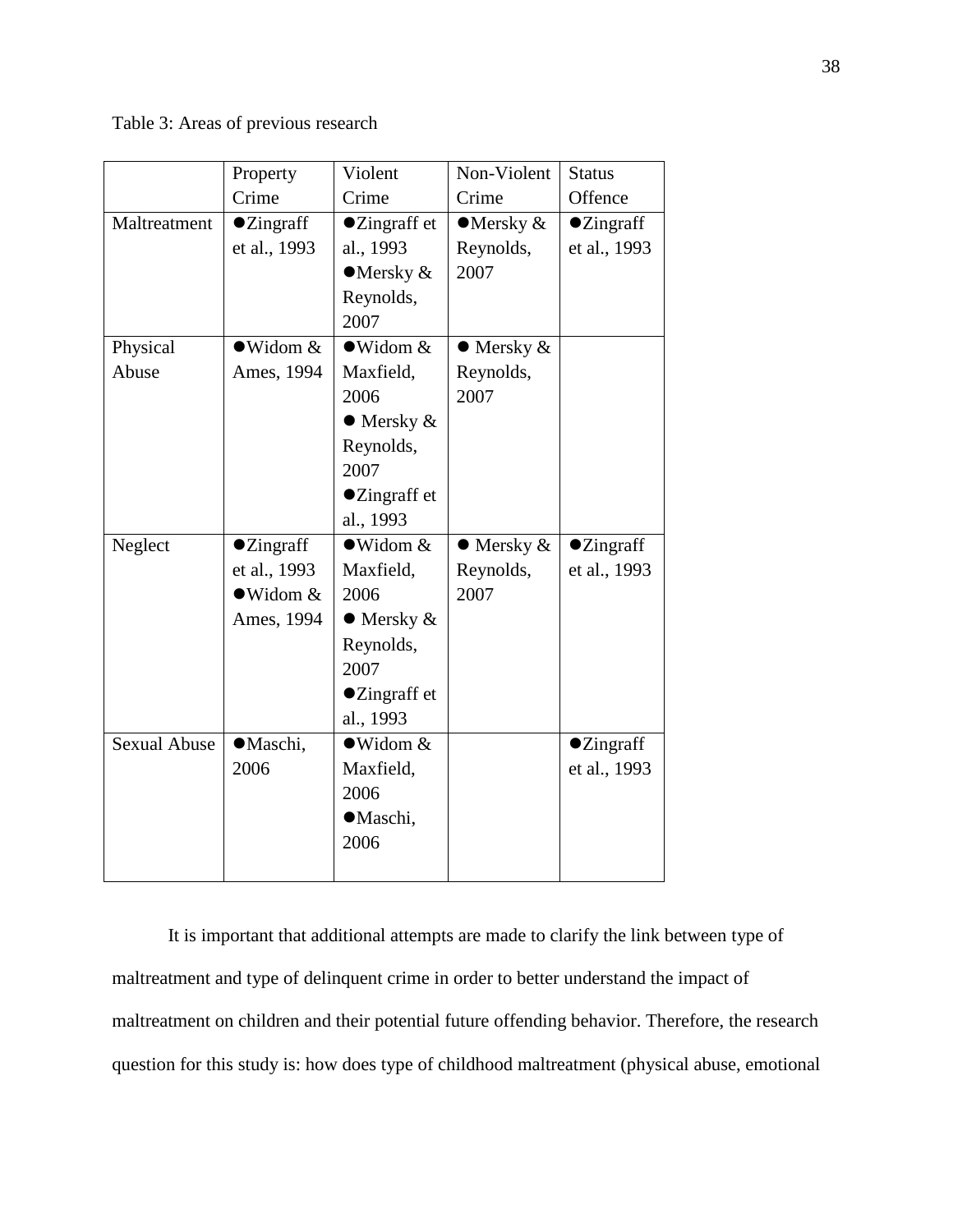abuse, sexual abuse, emotional neglect, and physical neglect) predict type of delinquent crime (total delinquent crime, non-violent crime, violent crime, status offense, and property crime)?

### **Methods**

#### *Participants*

After consents were obtained, confidential data were collected from male youth with nonsexual offenses in 6 residential facilities in a Midwestern state. Multi-paged pencil and paper surveys were collected from 161 adjudicated delinquent youth.

The average age of the sample ( $N = 161$ ) was 16.51 years (*SD* = 1.23 years). On average they were in the 9<sup>th</sup> grade (*SD* = 1.32 grades). In terms of race, 53.9 % of participants selected African American, 33.9% of participants selected Caucasian, 6.0 % of participants selected Other, and 6.2% of participants did not select any option for race.

#### *Materials*

The Childhood Trauma Questionnaire (CTQ) (Bernstein & Fink, 1998) is a 37-item scale that provides a brief and relatively noninvasive screening of traumatic experiences in childhood using a 5-point frequency scale ranging from 1 (never true) to 5 (very often true). There are five subscales: physical abuse, emotional abuse, sexual abuse, physical neglect, and emotional neglect. All of the subscales have acceptable to good internal consistency in this study. Cronbach's alphas on the five CTQ subscales range from .73 (Physical Neglect) to .91 (Emotional Neglect; see Table 4).

Elliot, Huizinga and Ageton's (1985) Self Reported Delinquency measure (SRD) was used to assess frequency of delinquent offending. The scale has 32 questions using a 7-point frequency scale from 0 (never) to 7 (2-3 times per day) on questions ranging from drug use to aggression. The instrument has several subscales including General Delinquency, Property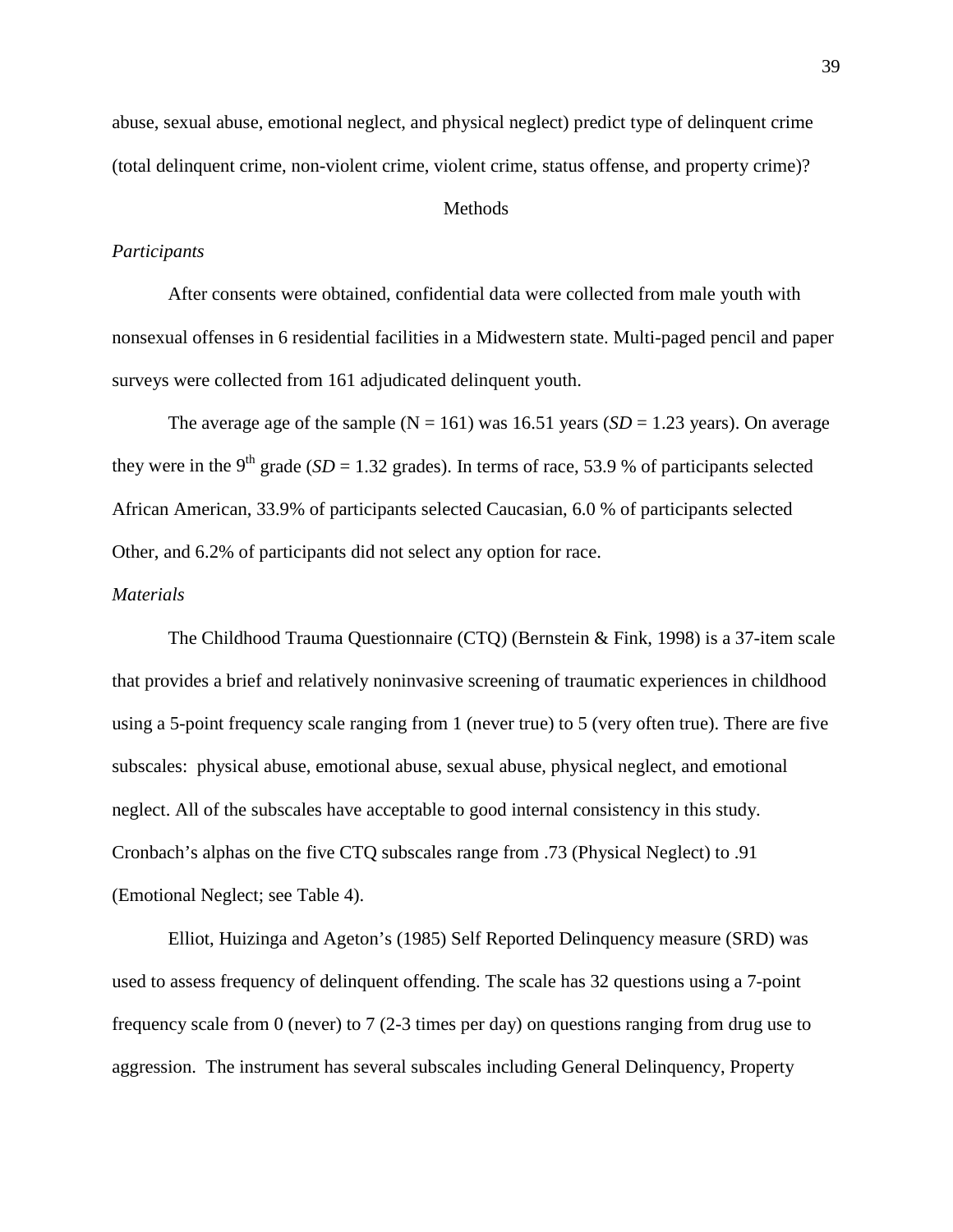Damage, Public Disorderly, Felony Assault, Felony Theft, Robbery, Alcohol Use, Drug Use, and Selling Drugs. However, for the purposes of this study, only the General Delinquency and Property Damage subscales were utilized. The other scales were recombined to create a Violent Crime subscale, a Non-Violent Crime subscale, and a Status Offense subscale. All of the subscales have acceptable to good internal consistency in this study. Cronbach's alphas on the five SRD subscales range from .63 (Violent Crime) to .91 (Total Delinquency; see Table 4). Table 4: Cronbach's Alpha for the CTQ and SRD Scales

| Scale                                | Cronbach's Alpha | Number of items |
|--------------------------------------|------------------|-----------------|
| CTQ emotional neglect                | .913             | 9               |
| CTQ physical abuse                   | .899             | 5               |
| CTQ total                            | .890             | 34              |
| CTQ emotional abuse                  | .852             | 5               |
| CTQ sexual abuse                     | .778             | 6               |
| CTQ physical neglect                 | .730             | 8               |
|                                      |                  |                 |
| SRD total                            | .910             | 32              |
| SRD nonviolence                      | .906             | 24              |
| SRD property damage                  | .767             | 3               |
| <b>SRD</b> status                    | .668             | $\overline{2}$  |
| SRD violence (note:<br>without rape) | .628             | 5               |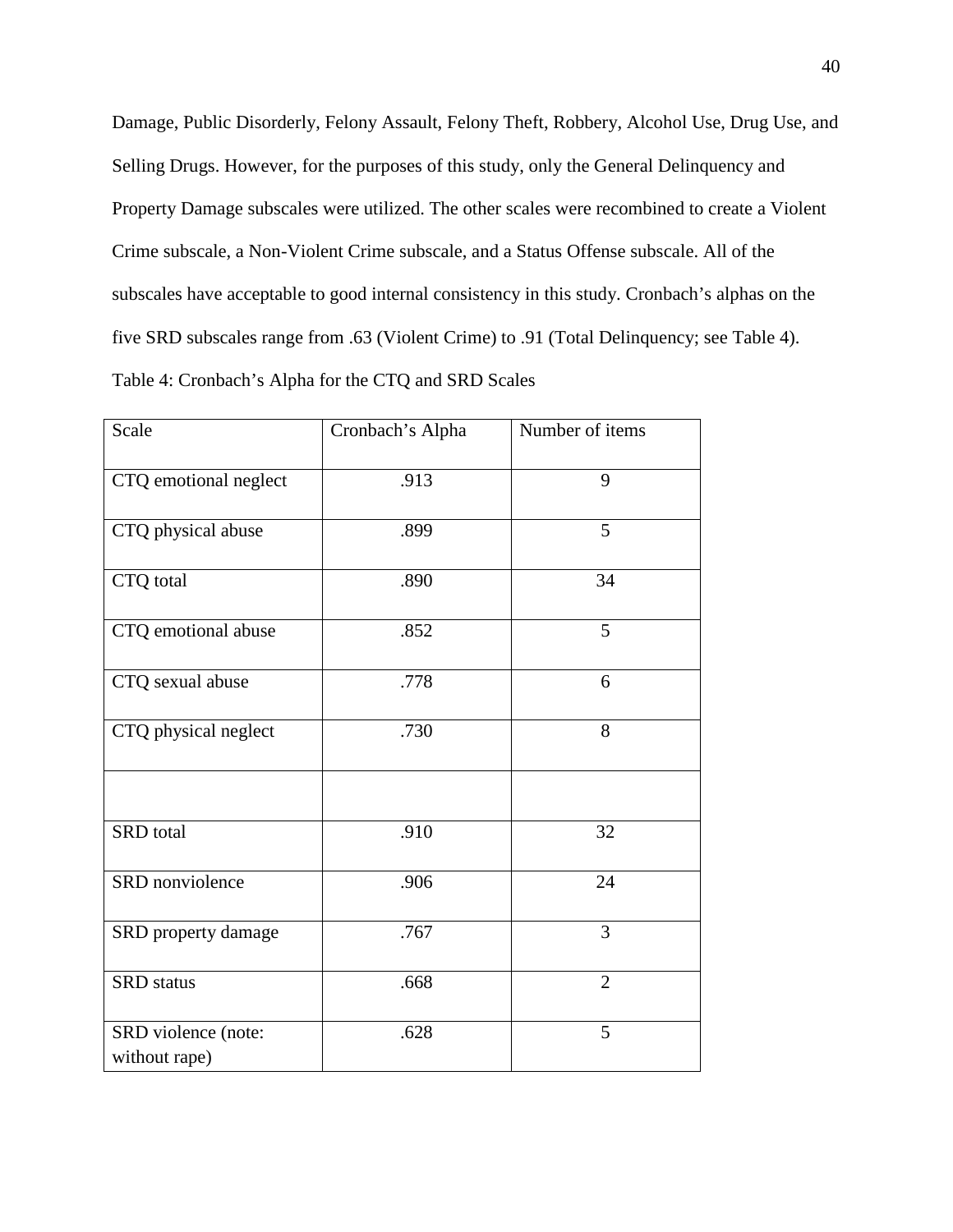#### Results

The frequency of trauma (maltreatment) significantly predicts 12.1% of the frequency of delinquency (F= 17.84 (131),  $p = .000$ ) (see Table 5).

Table 5: Summary of Regression Analysis for Trauma Predicting SRD Total Delinquency Score

| Variable        |         | SE B |              |  |
|-----------------|---------|------|--------------|--|
| CTQ total score | $\cdot$ |      | $25*$<br>ں ں |  |

 $R^2 = .121$ 

\*p<.001

In a multivariate analysis regressing the frequency of all five types of trauma (physical abuse, sexual abuse, emotional abuse, physical neglect, and emotional neglect CTQ scales) onto the SRD total delinquency scale, only physical neglect and sexual abuse are significant predictors of the frequency of delinquency ( $F = 13.58$  (130) p=.000). In this model, trauma accounts for 35.2% of the variability in delinquency.

Table 6: Summary of Multiple Regression Analysis for Type of Maltreatment and Total

Delinquency

| Variable                                         | В      | SE B | β      |  |
|--------------------------------------------------|--------|------|--------|--|
| <b>Physical Neglect</b>                          | 2.33   | .44  | .49**  |  |
| <b>Sexual Abuse</b>                              | 1.61   | .75  | $.18*$ |  |
| <b>Emotional Abuse</b>                           | 1.22   | .85  | .16    |  |
| <b>Emotional Neglect</b>                         | $-.49$ | .26  | $-.15$ |  |
| <b>Physical Abuse</b>                            | $-.52$ | .72  | $-.08$ |  |
| Note: Values are sorted by p value.<br>$-2$ $-2$ |        |      |        |  |

 $R^2 = .35$ 

\*\*p<.001

 $*p<.05$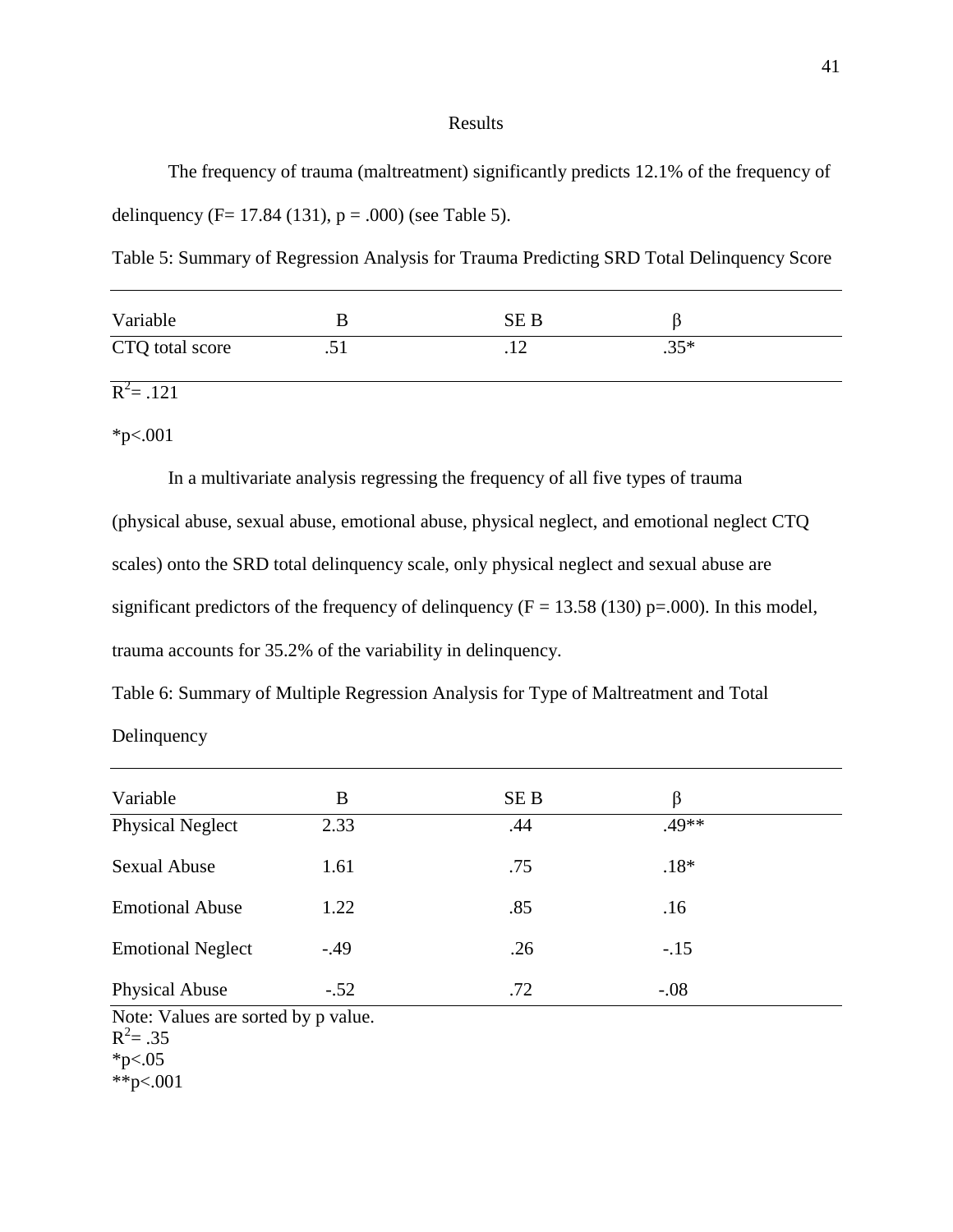In a multivariate analysis regressing the frequency of all five types of trauma (physical abuse, sexual abuse, emotional abuse, physical neglect, and emotional neglect CTQ scales) onto the SRD property damage scale, only physical neglect is a significant predictor of the frequency of property damage ( $F = 6.14$  (129) p=.000). Trauma accounts for 20.5% of the variability in delinquency.

Table 7: Summary of Multiple Regression Analysis for Type of Maltreatment and Property Damage

| Variable                 | B      | SE <sub>B</sub> | β      |  |
|--------------------------|--------|-----------------|--------|--|
| <b>Physical Neglect</b>  | .12    | .04             | $.29*$ |  |
| <b>Sexual Abuse</b>      | .03    | .07             | .03    |  |
| <b>Emotional Abuse</b>   | .16    | .08             | .24    |  |
| <b>Emotional Neglect</b> | $-.04$ | .03             | $-.15$ |  |
| <b>Physical Abuse</b>    | .02    | .07             | .04    |  |

Note: Values are sorted by p value.

# $R^2 = .21$

#### $*p<.01$

In a multivariate analysis regressing the frequency of all five types of trauma (physical abuse, sexual abuse, emotional abuse, physical neglect, and emotional neglect CTQ scales) onto a created violent crime scale, only physical neglect is a significant predictor of the frequency of violent crime (F = 11.61 (130) p=.000). Trauma accounts for 31.7% of the variability in delinquency.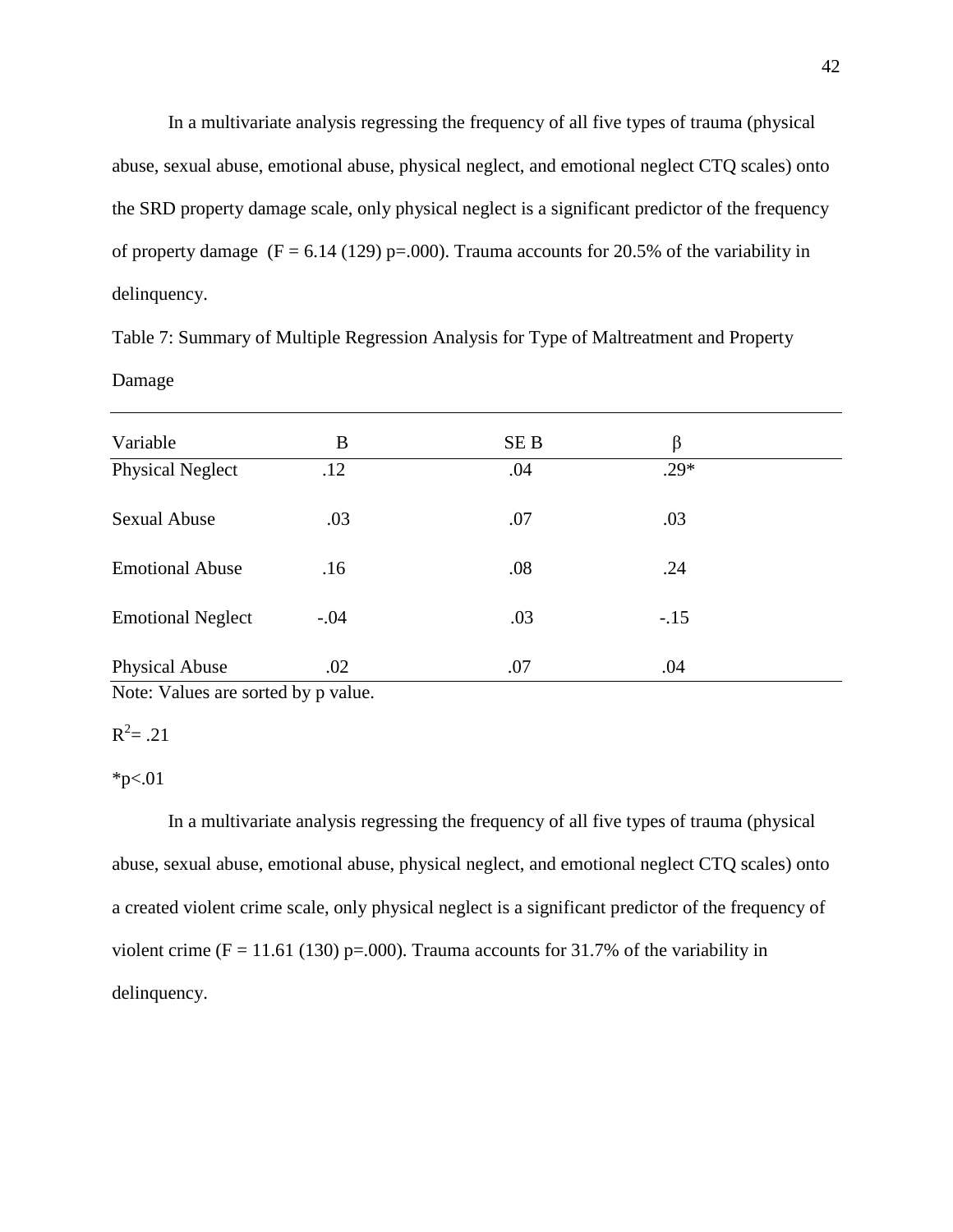| Variable                 | B      | SE <sub>B</sub> | β      |  |
|--------------------------|--------|-----------------|--------|--|
| <b>Physical Neglect</b>  | .38    | .07             | $.54*$ |  |
| <b>Sexual Abuse</b>      | .18    | .11             | .14    |  |
| <b>Emotional Abuse</b>   | $-.06$ | .13             | $-.05$ |  |
| <b>Emotional Neglect</b> | .01    | .04             | .02    |  |
| <b>Physical Abuse</b>    | $-.08$ | .11             | $-.08$ |  |

Table 8: Summary of Multiple Regression Analysis for Type of Maltreatment and Violent Crime

Note: Values are sorted by p value.

# $R^2 = .32$

\*p<.001

In a multivariate analysis regressing the frequency of all five types of trauma (physical abuse, sexual abuse, emotional abuse, physical neglect, and emotional neglect CTQ scales) onto a created nonviolent crime scale, physical neglect, emotional neglect, and sexual abuse (in descending order) are significant predictors of the frequency of nonviolent crime ( $F = 12.63$ ) (130) p=.000). Trauma accounts for  $33.6\%$  of the variability in delinquency.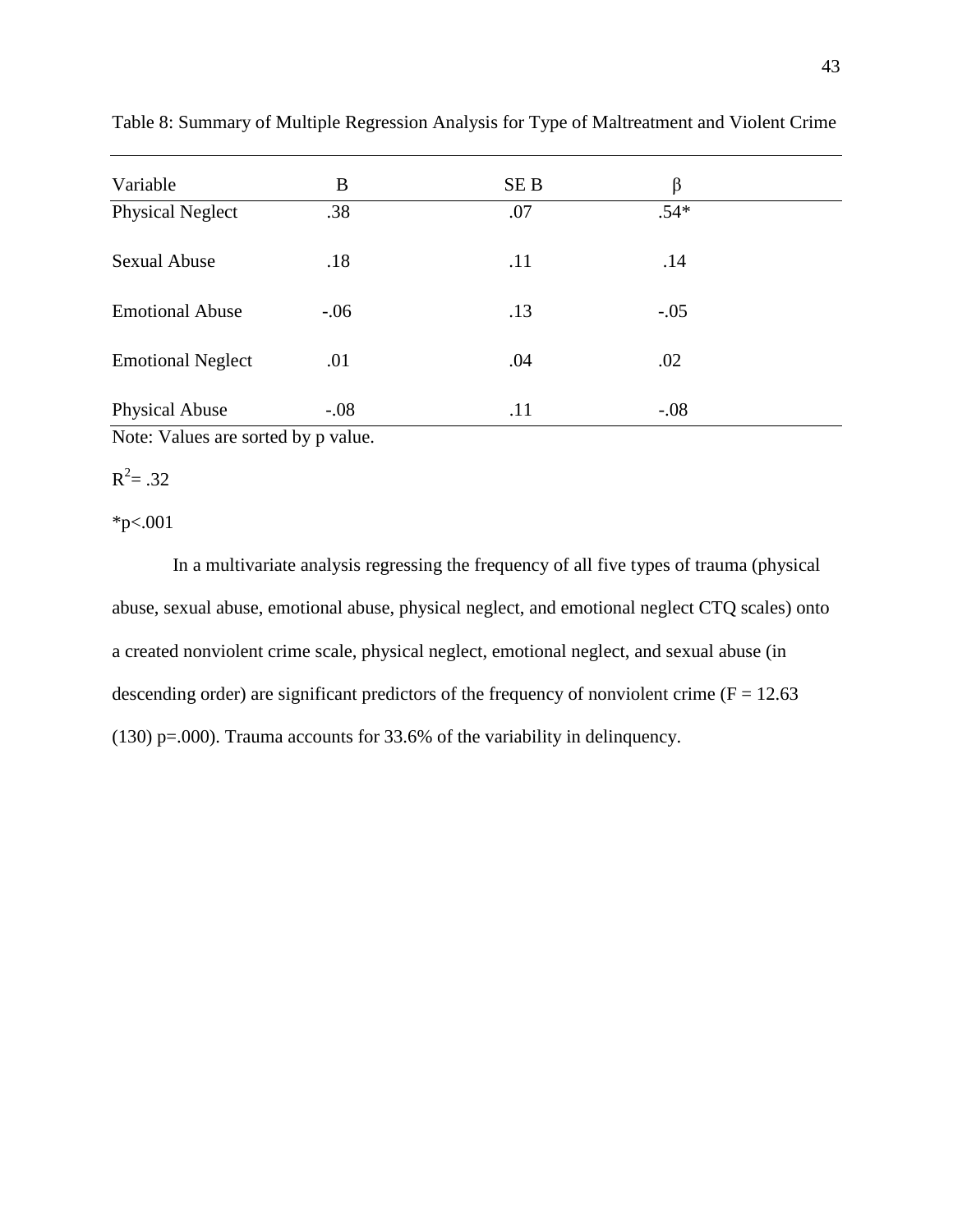| Variable                 | B      | SE <sub>B</sub> | β       |  |
|--------------------------|--------|-----------------|---------|--|
| <b>Physical Neglect</b>  | 1.95   | .40             | $.46**$ |  |
| <b>Sexual Abuse</b>      | 1.43   | .67             | $.18*$  |  |
| <b>Emotional Neglect</b> | $-.50$ | .23             | $-.17*$ |  |
| <b>Emotional Abuse</b>   | 1.28   | .77             | .19     |  |
| <b>Physical Abuse</b>    | $-.45$ | .65             | $-.08$  |  |

Table 9: Summary of Multiple Regression Analysis for Type of Maltreatment and Non-Violent Crime

Note: Values are sorted by p value.

 $R^2 = .34$ 

 $*p<.01$ 

\*\*p<.001

In a multivariate analysis regressing the frequency of all five types of trauma (physical abuse, sexual abuse, emotional abuse, physical neglect, and emotional neglect CTQ scales) onto a created status offending scale physical neglect is a significant predictor of the frequency of status offending (F = 4.41 (130) p=.001).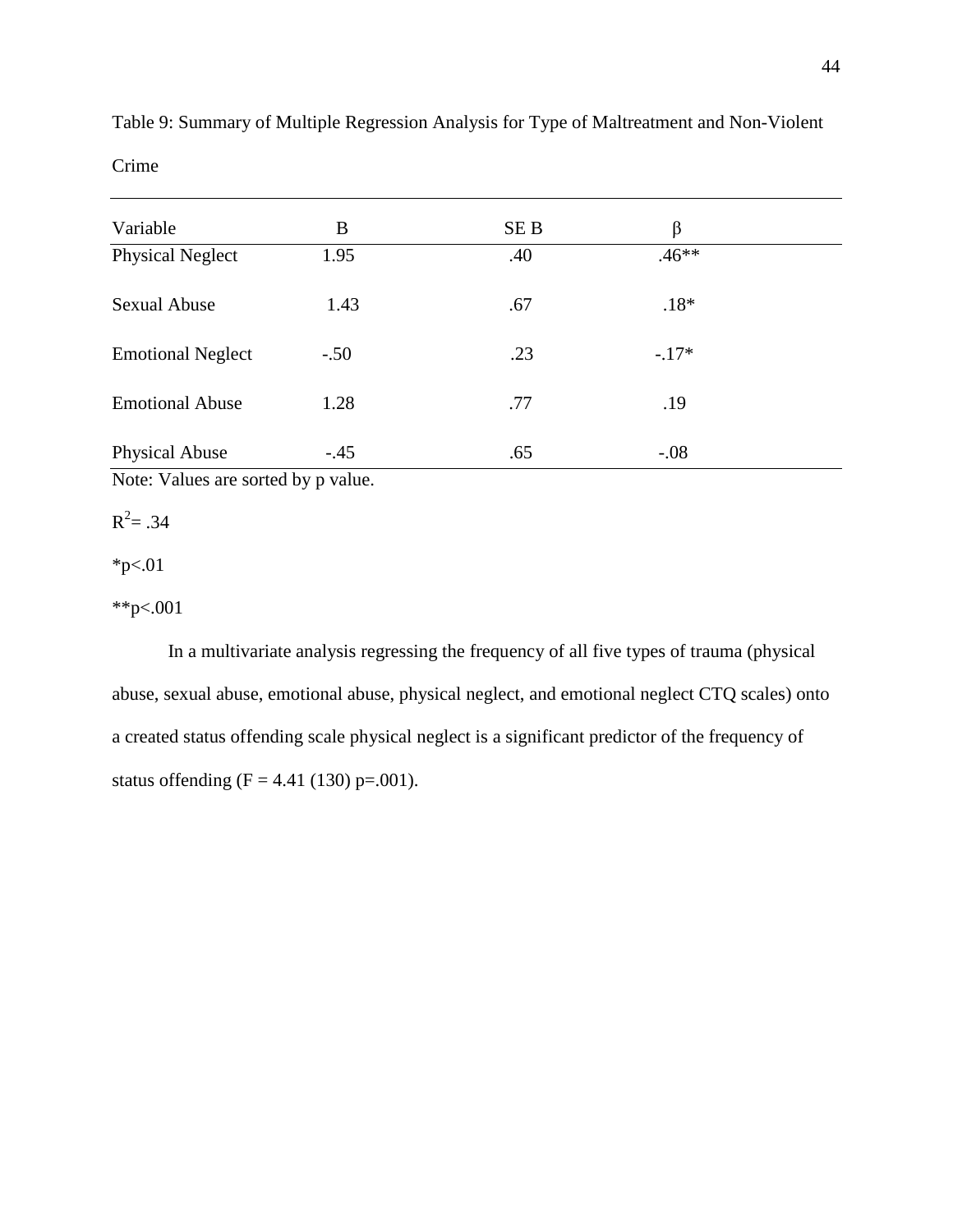| Variable                 | B      | SE <sub>B</sub> | β      |  |
|--------------------------|--------|-----------------|--------|--|
| <b>Physical Neglect</b>  | .23    | .09             | $.28*$ |  |
| <b>Sexual Abuse</b>      | .14    | .15             | .09    |  |
| <b>Emotional Abuse</b>   | .23    | .17             | .18    |  |
| <b>Emotional Neglect</b> | $-.11$ | .05             | $-.19$ |  |
| <b>Physical Abuse</b>    | $-.03$ | .15             | $-.03$ |  |

Table 10: Summary of Multiple Regression Analysis for Type of Maltreatment and Status

Offending

Note: Values are sorted by p value.

 $R^2$ = .15

 $*_{p<.01}$ 

\*\*p<.001

### Discussion

This study supports past research (Ireland, Smith, & Thornberry, 2002; Maschi et al., 2008; Stewart et al., 2008) and found that overall the frequency of childhood maltreatment predicts the frequency of later delinquent offending. In other words, the more frequently a child suffers maltreatment the more likely it is that he will commit a delinquent offense. This study found that maltreatment accounts for 12.1% of later delinquent offending, a finding that is even lower than the 14% that Zingraff et al. (1993) found and certainly lower than the 50%-75% cited in past literature (Zingraff et al., 1993). Maltreatment significantly predicts future delinquent offending, but it is physical neglect that plays the most considerable part in this connection for both total delinquency and for each analysis of additional delinquency type.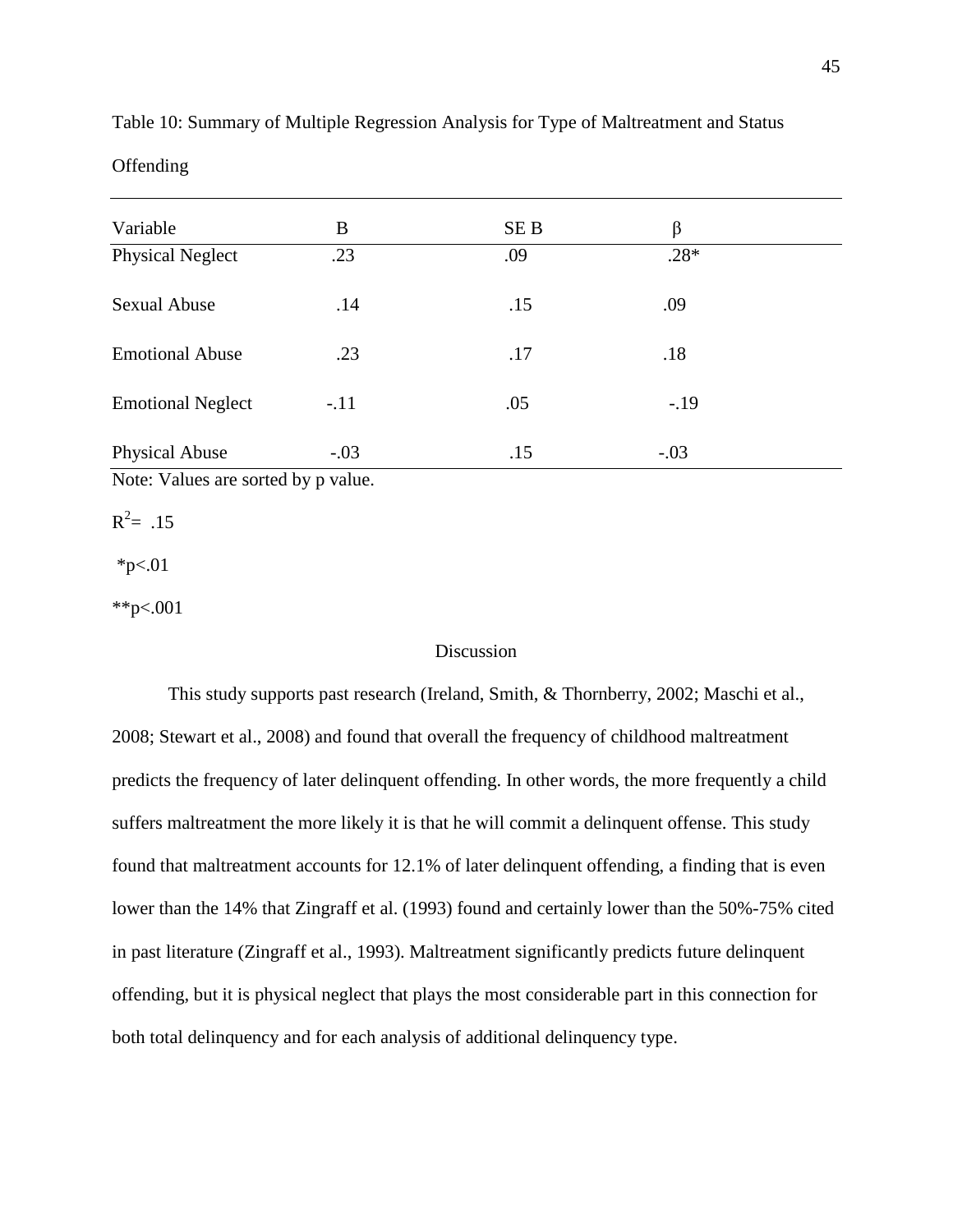In various multiple regressions, physical neglect was the only type of childhood maltreatment found to significantly increase an individual's likelihood of committing later property damage, status offending, and violent crime. Physical neglect, emotional neglect, and sexual abuse (in that order) had a significant impact on later non-violent offending. Past researchers (Mersky & Reynolds, 2007; Widom & Ames, 1994; Widom & Maxfield, 2006; Zingraff et al., 1993) confirm that neglect does lead to increases in property crime, violent, crime, non-violent crime, and status offending. However, this study found that it was specifically *physical* neglect that accounts for the increase in these forms of delinquency.

Previous studies have found that neglect was as significant a predictor of later delinquent crime as physical abuse (Mersky & Reynolds, 2007; Widom & Maxfield, 1996). However, other studies have not found it to be as important as this study. Based on the Freudian theory of repetition compulsion (Mitchell & Black, 1995) and Bandura's (1986) social learning theory, it would make sense for physical abuse to be more highly correlated with violent offending, especially because abused children are more aggressive than neglected children (Eckenrode, Laird, & Doris, 1993; Hoffman-Plotkin & Twentyman, 1984) however this was not the case. Why did physical neglect have such a strong effect on its victims in terms of later delinquent offending?

According to the U.S. Department of Health and Human Services, Administration on Children, Youth and Families 2006 report, neglect is the most prevalent form of maltreatment. In 2006, 64.1% of children in the U.S. were victims of neglect as compared to 16% who were physically abused, 8.8% who were sexually abused, and 6.6% who were emotionally abused (U.S. Department of Health and Human Services, Administration on Children, Youth and Families, 2006).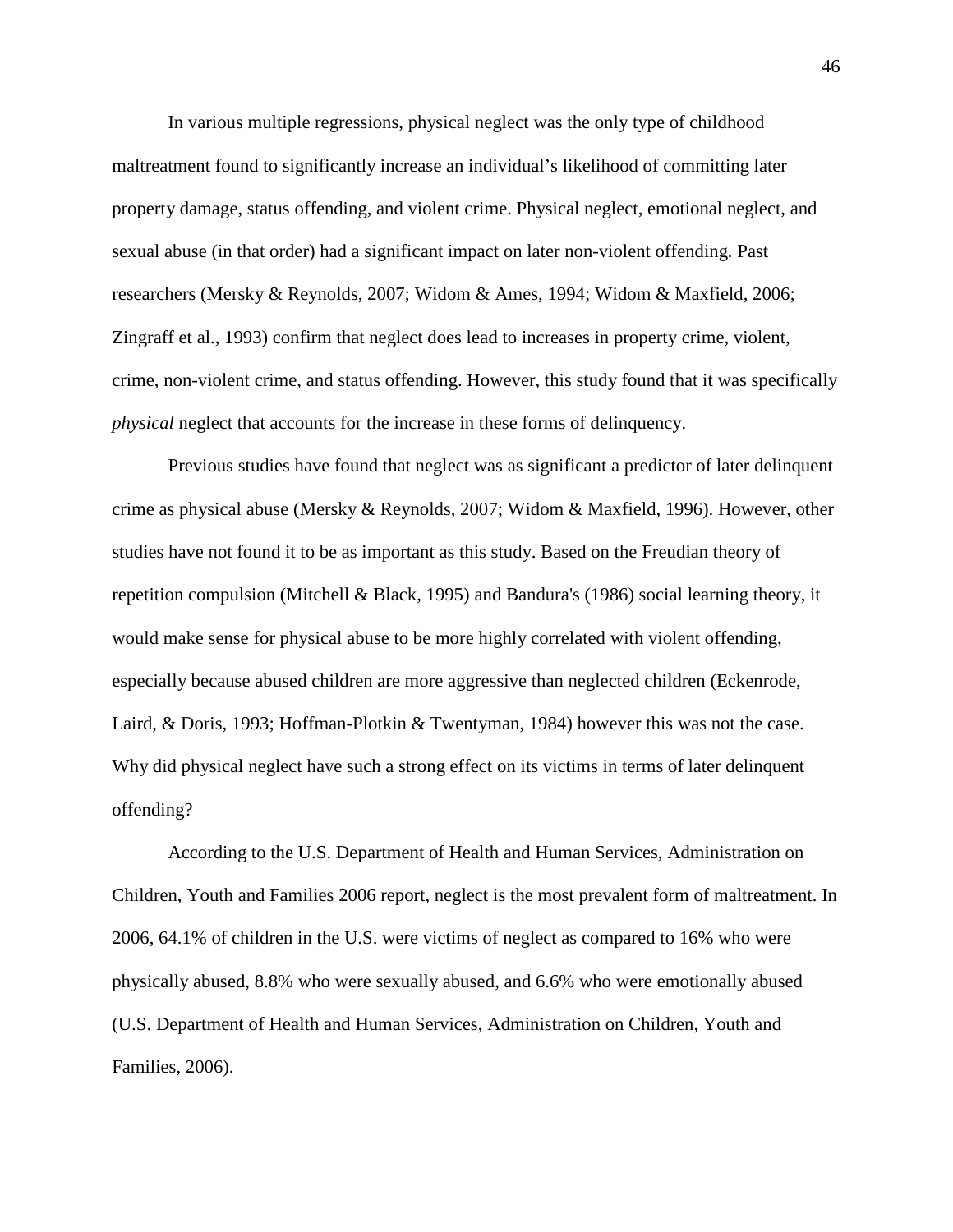To understand why physical neglect has such severe consequences on its victims, it is necessary to first define what physical neglect entails. Physical neglect is the refusal or delay of health care, inadequate supervision, expelling a child from the home, disregarding a child's safety, and ignoring a child's physical needs such as nutrition, clothing, or hygiene (Goldman, Salus, Wolcott, & Kennedy, 2003). Physical neglect affects a wide range of developmental needs which means it affects many aspects of a child's life and development. Examining Maslow's hierarchy of needs (Maslow, 1943) is a useful way to conceptualize the effects of physical neglect.

According to Maslow (1943) the most fundamental human need is physiological; above all else, humans are driven to satisfy their hunger and thirst and need for adequate air and temperature (Maslow, 1943). After this need comes safety needs, love, self-esteem, and finally self actualization (Maslow, 1943). When physical neglect is present, none of these needs are met, which has severe effects on a child. For example, unmet safety needs lead to anxiety and the "terror reaction" in children (Maslow, 1943). The effects of physical neglect on a child are extensive.

The impact of neglect can be observed as early as infancy with, neglected infants showing more disturbed attachments with caregivers (Carlson, Cicchetti, Barnett, & Braunwald, 1989). Carlson et al., (1989) found that 82% of maltreated infants displayed disorganized/disoriented attachments as opposed to 19% of the non-maltreated control group. This disrupted attachment may be caused in part because neglected children have more negative representations of their caregivers than non-maltreated children (Shields, Ryan, & Cicchetti, 2001).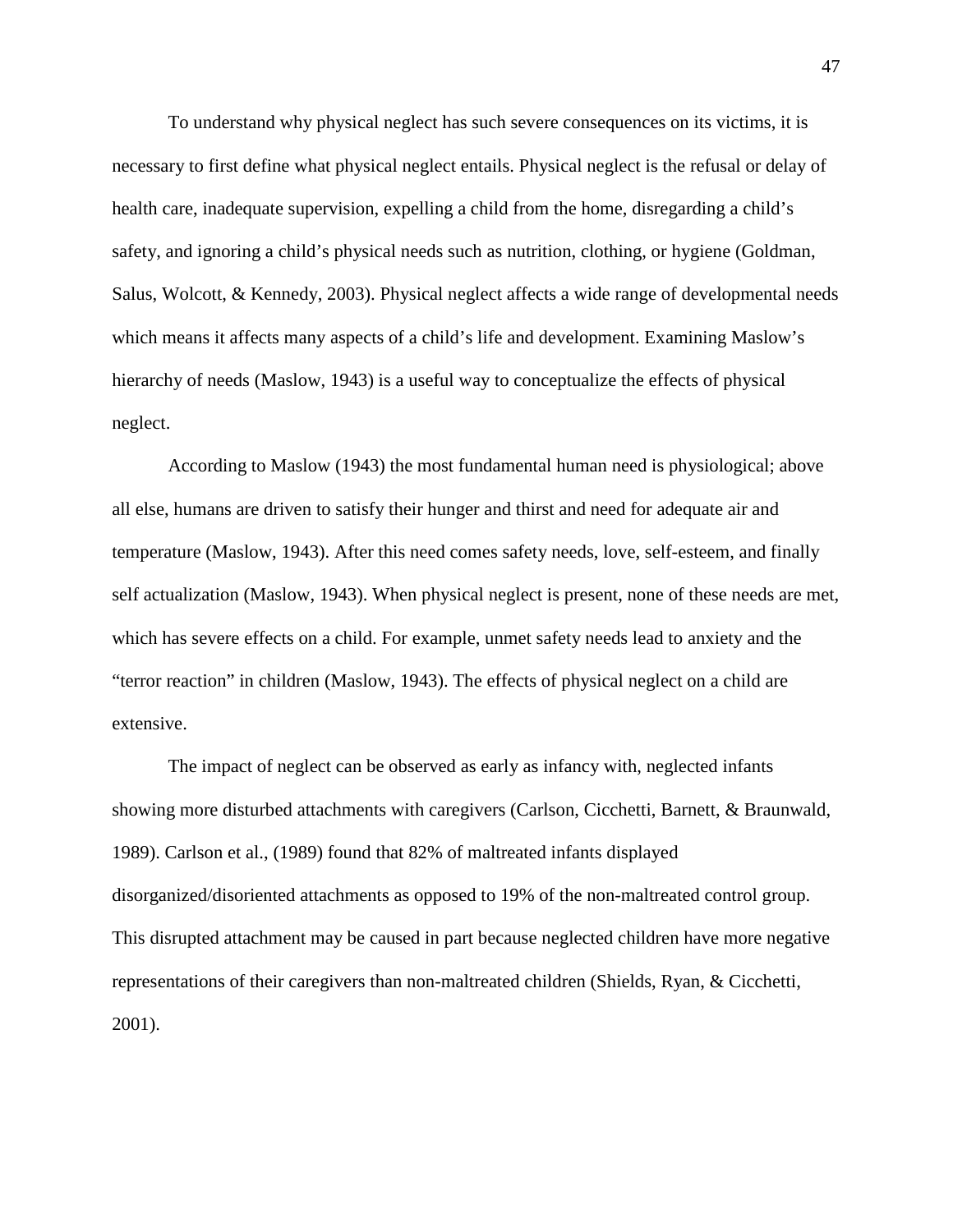The effects of neglect continue into early childhood, with neglected preschool children showing more cognitive deficits than non-maltreated children, although their deficits are equal to those of abused children (Hoffman-Plotkin & Twentyman, 1984). There is a correlation between language delay and neglect in preschools with neglected preschoolers showing more language delay than abused preschoolers (Allen & Oliver, 1982); neglect is the type of maltreatment that is most significantly linked with expressive, receptive, and overall language delay in this age group (Culp, Watkins, Lawrence, Letts, Kelly, & Rice, 1991). Neglected preschoolers also engage in less prosocial behavior with peers and have lower rates of social interaction than non-maltreated and abused children (Hoffman-Plotkin & Twentyman, 1984).

Older neglected children are also more aggressive, disruptive, and oppositional than their non-maltreated peers, although less so than their abused peers (Manly, Kim, Rogosch, & Cicchetti, 2001). In school-aged children and adolescents, neglect that occurs alone or in combination with physical or sexual abuse, results in the lowest level of academic achievement (Eckenrode, Laird, & Doris, 1993). Although abused children also have significantly greater academic impairments than control children, neglected children have significantly more academic problems than even abused children (Wodarski, Kurtz, Gaudin, & Howing, 1990). These social and academic limitations of neglected children may impair their decision-making, rendering them more likely to engage in delinquent activity. Part of the reason these impairments may occur, are caused by the effects physical neglect has on brain development.

A large part of physical neglect is malnutrition, a problem that has serious developmental consequences. Because it is unethical to deprive human subjects of food, researchers have examined the effects of malnutrition on rats and have found that it has serious effects on brain structure. Malnourished rats have deficits in dentate gyrus granule cells (Bedi, 1991) and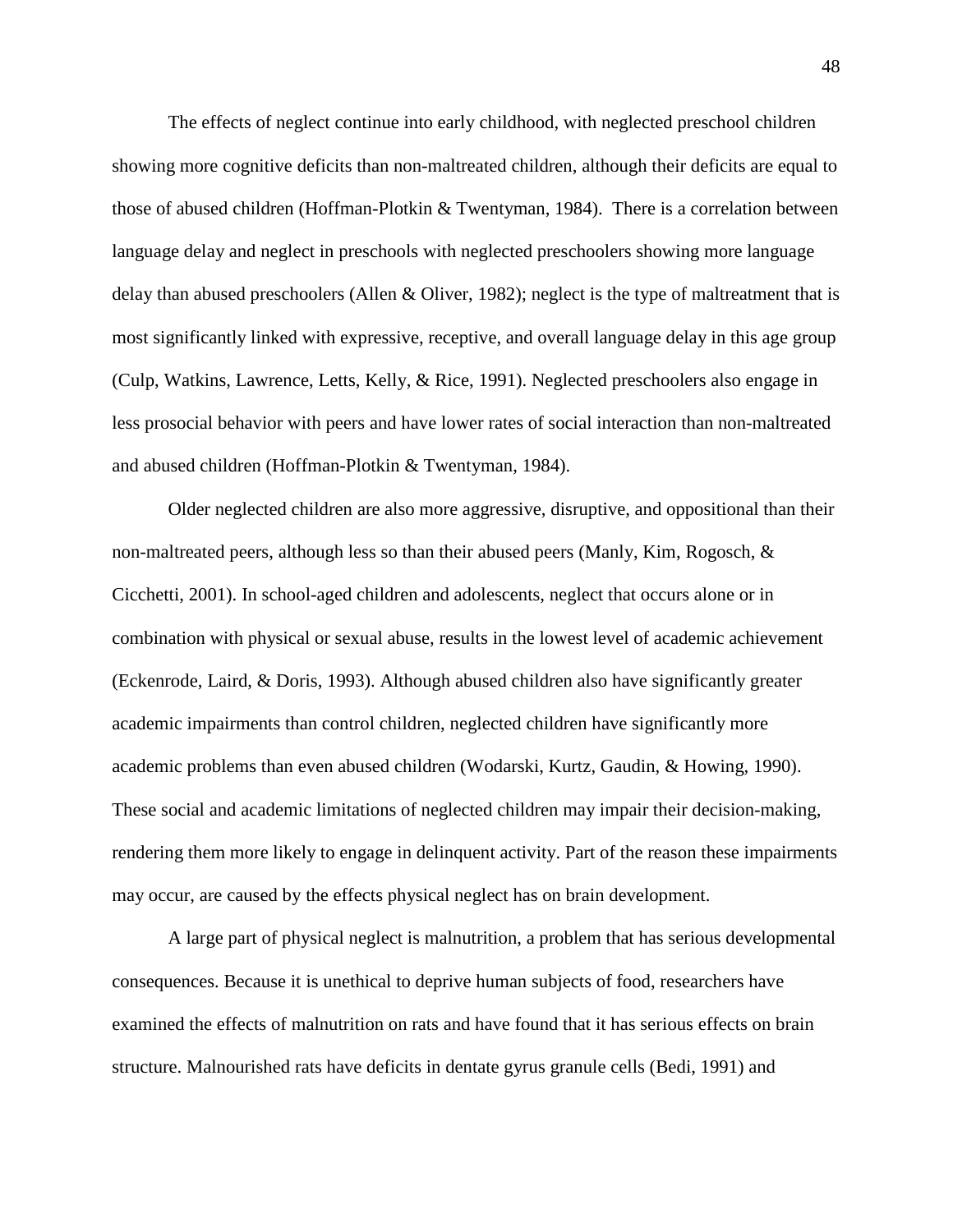malnourished and environmentally deprived rats have a lower synapse to dendrite ratio than nonmalnourished and deprived rats. It seems that these effects extend to humans as well, as malnutrition during critical periods of brain growth may result in a lower IQ and other lasting cognitive deficits (Shonkoff & Marshall, 2000). In one longitudinal study, (Pollitt, Gorman, Engle, Martorell, & Rivera, 1993) malnourished children who were given a supplement high in protein did better on a battery of psycho-educational and information-processing tests than children given a supplement with less protein. Also, children who are malnourished have less energy to explore their environment and to interact with people (Brown & Pollitt, 1996).

In addition to the physical and behavioral affects of physical neglect, there are numerous risk factors that accompany neglect (Hildyard & Wolfe, 2002), so it may be that physical neglect and delinquency are co-occurring due to a third variable. Both child abuse and neglect are connected to socioeconomic status. That is, being a member of a low socioeconomic status increases stress, which results in increased maltreatment (Garbarino & Crouter, 1978). Neglect is particularly connected to a low income as evidenced by the fact that at a subarea level, cases of neglect were more likely to be substantiated in low-income areas than in high-income areas (Garbarino & Crouter, 1978). Also, a low income is more predictive of neglect than any other type of maltreatment (Martin & Walters, 1982). Children who grow up in poverty have poorer health, have increased levels of learning disabilities and developmental delays, have limited school achievement, have more emotional and behavioral issues, have less positive parent/child interactions, and are more likely to endure harsh punishment than children who do not grow up in poverty (Brooks-Gunn & Duncan, 1997). In general, a low income is associated with higher cancer rates, increased rates of children's asthma, higher mortality rates, an increase in coronary heart disease, an increase in adolescent depression, higher rates of obesity, poorer mental health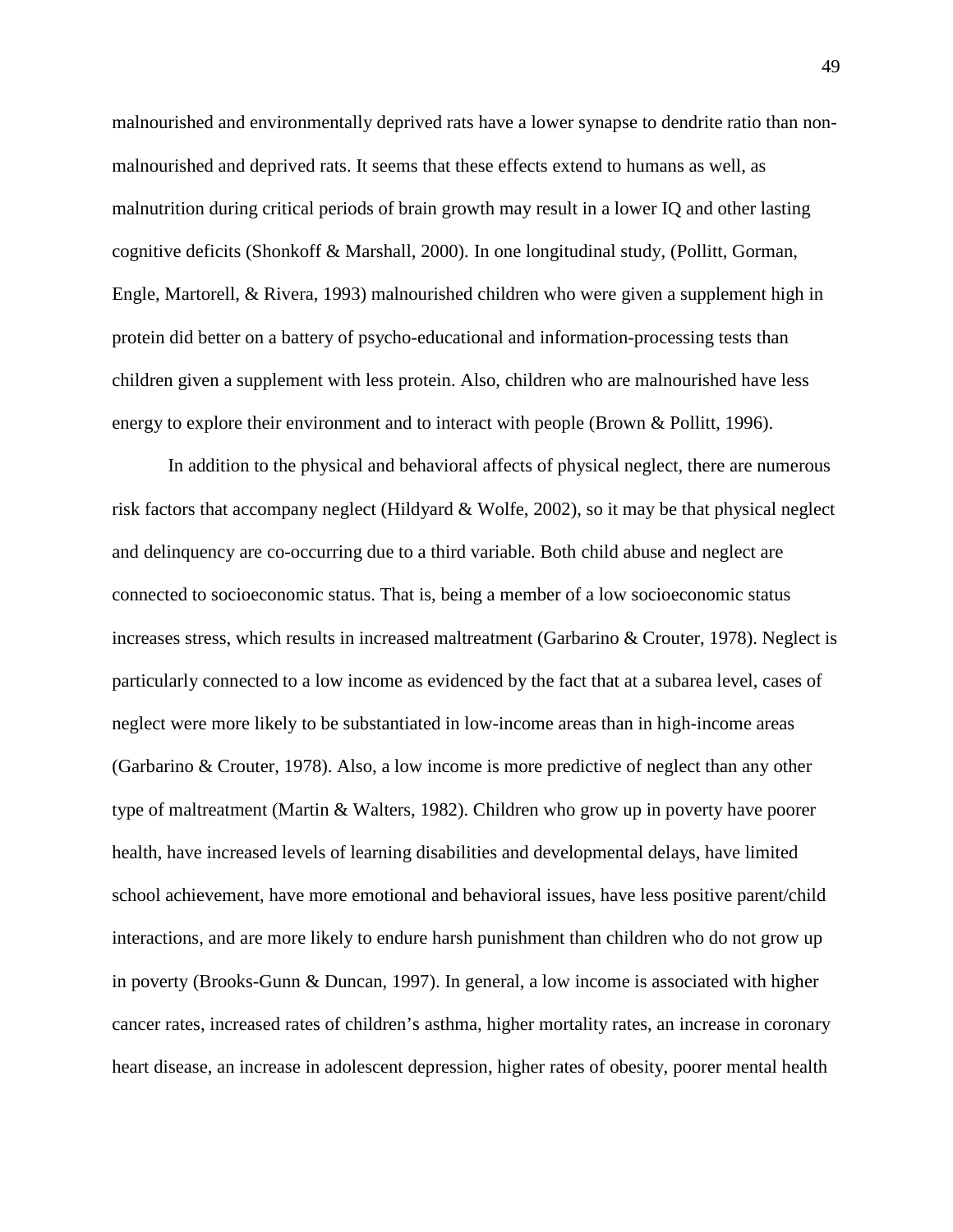status, and uncontrolled blood pressure (Lustig & Strauser, 2007). Therefore, it may not be neglect alone that impacts later delinquent crime, it may be the stresses that accompany neglect that account for increases in delinquent crime. It is also possible that the presence of physical neglect is indicative of other stressors in the home such as parental drug and alcohol use or criminal activity.

It is interesting that physical neglect, but not emotional neglect had a significant impact on future delinquent crime. Harrington, Black, Starr, & Dubowitz (1998) found that emotional neglect, but not physical neglect, was effected by a child's difficult temperament; mother's who perceived their children to have easier temperaments had more positive interactions with them and vice versa. This finding suggests that there are different factors associated with emotional and physical neglect, which means it makes sense that physical neglect and emotional neglect have different impacts on future delinquency.

#### *Clinical and Research Implications*

The results of this study indicate that types of maltreatment effect children differently and can result in distinct patterns of anti-social behavior. Therefore, interventions used to treat young victims of maltreatment, should be carefully tailored to target specific types of maltreatment. Future research should begin to examine what specific interventions work most effectively to combat the effects of each type of maltreatment.

This research helps highlight the importance of early detection and intervention in cases of child maltreatment, especially neglect, in order to try and prevent future delinquency. Because physical neglect is not as violent or physically damaging as physical abuse, it may often be overlooked because of a lack of physical signs (Hildyard & Wolfe, 2002), which can have dire consequences. Defining neglect is also difficult because there is little consensus on a definition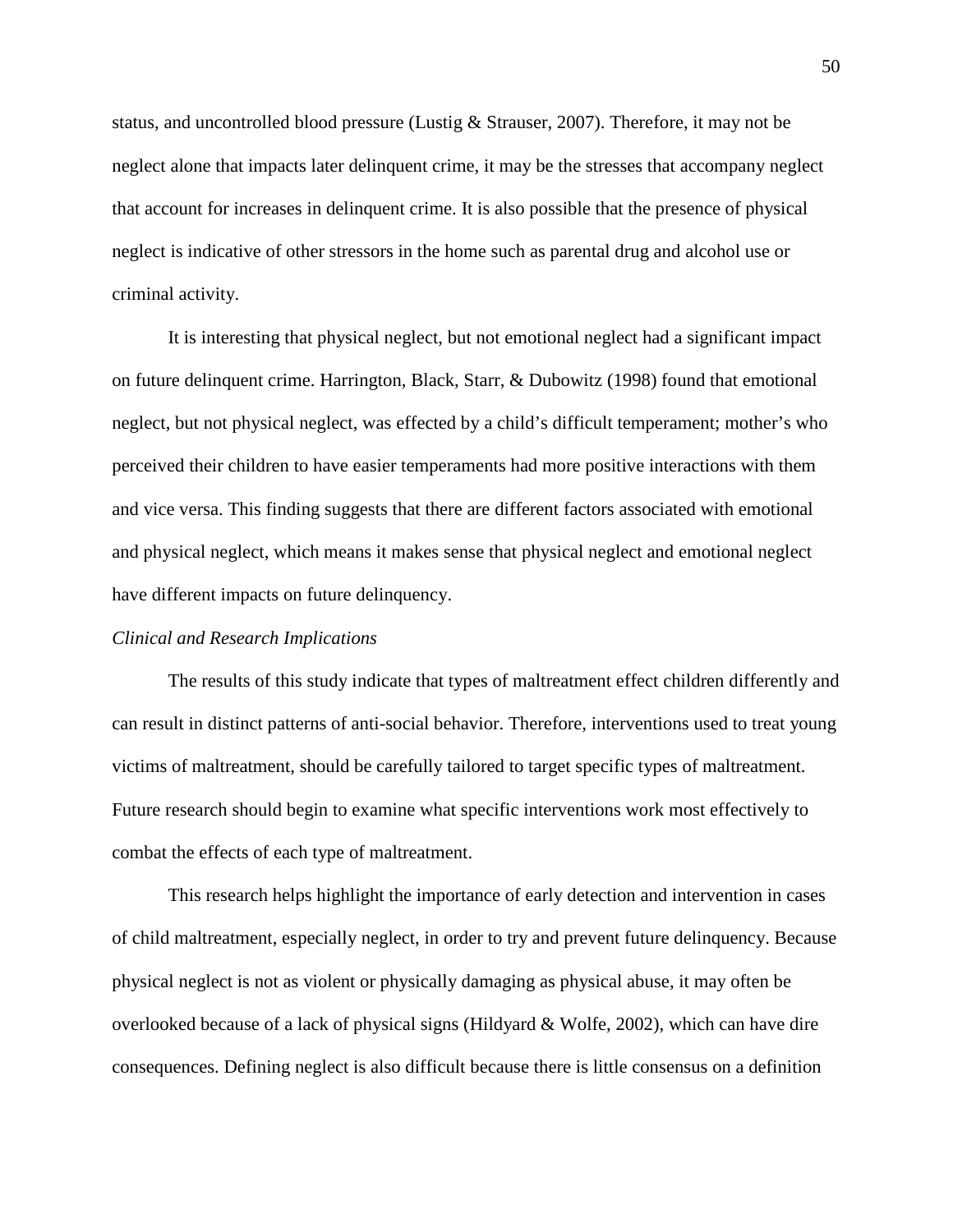(Harrington el al., 1998). It is therefore important that better screening tools and a universal definition be established in order to better detect neglect. With improved detection, early interventions can be put in place which will lessen the long term effects of neglect and might ultimately serve to decrease later delinquent offending. Although there is no national recidivism rate for juvenile delinquents (Snyder & Sickmund, 2006), recidivism is generally high. In Florida, New York, and Virginia, the average twelve month recidivism rate is 55%. Perhaps improved interventions targeting neglect might serve as a sort of tertiary prevention for future delinquency.

#### *Limitations*

Although this study had significant and important results, there were some limitations. First, the sample was limited as participants were males held in a treatment facility in the Midwest. Therefore, the results of this study cannot be extended to females, non-offending males, other geographic regions, or sexually offending males. It is important to consider how the results may have been influenced by the fact that participants were held in residential treatment facilities. It is likely that the youth in this study had more severe criminal records than noninstitutionalized youth, which may have affected the results. If the sample had included delinquent adolescents who suffered from maltreatment, but were not in residential treatment facilities, perhaps the results would have been different.

Second, although the Cronbach Alpha's for the subscales of delinquent crime were mostly adequate, the status offending and violent crime scale were .668 and .628 which means they did not measure status offending and violent crime as well as they could have, which may have impacted our results. Third, it is likely that some participants were not totally truthful when filling out their surveys or simply could not accurately remember their pasts. And finally, it is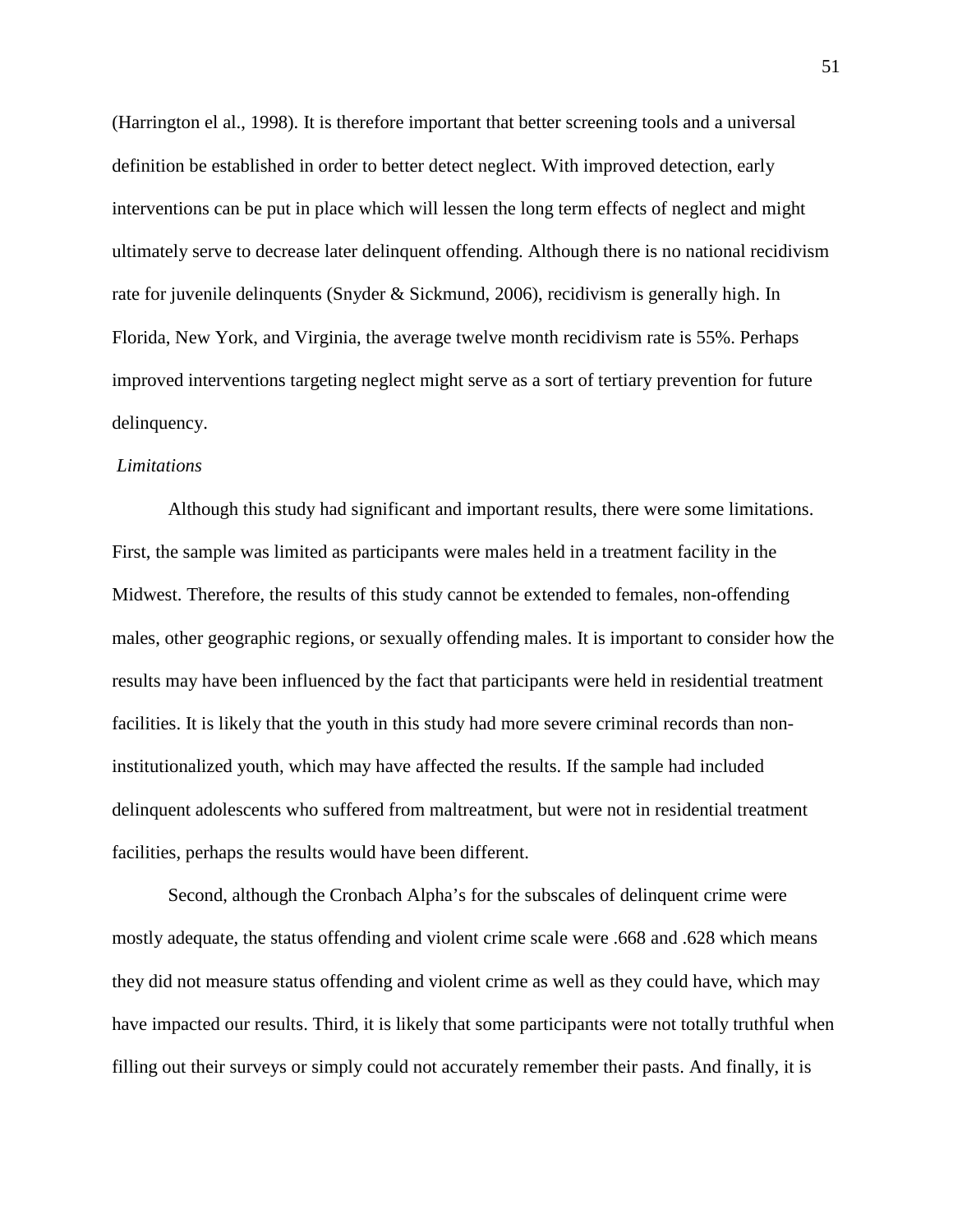possible that factors other maltreatment influenced violent behavior and influenced the results. For example, genetics plays a role in violence and it was certainly beyond the scope of this study to examine genetics. Therefore, when interpreting the results, it is important to keep extraneous and unmeasured variables in mind.

## *Conclusions*

Although maltreatment, especially neglect, plays a significant part in juvenile offending, it does not explain the entire picture. In this study, maltreatment accounted for 12.1% of delinquency, which means it is only a small piece of the puzzle. In order to treat juvenile offenders and decrease offense rates, discovering the remaining pieces of the puzzle will be important. However, knowing the significant impact neglect has on children and adolescents should spur policy makers and mental health providers to focus efforts of detecting and extinguishing neglect and other forms of child maltreatment. This research should be used to help researchers as they strive to better understand the causes of juvenile delinquency.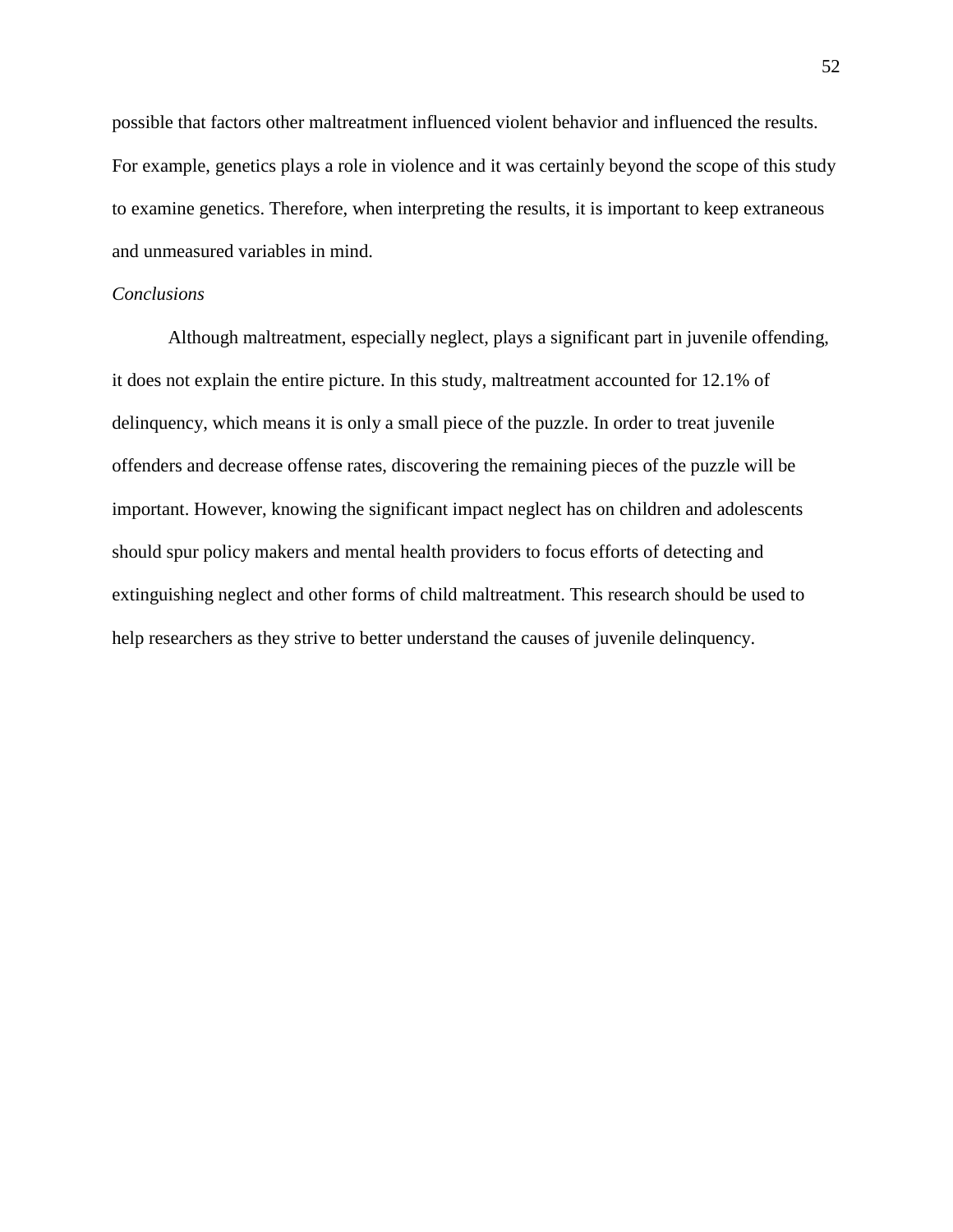#### References

- Abram, K.M, Teplin, L.A., Charles, D.R., Longworth, S.L., McClelland G.M., & Dulcan, M.K. (2004). Posttraumatic stress disorder and trauma in youth juvenile detention. *General Psychiatry, 61*, 403-410.
- Allen, R. E. & Oliver, J.M. (1982). The effects of child maltreatment on language development. *Child Abuse and Neglect, 6*, 299-305.
- Anderson, D.A. (1999). The aggregate burden of crime. *The Journal of Law and Economics, 42(2),* 611-642).
- Bandura, A. (1986). *Social foundation of thought and action: A social cognitive theory*. Prentice-Hall, New Jersey.
- Bedi, K. S., Massey, R. F. &. Smart, J. L. (1989) Neuronal and synaptic measurements in the visual cortex of adult rats after undernutrition during normal or artificial rearing. *Journal of Comparative Neurology, 289(1),* 89-98.
- Bedi, K. S. (199l). Effects of undernutrition during early life on granule cell numbers in the rat dentate gyrus. *Journal of Comparative Neurology, 311(3),* 425-433.
- Bernstein, D., & Fink, L. (1998). *Childhood trauma questionnaire: A retrospective self-report, manual.* San Antonio, TX: The Psychological Corporation.
- Brooks-Gunn, J. & Duncan, G.J. (1997). The effects of poverty on children. *The Future of Children, 7(2)*, 55-71.
- Brown, J.L. & Pollitt, E. (1996). Malnutrition, poverty, and intellectual development. *Scientific American, 274(2),* 38-43.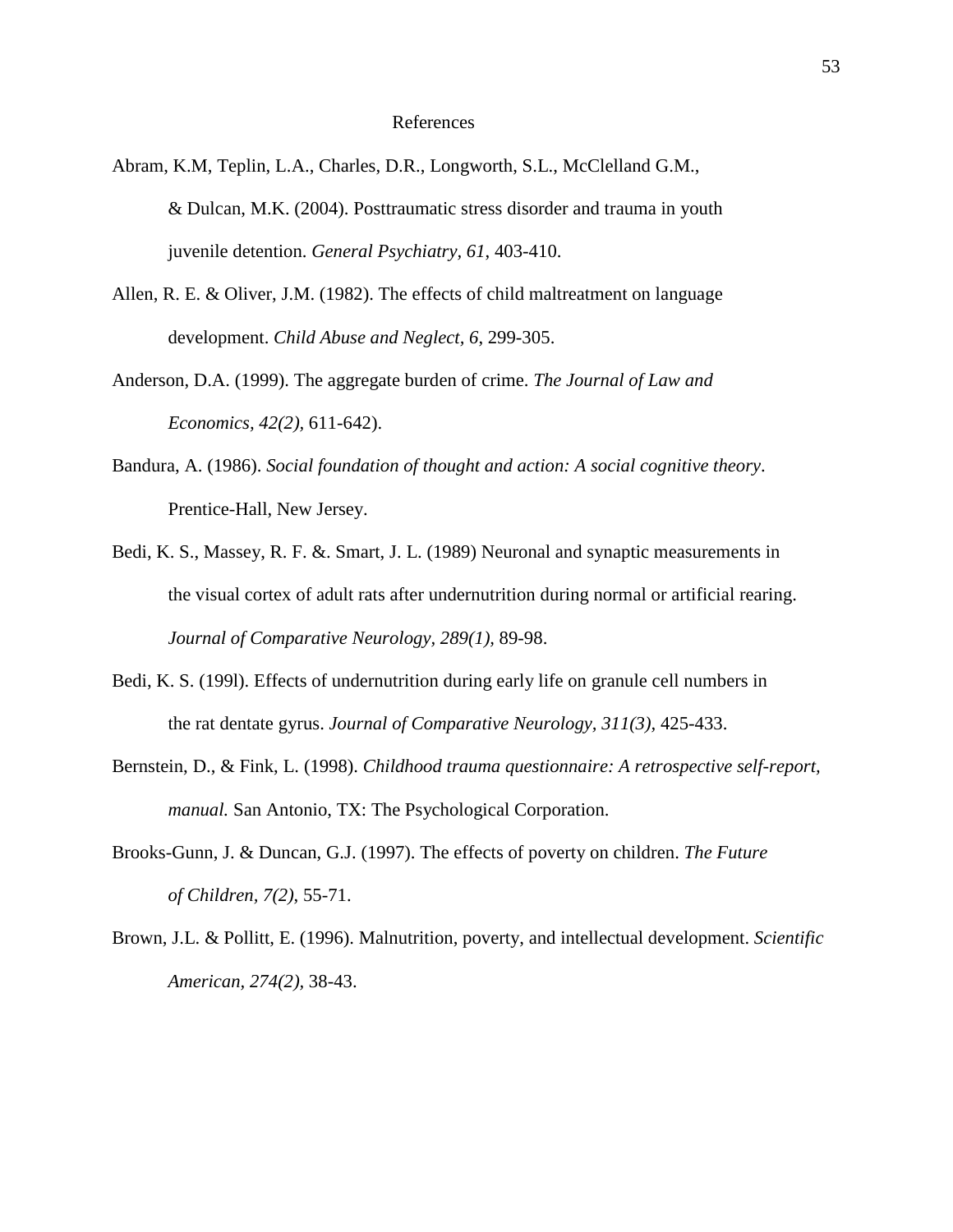- Burton, D. (2008). An exploratory evaluation of the contribution of personality And childhood sexual victimization to the development of sexually abusive Behavior. *Sexual Abuse: A Journal of Research and Treatment*, 1-14.
- Burton, D.L. & Meezan, W. (2004). Revisiting recent research on social learning theory as an etiological proposition for sexually abusive male adolescents. *Journal of Evidence-Based Social Work, 1(1),* 41-80.
- Burton, D., Miller, D.L., & Shill, C.T. (2002). A social learning theory comparison of the sexual victimization of adolescent sexual offenders and nonsexual offending male delinquents. *Child Abuse & Neglect, 26*, 893-907.
- Carlson, V., Cicchetti, D., Barnett, D., & Braunwald, K. (1989). Disorganized/disoriented attachment relationships in maltreated infants. *Developmental Psychology, 25(4)*, 525- 531.
- Comer, R.J. (2004). *Abnormal Psychology* (5<sup>th</sup> ed.). New York: Worth Publishers.
- Culp, R.E., Watkins, R.V., Lawrence, H., Letts, D., Kelly, D.J., & Rice, M.L. (1991). Maltreated children's language and speech development: Abuse, neglected, and abused and neglected. *First Language, 11*, 377-389.
- Davies, D. (2004). Child Development: A Practitioners Guide. New York: Guilford Press.
- Dembo, R., Williams, L., Wothke, W., Schmeidler, J., & Brown, C.H. (1992). The role of family factors, physical abuse, and sexual victimization experiences in high-risk youths' alcohol and other drug use and delinquency: A longitudinal model. *Violence and Victims, 7(3),* 245-266).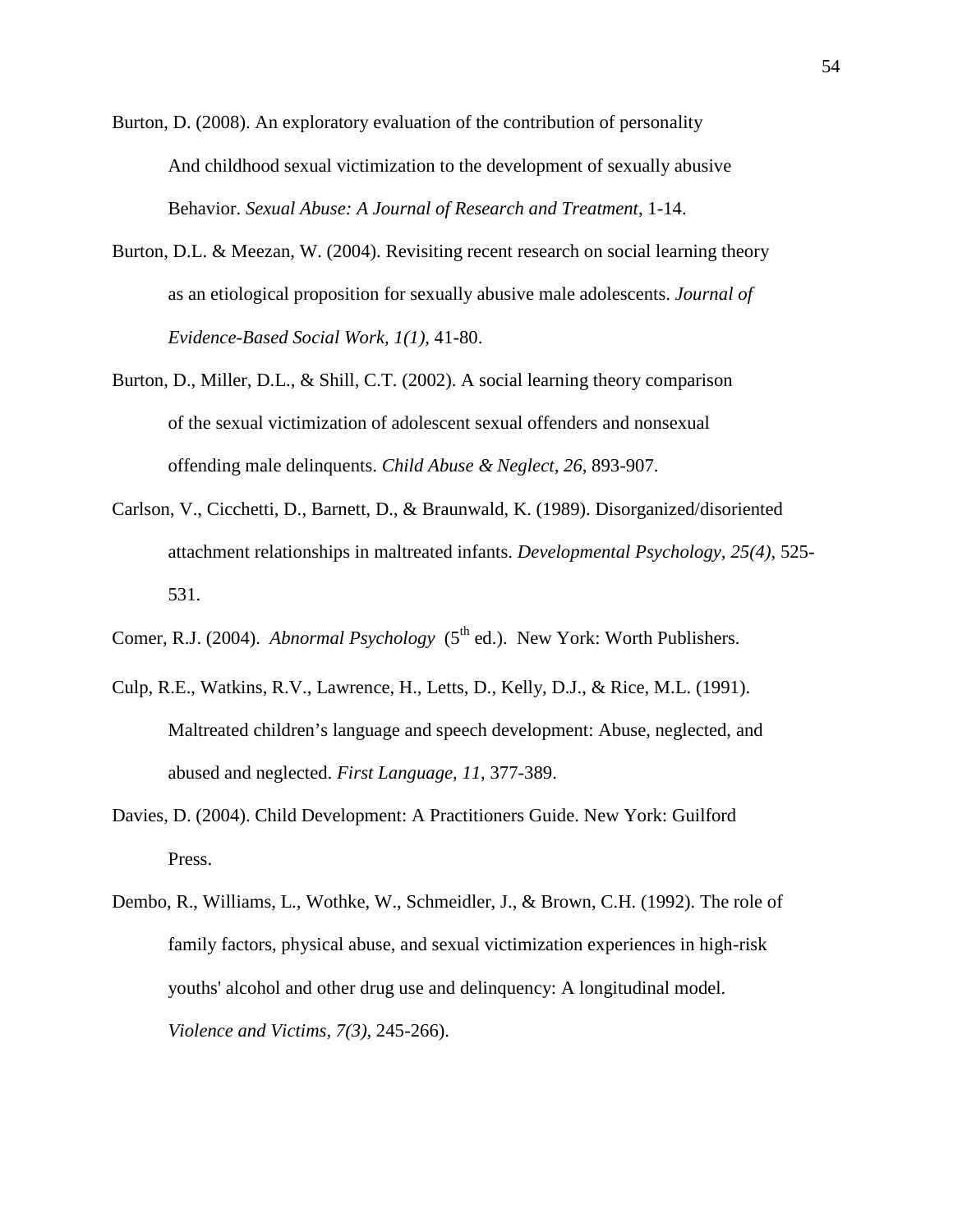- Dembo, R., Schmeidler, J., & Childs, K. (2007). Correlates of male and female juvenile offender abuse experiences. *Journal of Child Sexual Abuse, 16(3),* 75-94).
- Eckenrode, J., Laird, M., & Doris, J. (1993). School performance and disciplinary Problems among abused and neglected children. Developmental Psychology, 29(1), 53-62.
- Egeland, B., Yates, T., Appleyard, K., and van Dulmen, M. (2002). The long-term consequences of maltreatment in the early years: A developmental pathway Model to antisocial behavior*. Children's Services, 5(4),* 249-260.
- Elliott, D. S., Huizinga, D., & Ageton, S. S. (1985)*. Explaining delinquency and drug use.*  Beverly Hills, CA: Sage.
- Falshaw, L., Browne, K.D., & Hollin, C.R. (1996). Victim to offender: A review. *Aggression and Violent Behavior, 1(4)*, 389-404.
- Garbarino, J. & Crouter, A. (1978). Defining the community context for parent-child relations: The correlates of child maltreatment. *Child Development, 49*, 604- 616.
- Goldman, J., Salus, M.K, Wolcott, D., & Kennedy, K.Y. (2003). A coordinated response to child abuse and neglect: The foundation for practice. Washington, DC: U.S. Department of Health and Human Services. Retrieved March 28, 2009 from http://www.childwelfare.gov/can/types/childneglect/physical.cfm
- Gutierres, S.E. & Reich, J.W. (1981). A developmental perspective on runaway behavior: Its relationship to child abuse. *Child Welfare, 60(2),* 89-94.
- Haapasalo, J. & Pokela, E. (1999). Child-rearing and child abuse antecedents of criminality. *Aggression and Violent Behavior, 4(1)*, 107-127.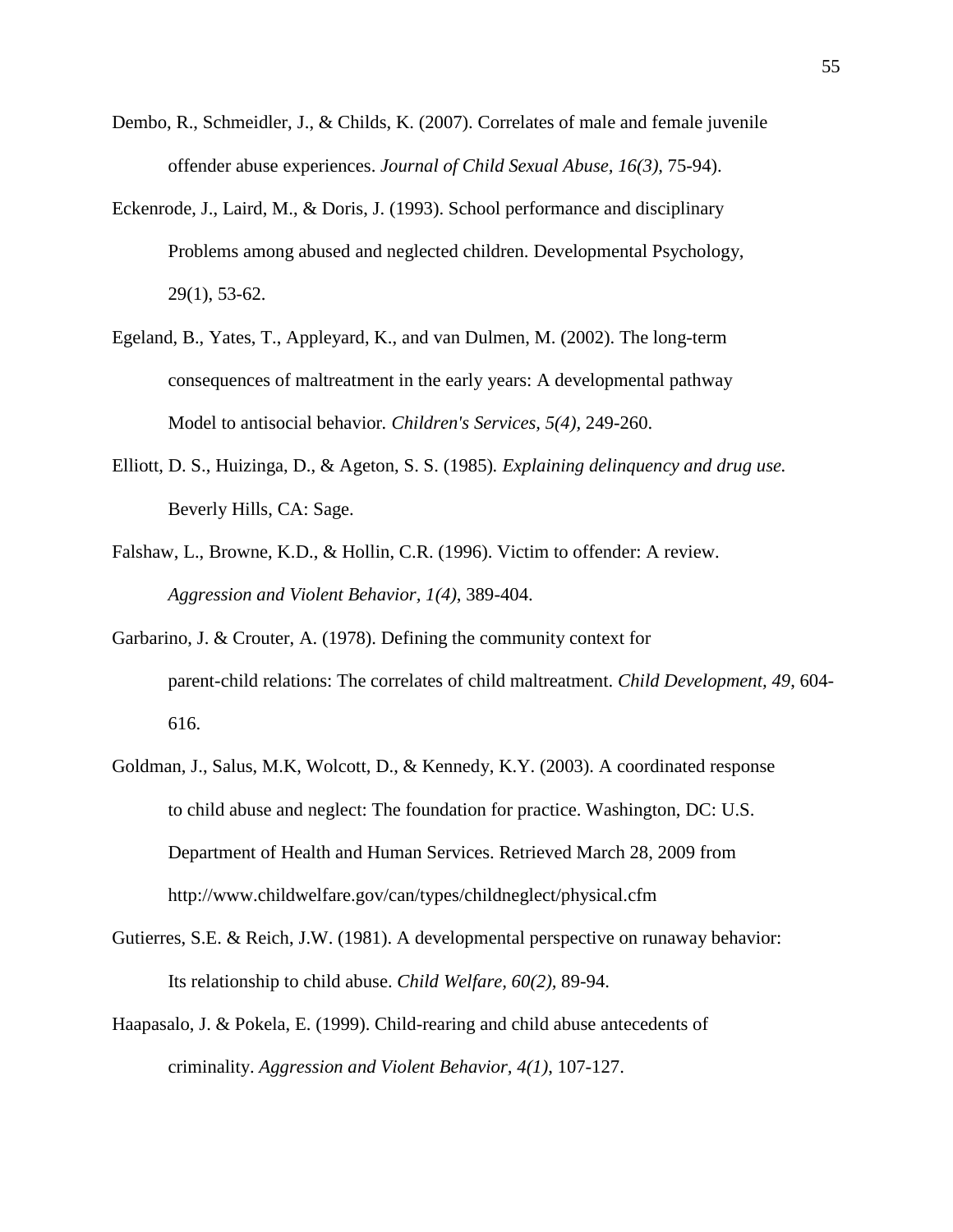- Harrington, D., Black, M.M., Starr, R.H., & Dubowitz, H. (1998). Child neglect: Relation to child temperament and family context. *American Journal of Orthopsychiatry, 68(1)*, 108-116).
- Hildyard, K.L. & Wolfe, D.A. (2002). Child neglect: Developmental issues and outcomes. *Child Abuse and Neglect, 26*, 679-695.
- Hoffman-Plotkin, D. & Twentyman, C.T. (1984). A multimodal assessment of behavioral and cognitive deficits in abused and neglected preschoolers. *Child Development, 55*, 794-802.
- Ireland, T.O., Smith, C.A., & Thornberry, T.P. (2002). Developmental issues in the impact of child maltreatment on later delinquency and drug use. Criminology, 40(2), 359-400.
- Johnson, R.M., Kotch, J.B., Catellier, D.J., Winsor, J.R., Durort, V., Hunter, W. & Amaya-Jackson, L. (2002). Adverse behavioral and emotional outcomes from child abuse and witnessed violence. *Child Maltreatment, 7(3),* 179-186.
- Kaufman, J.G. & Widom, C.S. (1999). Childhood victimization, running away and delinquency. Journal of Research in Crime and Delinquency, 36(4), 347-370.
- Kumpfer, K.L. & Alvarado, R. (1998). *Effective Family Strengthening Interventions.*  Washington, DC: U.S. Department of Justice, Office of Justice Programs, Office of Juvenile Justice and Delinquency Prevention. Accessed on November 1, 2008 From: http://www.ncjrs.gov/pdffiles/171121.pdf.
- Kruttschnitt, C. & Dornfeld, M. (1993). Exposure to family violence: A partial explanation for initial and subsequent levels of delinquency? Criminal *Behavior and Mental Health, 3*, 61-75.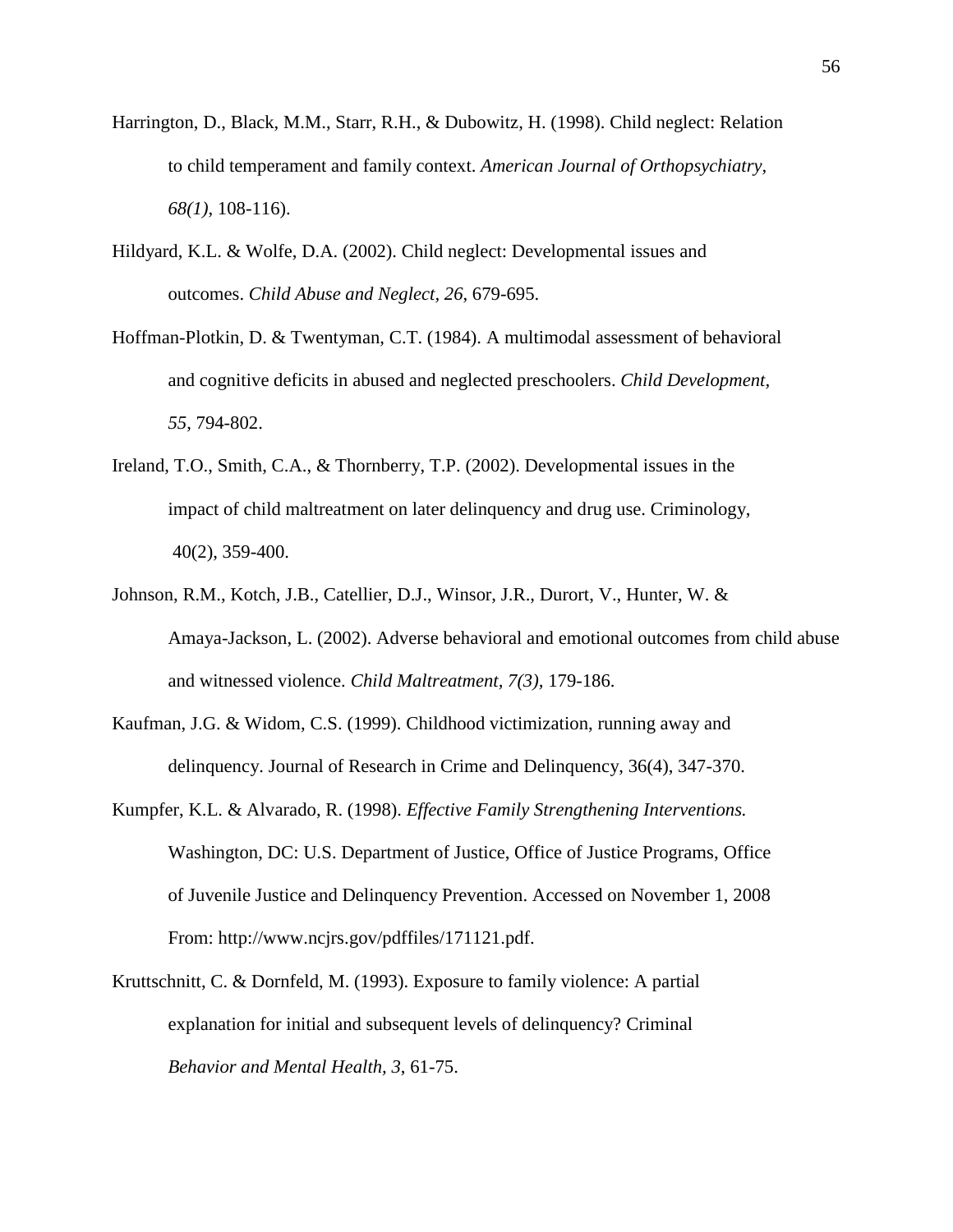- Lahey, B.B., Moffitt, T.E., & Caspi, A. (2003). *Causes of conduct disorder and juvenile delinquency*. New York, NY: The Guilford Press.
- Lansford, J.E., Miller-Johnson, S., Berlin, L.J., Dodge, K.A., Bates, J.E., & Pettit, G.S. (2007). Early physical abuse and later violent delinquency: A prospective longitudinal study. *Child Maltreatment, 12(3)*, 233-245.
- Lustig, D.C., & Strauser, D.R. (2007). Causal relationship between poverty and disability. *Rehabilitation Counseling Bulletin 50(4),* 194-202.
- Manly, J.T., Kim, J.E., Rogosch, F.A. & Cicchetti, D. (2001). Dimensions of child maltreatment and children's adjustment: contributions of developmental timing and subtype. *Development and Psychopathology, 13*, 759-782.
- Martin, M.J. & Walters, J. (1982). Familial correlates of selected types of child abuse and Neglect. Journal of Marriage and the family, 44(2), 267-276.
- Maschi, T. (2006). Unraveling the link between trauma and male delinquency: The cumulative versus differential risk perspective. *Social Work, 31(1)*, 59-70.
- Maschi, T., Bradley, C.A., & Morken, K. (2008). Unraveling the link between trauma and delinquency. *Youth Violence and Juvenile Justice, 6 (2),* 136-157.
- Maslow, A. H. (1943). A theory of motivation. *Psychological Review, 50(4),* 370-396.
- Mersky, J.P. & Reynolds, A.J. (2007). Child maltreatment and violent delinquency: Disentangling main effects and subgroup effects. *Child Maltreatment, 12(3),* 246- 258.
- Mitchell, S. A. & Black, M.J. (1995). *Freud and Beyond: A History of Modern Psychoanalytic Thought*. New York, NY: Basic Books.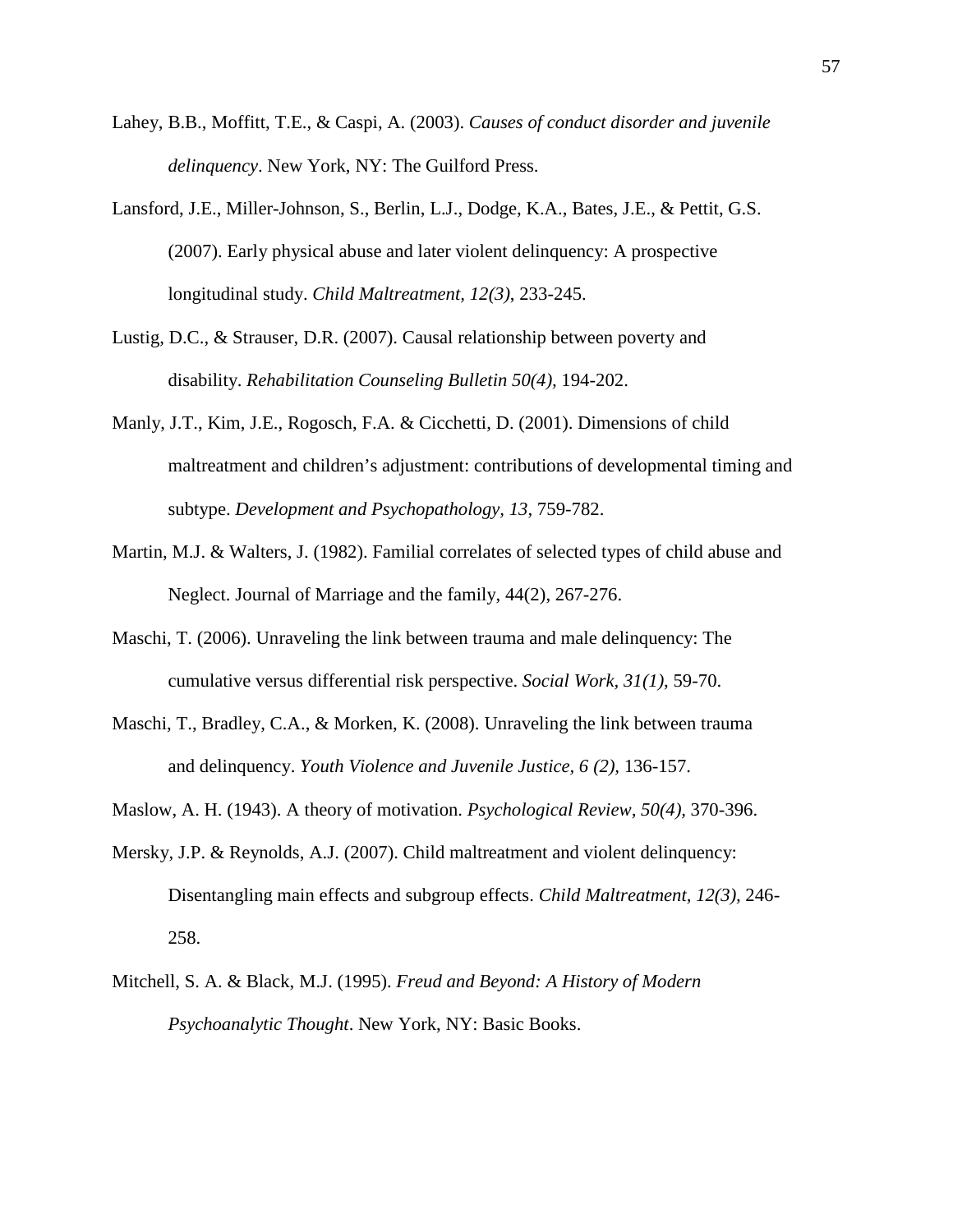- Paperny, D.M. & Deisher, R.W. (1983). Maltreatment of adolescents: The relationship to a predisposition toward violent behavior and delinquency. *Adolescence, 18(71),* 499-506.
- Pollitt, E., Gorman, K.S., Engle, P., Martorell, R., & Rivera, J. (1993). Early Supplementary feeding and cognition: Effects over two decades. *Monographs of the Society for Research in Child Development, 58(7)*, 1-99.
- Quinsey, V.L., Skilling, T.A., Lalumiere, M.L., & Craige, W.M. (2004). *Juvenile delinquency: Understanding the origins of individual difference*. Washington, D.C.: American Psychological Association.
- Reidy, T.J. (1977). The aggressive characteristics of abused and neglected children. Journal of Clinical Psychology, 33(4), 1140-1145.
- Salzinger, F., Feldman, R., & Mg-Mak, D. (2008). *Adolescent Outcomes of Physically Abused School Children [Dataset].* Available from National Data Archive Of Child Abuse and Neglect Web site, http://www.ndacan.cornell.edu/Ndacan/ Datasets/UserGuidePDFs/117user.pdf. Accessed On November 22, 2008.
- Shields, A., Ryan, R.M., & Cicchetti, D. (2001). Narrative representations of caregivers and emotion dysregulation as predictors of maltreated children's rejection by peers*. Developmental Psychology, 37(3),* 321-337.
- Shonkoff, J.P. & Marshall, P.C. (1990). Biological bases of developmental dysfunciton. In J.P. Shonkoff & S.J. Meisels (Eds.). *Handbook of early childhood intervention*  ( pp. 35-52). Cambridge, UK: Cambridge University Press.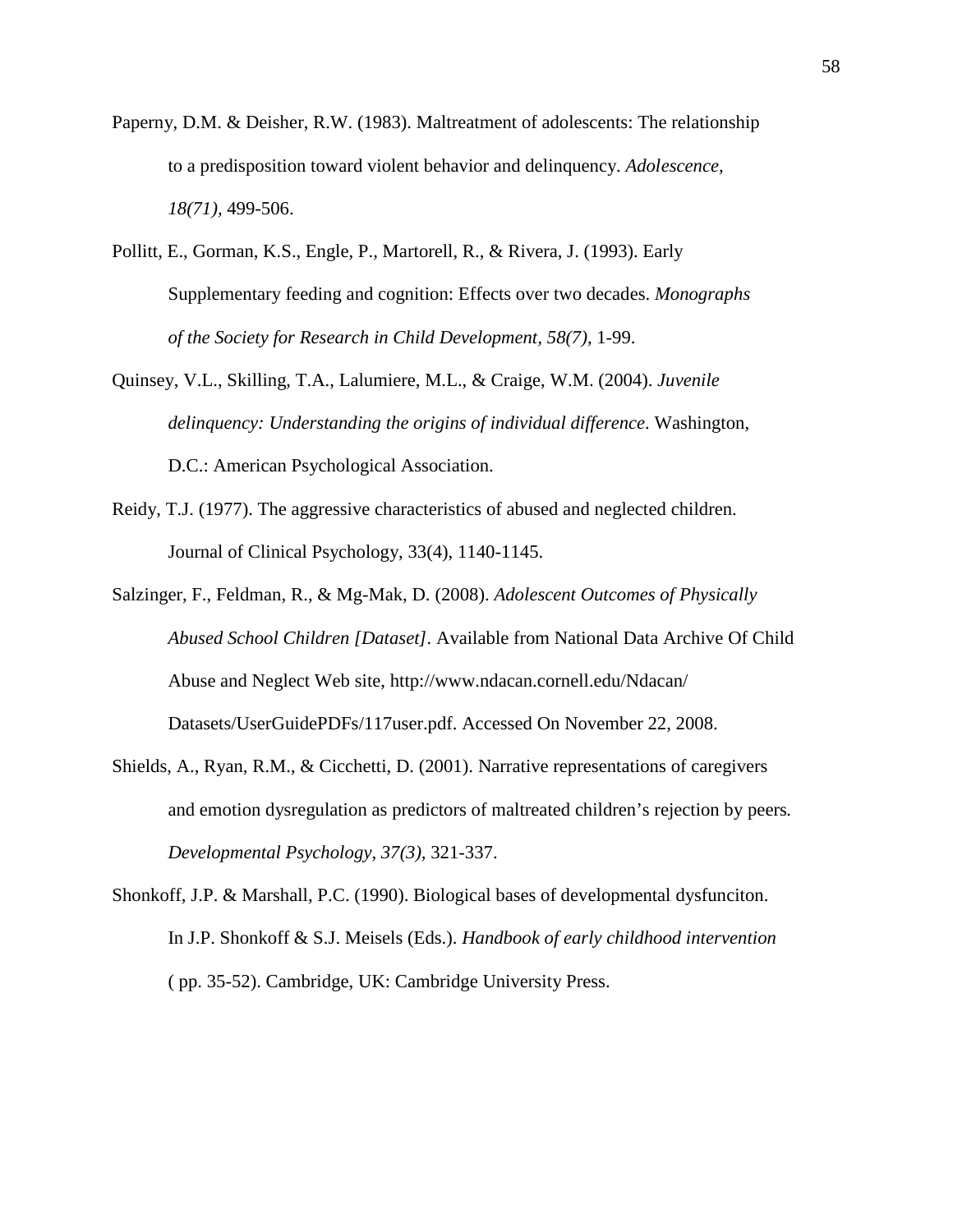Snyder, H.N. (2006). *Juvenile Arrests 2004*. Washington, DC: U.S. Department of Justice, Office of Justice Programs, Office of Juvenile Justice and Delinquency Prevention. Accessed on November 1, 2008 from: http://www.ncjrs.gov/html/ojjdp/214563/intro.html

- Snyder, H.N. and Sickmund, M. (2006). *Juvenile Offenders and Victims: 2006 National Report.* Washington, DC: U.S. Department of justice, Office of Justice Programs, Office of Juvenile Justice and Delinquency Prevention. Accessed on November 1, 2008 from: http://ojjdp.ncjrs.gov/ojstatbb/nr2006/downloads/NR2006.pdf.
- Stewart, A., Livingston, M., & Dennison, S. (2008). Transition and turning points: Examining the links between child maltreatment and juvenile offending. *Child Abuse and Neglect, 32,* 51-66.
- Thornberry, T.P. & Krohn, M.D. (2003). Taking stock of delinquency: An overview of findings from contemporary longitudinal studies. New York, NY: Klewer Academic/Plenum Publishers.
- Trickett, P.K. & McBride-Chang, C. (1995). The developmental impact of different forms of child abuse and neglect. *Developmental Review, 15,* 311-337.
- U.S. Department of Health and Human Services, Administration on Children, Youth and Families. (2006). *Child Maltreatment 2006*. Washington, DC: U.S. Government Printing Office, 2008. Accessed on December 20, 2008 from: http://www.acf.hhs.gov/programs/cb/pubs/cm06/cm06.pdf
- Wareham, J. & Dembo, R. (2007). A longitudinal study of psychological functioning among juvenile offenders. *Criminal Justice and Behavior, 34(2),* 259-273.